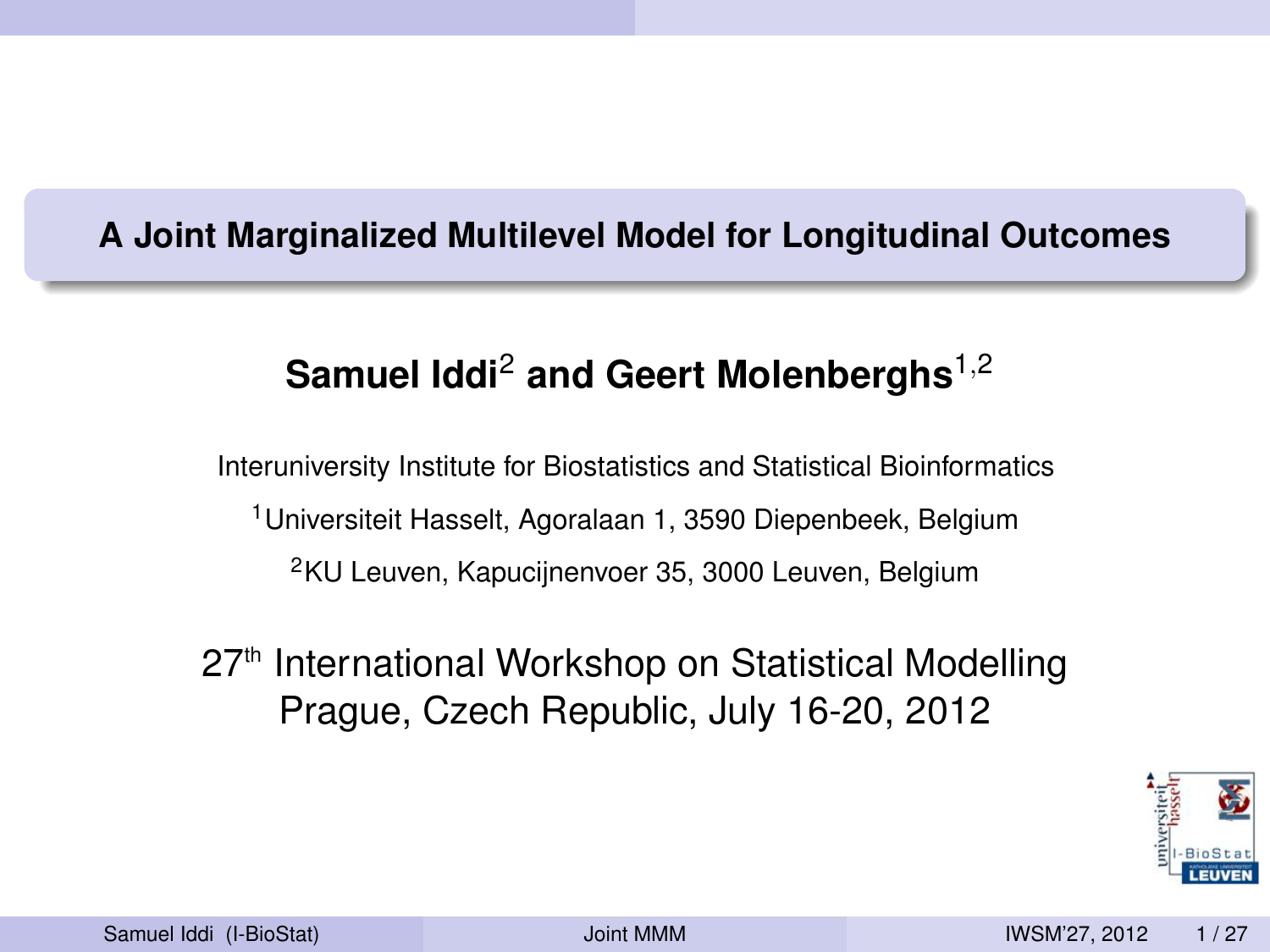### **Outline**



## **1 [Introduction](#page-2-0)**

## **2 [Methodology](#page-16-0)**

- [Models for single responses](#page-17-0)
- [Models for joint responses](#page-20-0)



## **3 [Estimation](#page-28-0)**

## **4 [Analysis of Case Study](#page-32-0)**

- **o** [Data Description](#page-33-0)
- [Analysis and Results: HCV and HIV data](#page-39-0)
- [Analysis and Results: ARMD Trial](#page-52-0)

# **5 [Concluding Remarks](#page-61-0)**

## **6 [References](#page-66-0)**

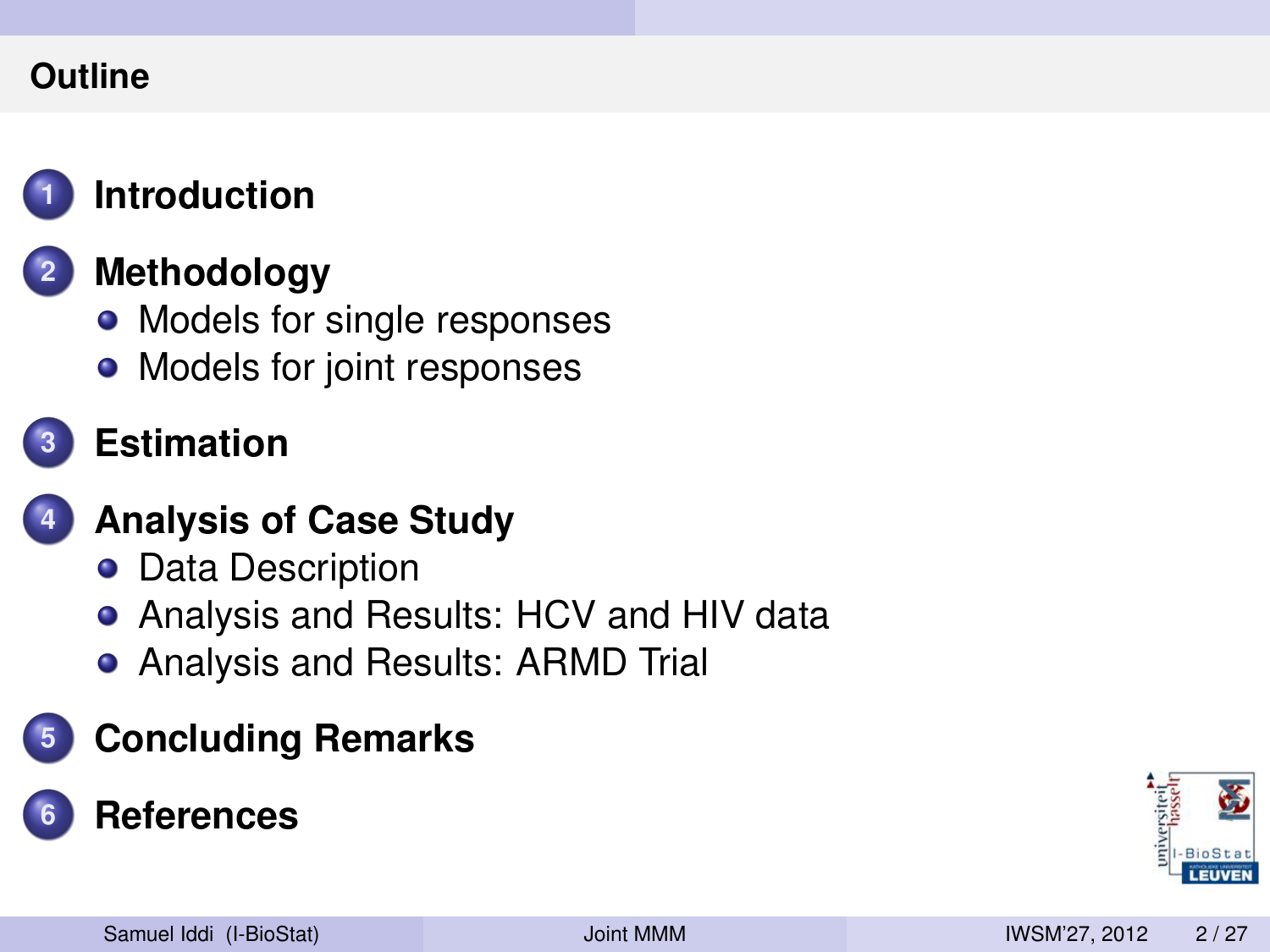### **Outline**



## **1 [Introduction](#page-2-0)**

**2 [Methodology](#page-16-0)**

- [Models for single responses](#page-17-0)
- [Models for joint responses](#page-20-0)
- **3 [Estimation](#page-28-0)**
- **4 [Analysis of Case Study](#page-32-0)**
	- **[Data Description](#page-33-0)**
	- [Analysis and Results: HCV and HIV data](#page-39-0)  $\bullet$
	- [Analysis and Results: ARMD Trial](#page-52-0)
- **5 [Concluding Remarks](#page-61-0)**

## **6 [References](#page-66-0)**

<span id="page-2-0"></span>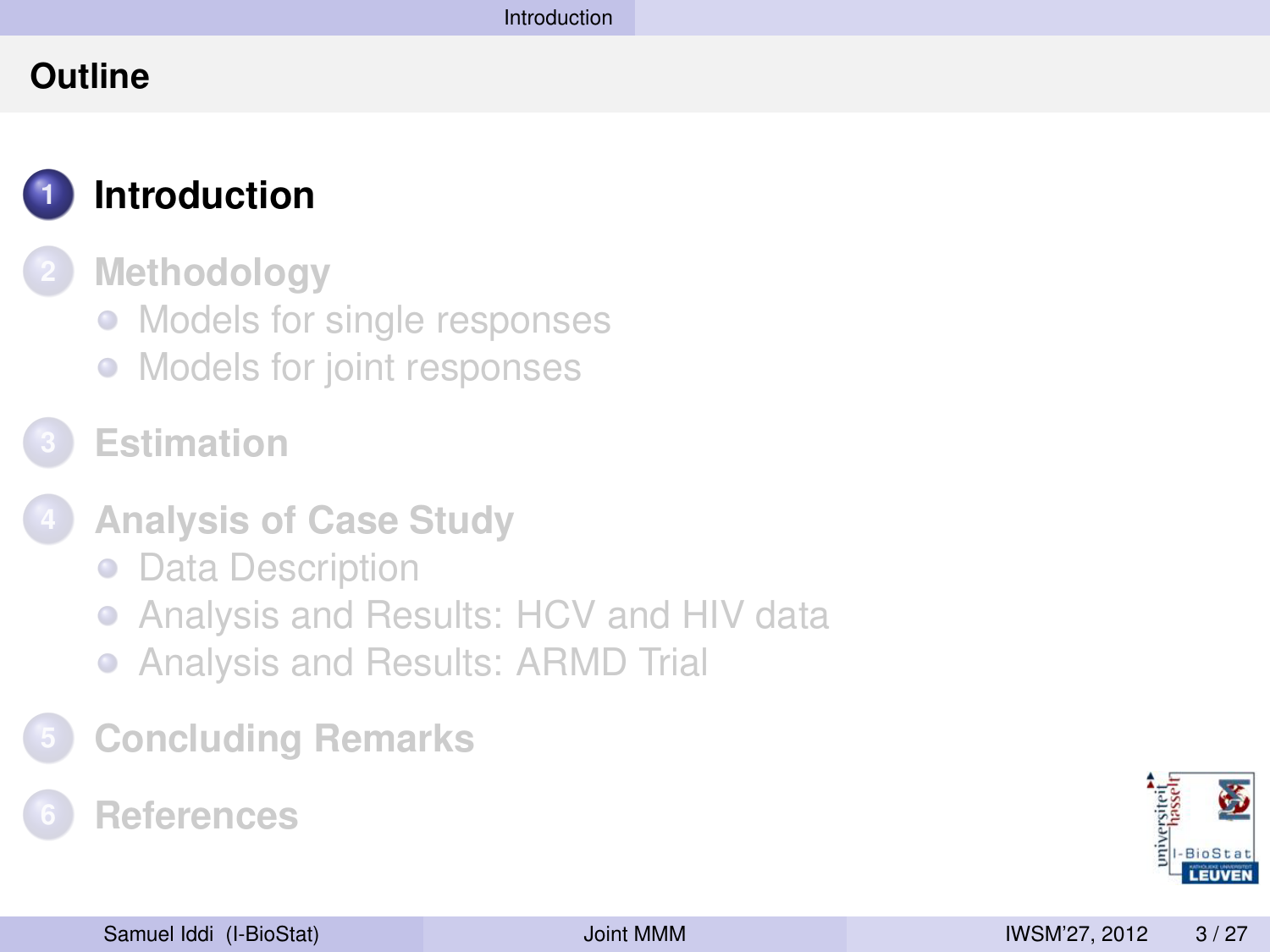## About Joint Modelling

To gain more insight into data

<span id="page-3-0"></span>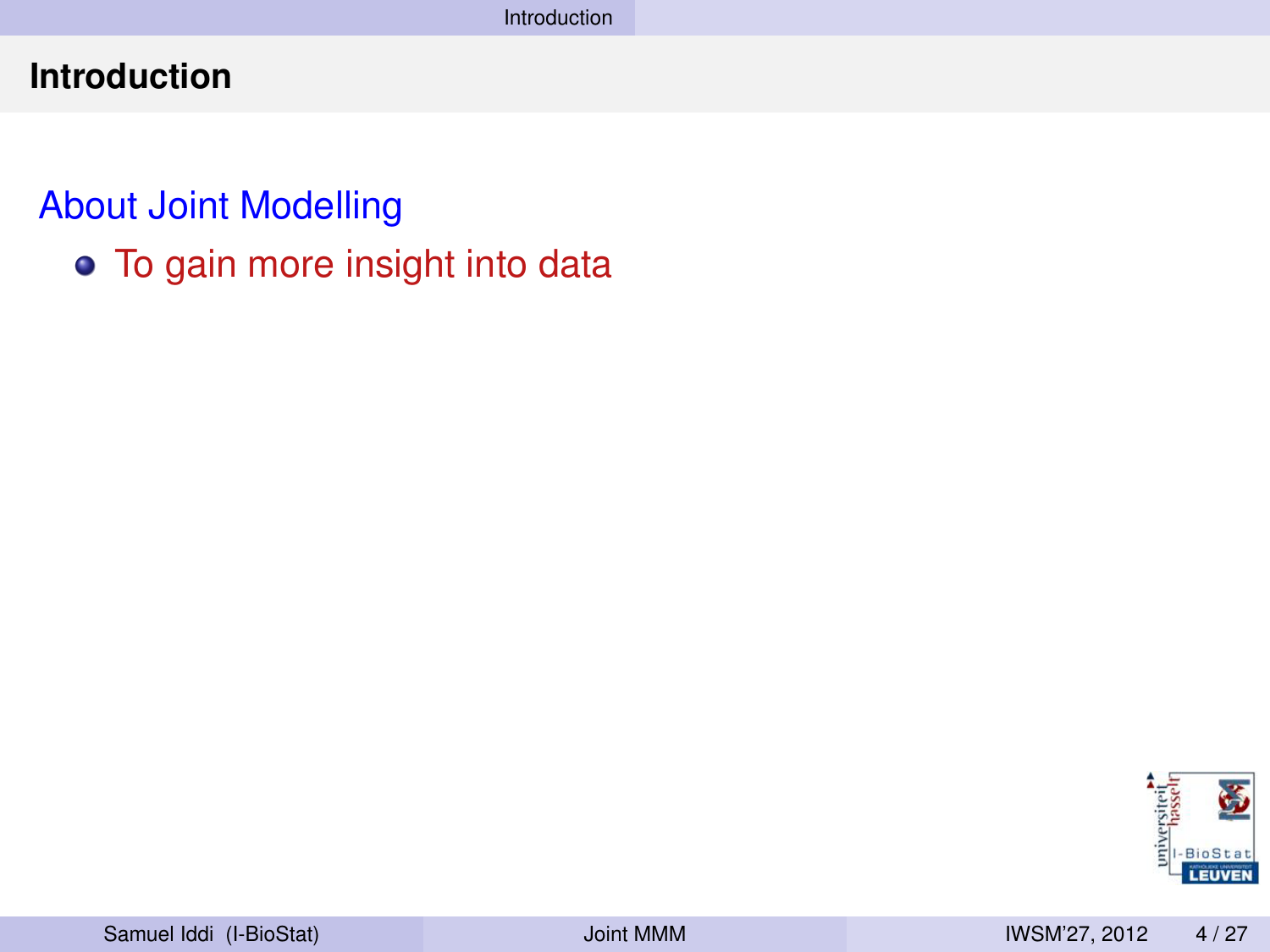## About Joint Modelling

- To gain more insight into data
- Simultaneously model outcome of mixed nature

<span id="page-4-0"></span>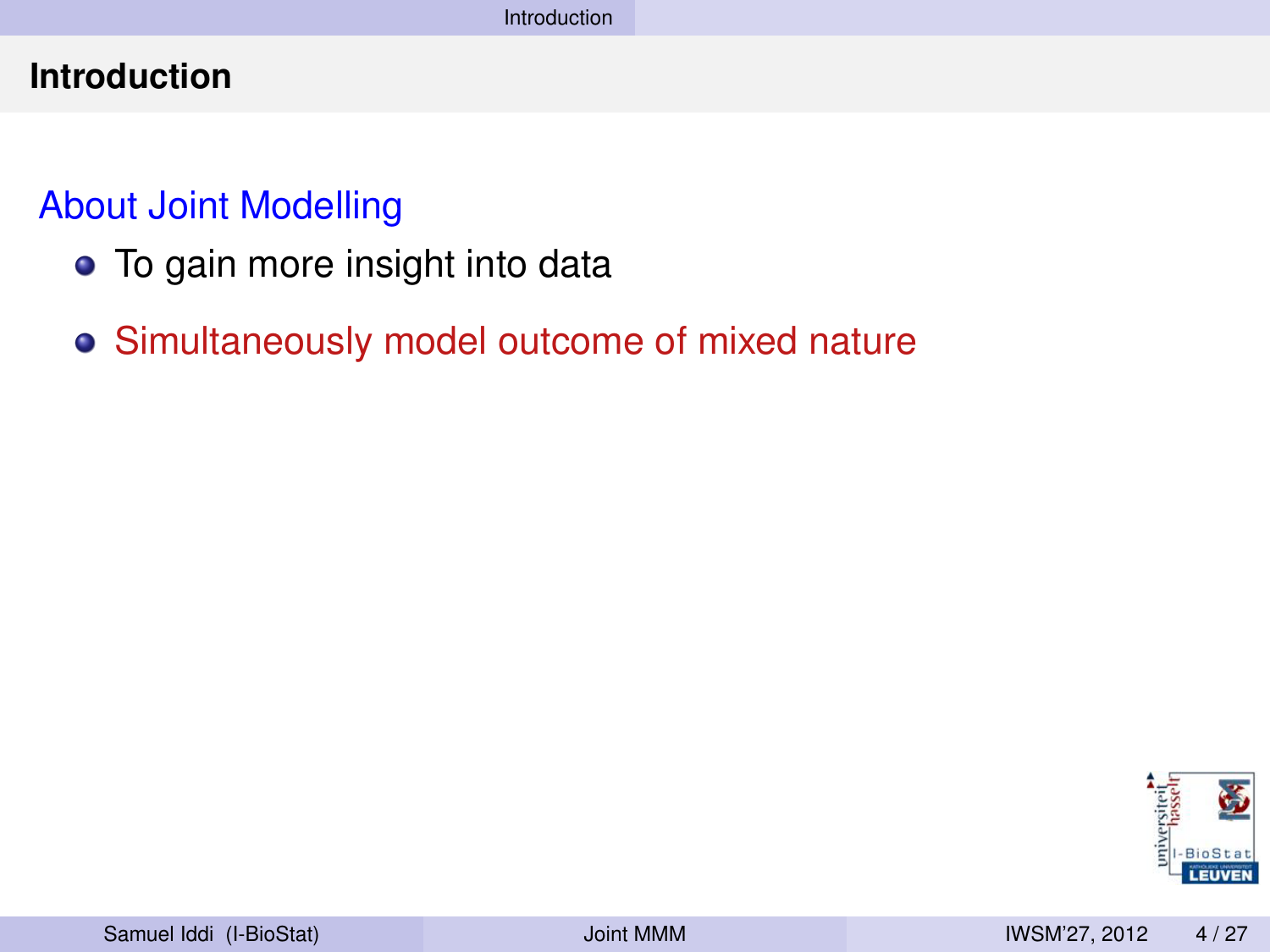### About Joint Modelling

- To gain more insight into data
- **•** Simultaneously model outcome of mixed nature
- Longitudinal study of continuous and binary outcomes
- Time to event and incomplete outcomes

<span id="page-5-0"></span>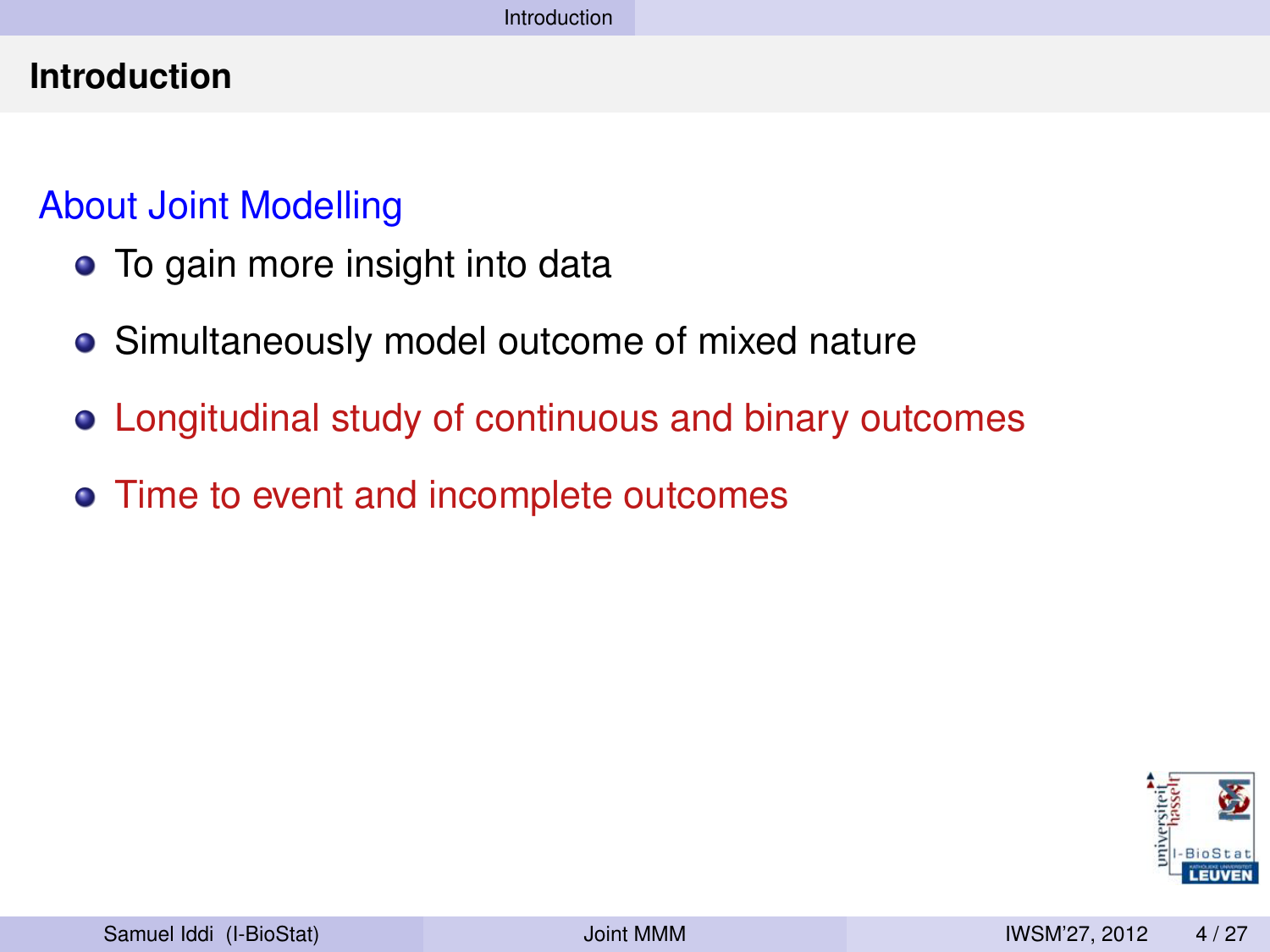### About Joint Modelling

- To gain more insight into data
- **•** Simultaneously model outcome of mixed nature
- Longitudinal study of continuous and binary outcomes
- Time to event and incomplete outcomes

## Reasons for Joint Modelling

Separate analysis per outcome inadequate

<span id="page-6-0"></span>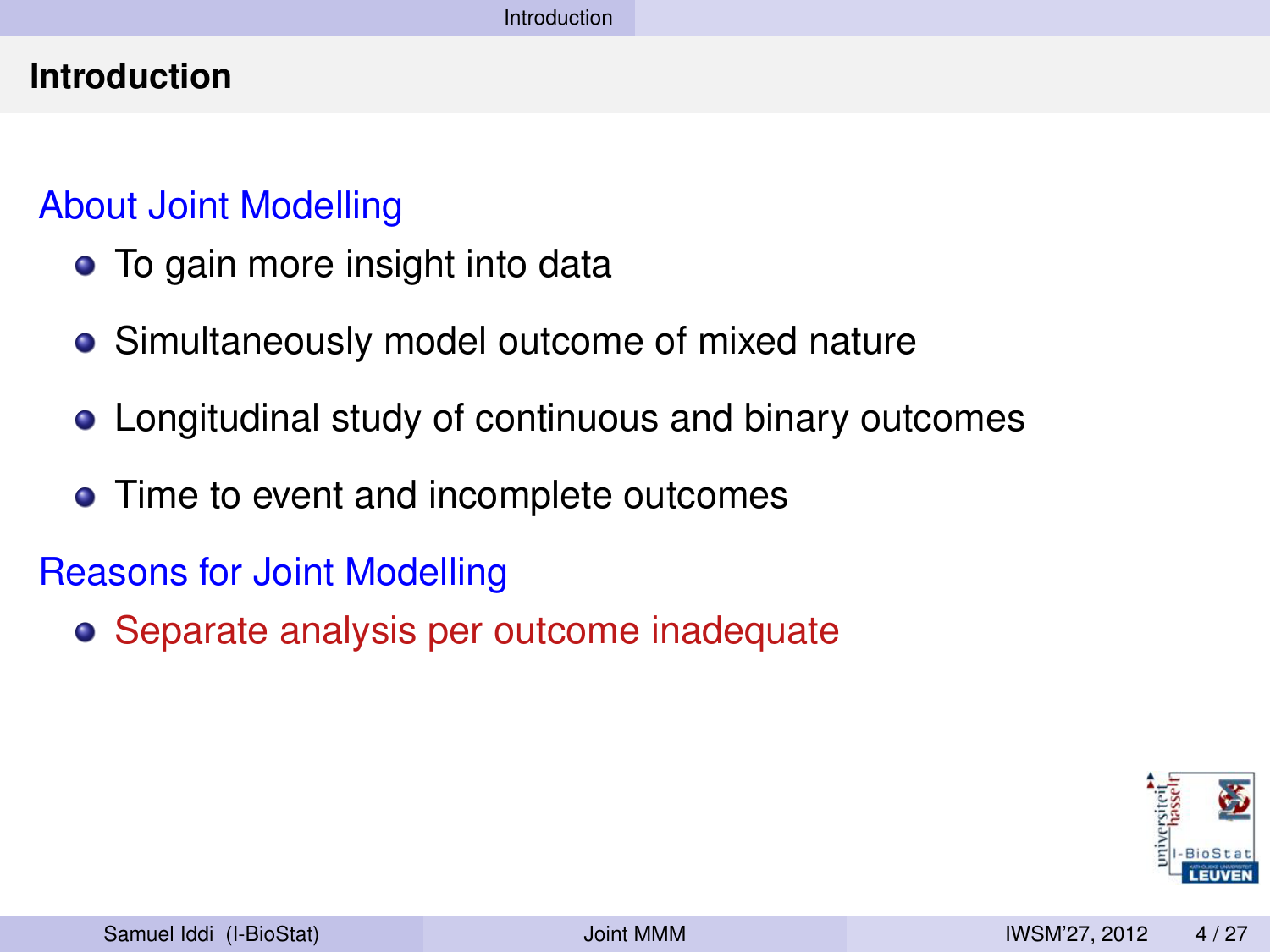### About Joint Modelling

- To gain more insight into data
- **•** Simultaneously model outcome of mixed nature
- Longitudinal study of continuous and binary outcomes
- Time to event and incomplete outcomes

## Reasons for Joint Modelling

- Separate analysis per outcome inadequate
- How treatment improves outcomes simultaneously

<span id="page-7-0"></span>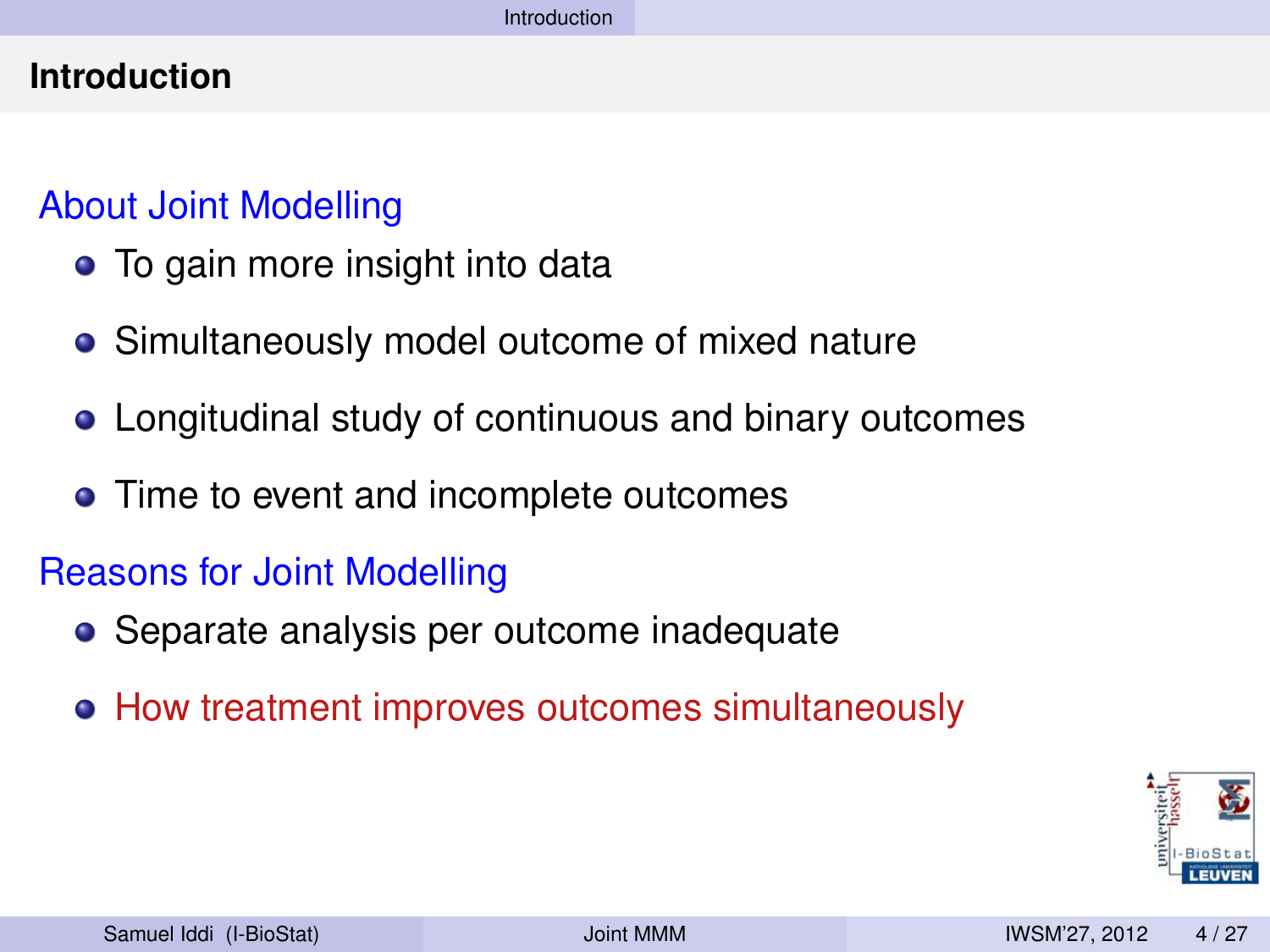## About Joint Modelling

- To gain more insight into data
- **•** Simultaneously model outcome of mixed nature
- Longitudinal study of continuous and binary outcomes
- Time to event and incomplete outcomes

## Reasons for Joint Modelling

- Separate analysis per outcome inadequate
- How treatment improves outcomes simultaneously
- Associations between outcomes and their evolution

<span id="page-8-0"></span>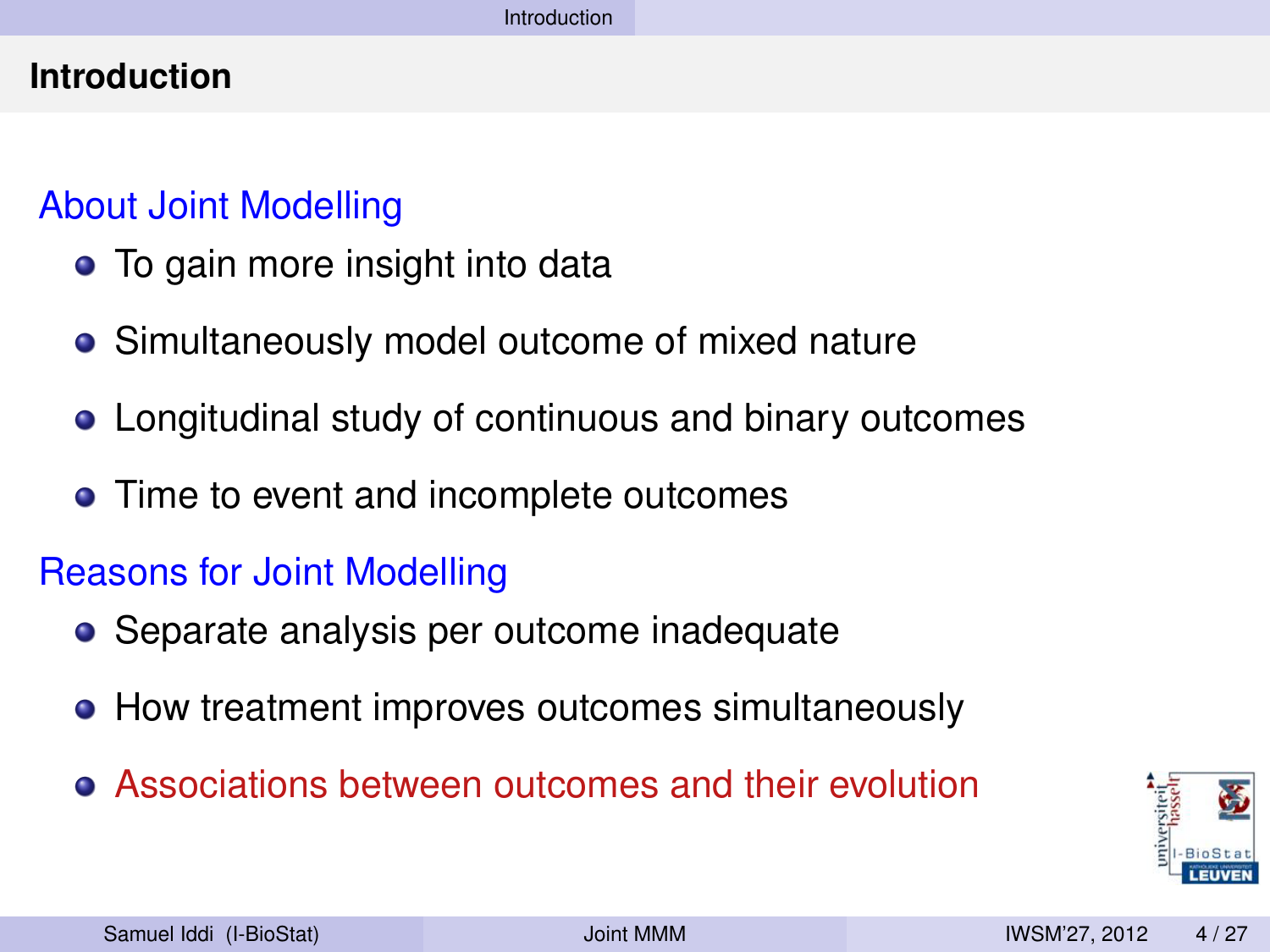**Advantages** 

Unbiased statistical inference (Tsiatis *et al* 1995)

<span id="page-9-0"></span>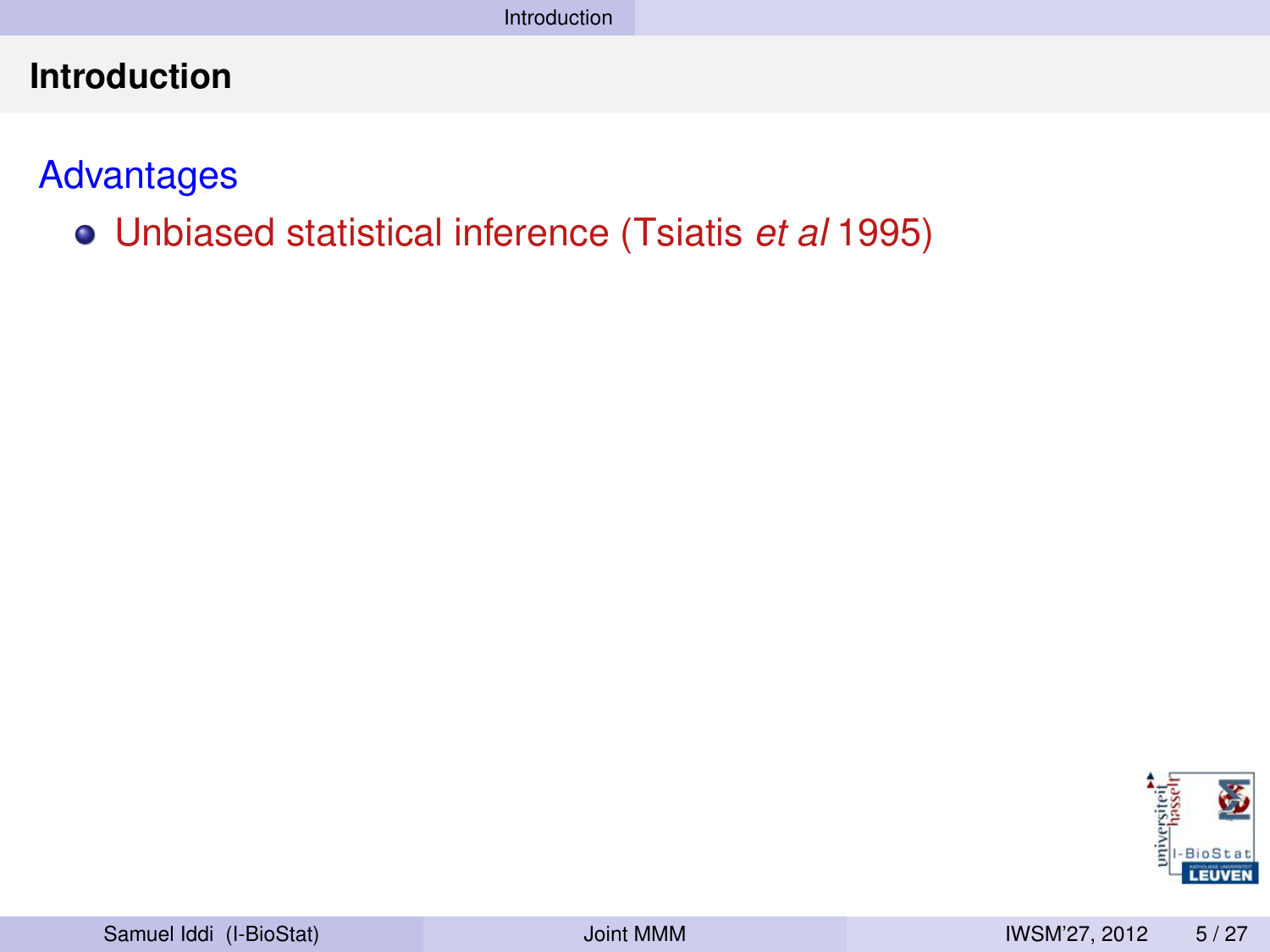### **Advantages**

- Unbiased statistical inference (Tsiatis *et al* 1995)
- Precise estimates (Prentice 1988)

<span id="page-10-0"></span>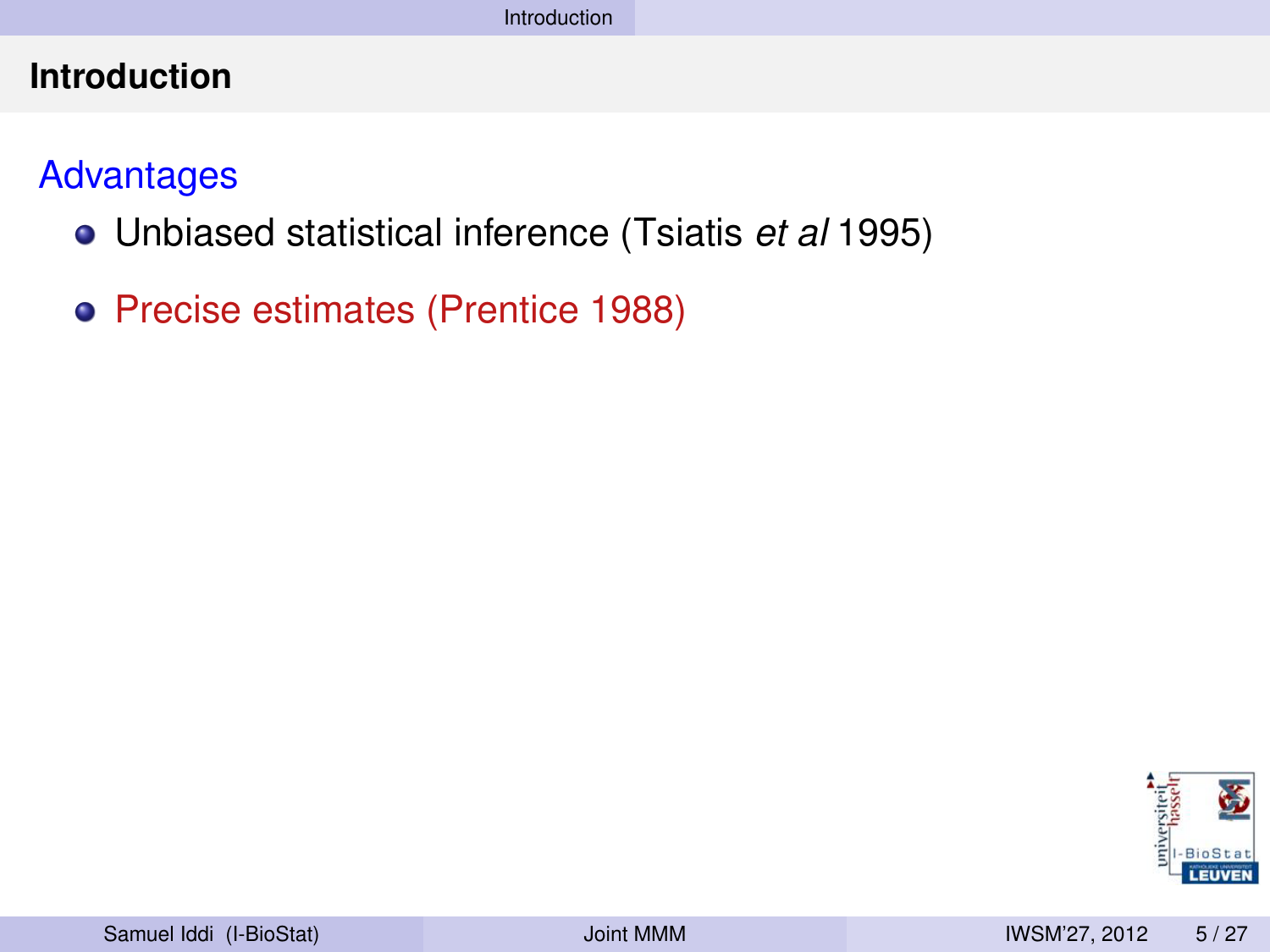### **Advantages**

- Unbiased statistical inference (Tsiatis *et al* 1995)
- Precise estimates (Prentice 1988)
- Improve prediction (eg. probability of survival)

<span id="page-11-0"></span>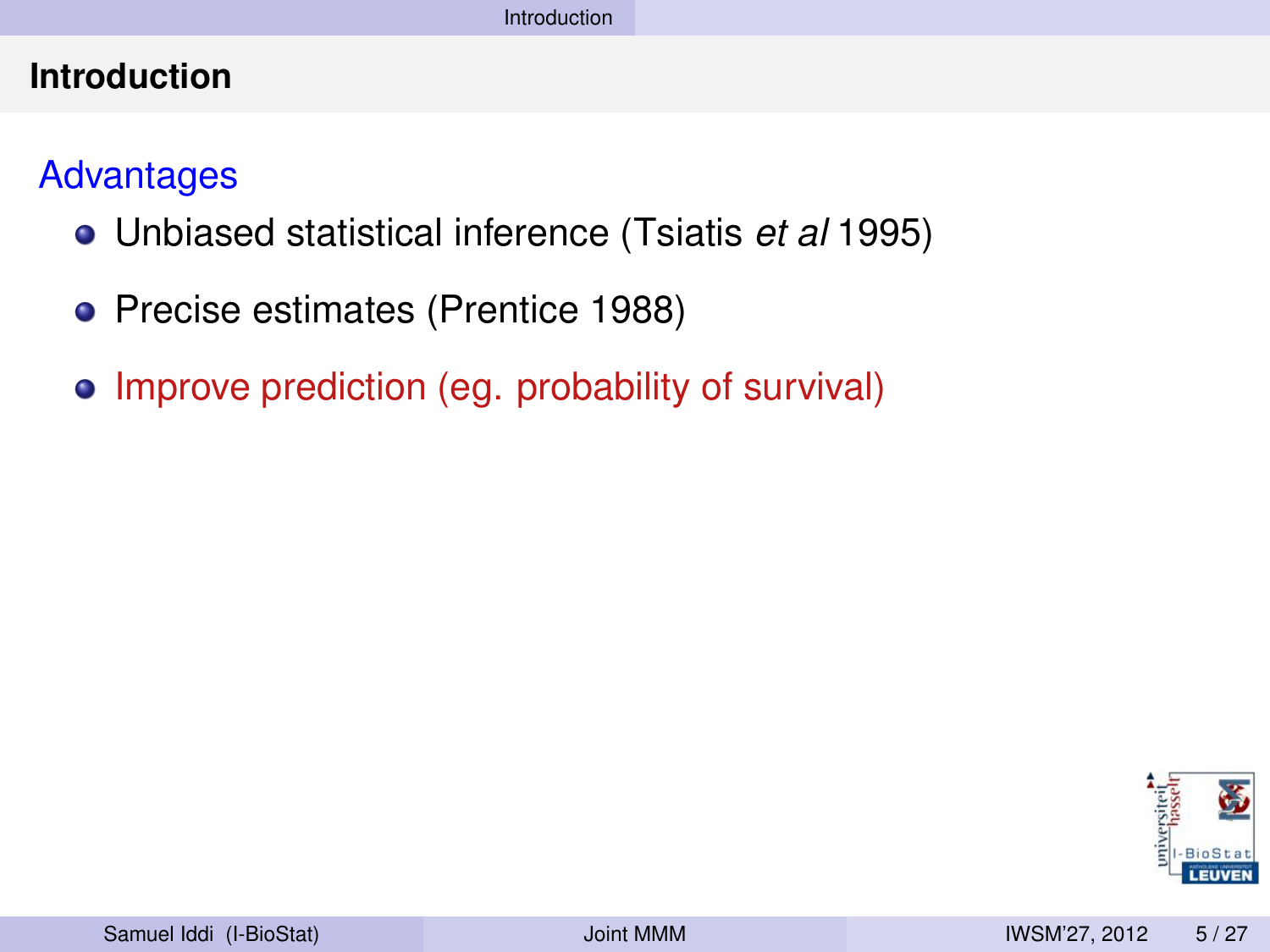### Advantages

- Unbiased statistical inference (Tsiatis *et al* 1995)
- Precise estimates (Prentice 1988)
- Improve prediction (eg. probability of survival)
- Identify surrogates (Buyse and Molenberghs (1998)

<span id="page-12-0"></span>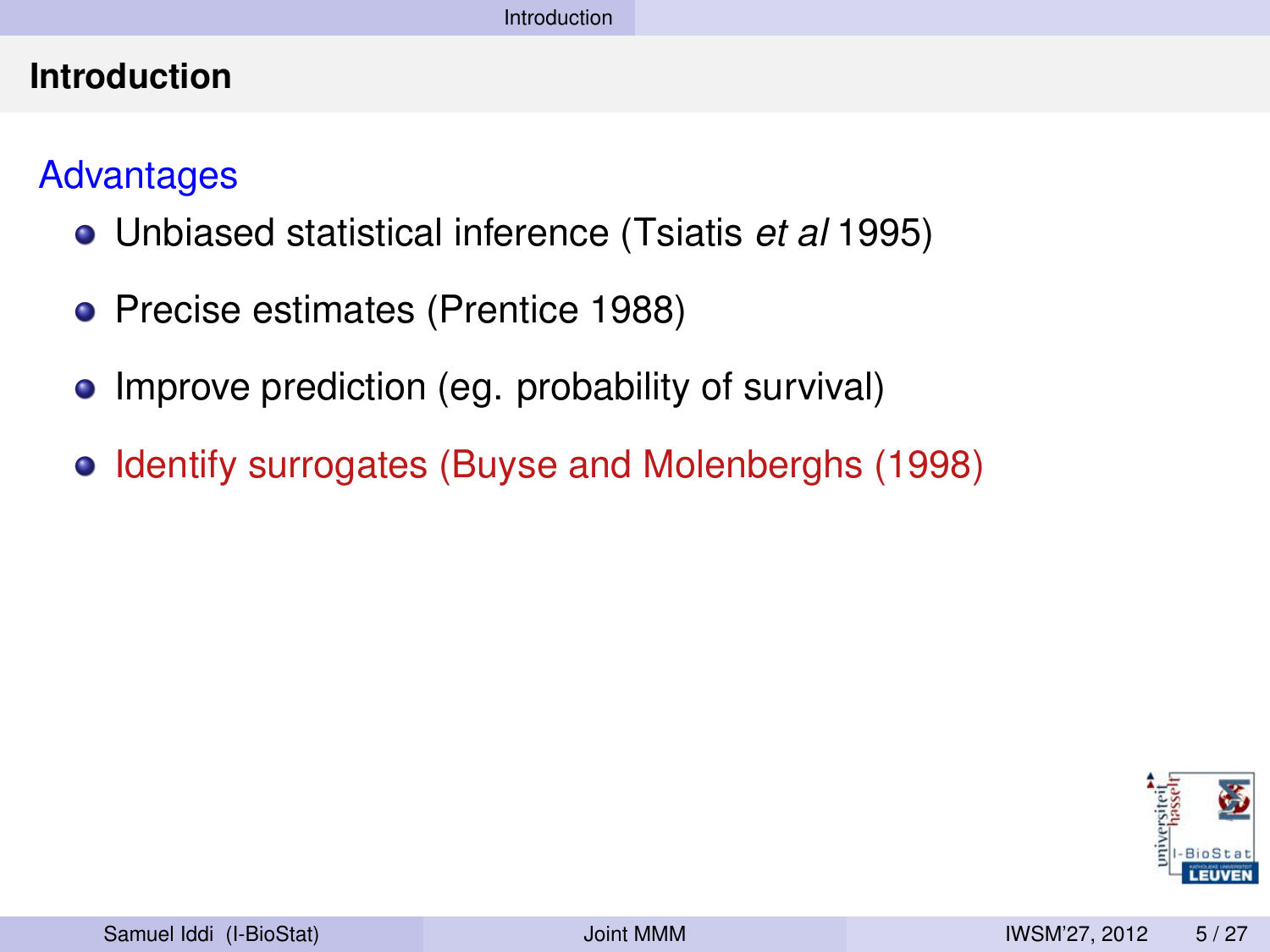### Advantages

- Unbiased statistical inference (Tsiatis *et al* 1995)
- Precise estimates (Prentice 1988)
- Improve prediction (eg. probability of survival)
- Identify surrogates (Buyse and Molenberghs (1998)

Models and Interpretations

<span id="page-13-0"></span>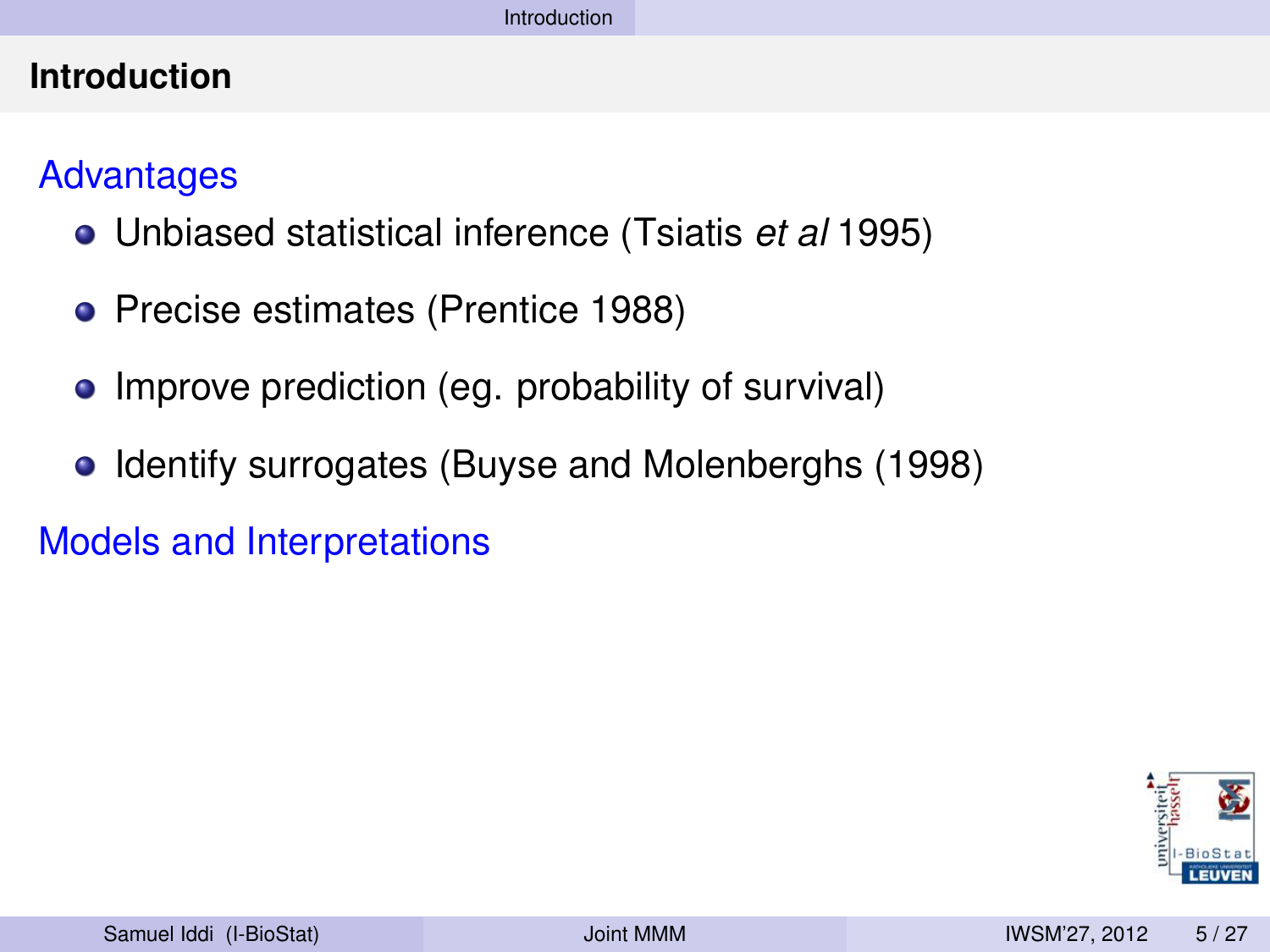### Advantages

- Unbiased statistical inference (Tsiatis *et al* 1995)
- Precise estimates (Prentice 1988)
- Improve prediction (eg. probability of survival)
- Identify surrogates (Buyse and Molenberghs (1998)

## Models and Interpretations

- Shared parameter model
- Random effect extensions

<span id="page-14-0"></span>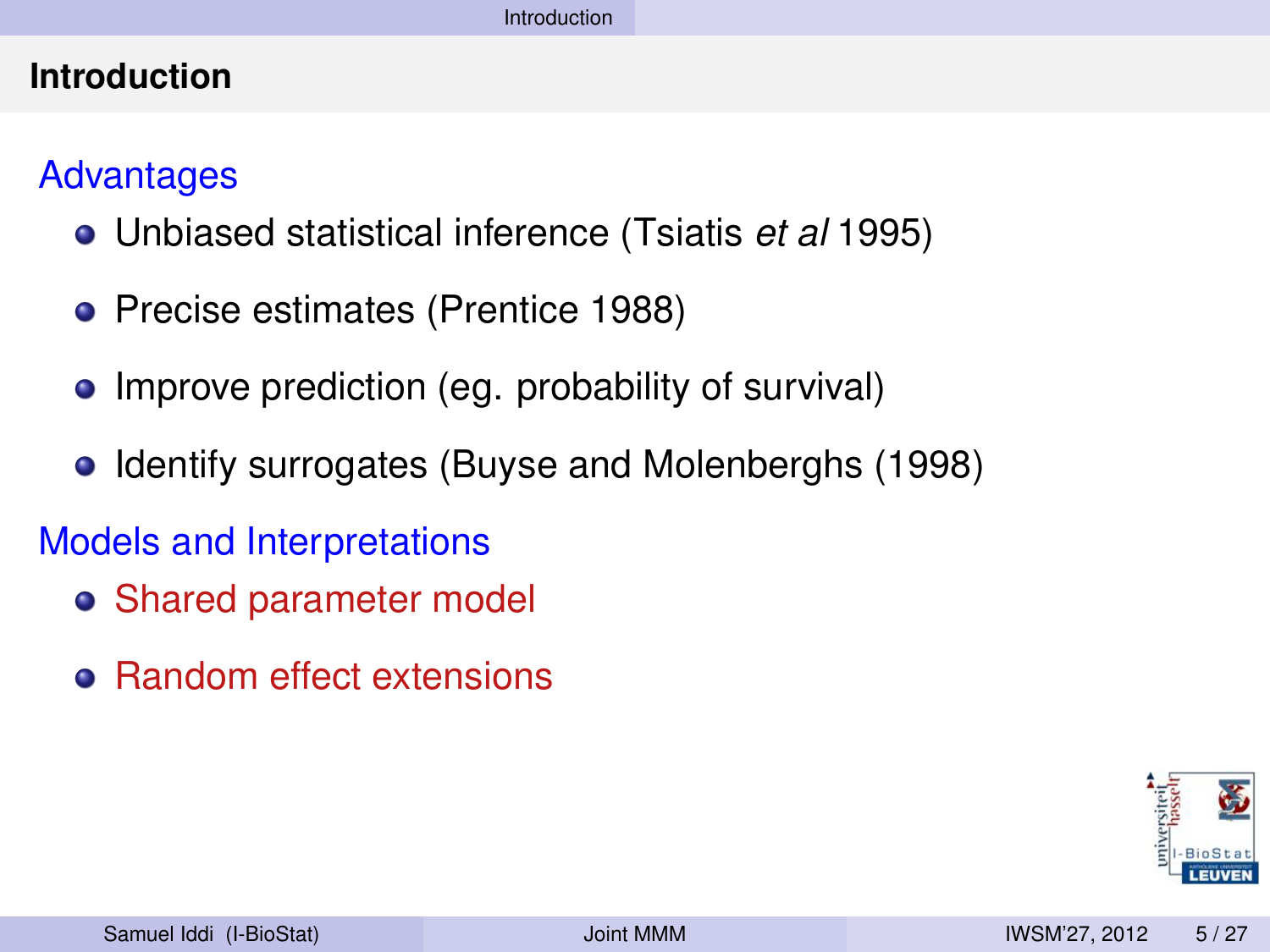### Advantages

- Unbiased statistical inference (Tsiatis *et al* 1995)
- Precise estimates (Prentice 1988)
- Improve prediction (eg. probability of survival)
- Identify surrogates (Buyse and Molenberghs (1998)

## Models and Interpretations

- Shared parameter model
- Random effect extensions
- Marginal vs hierarchical
- Gaussian vs non-Gaussian

<span id="page-15-0"></span>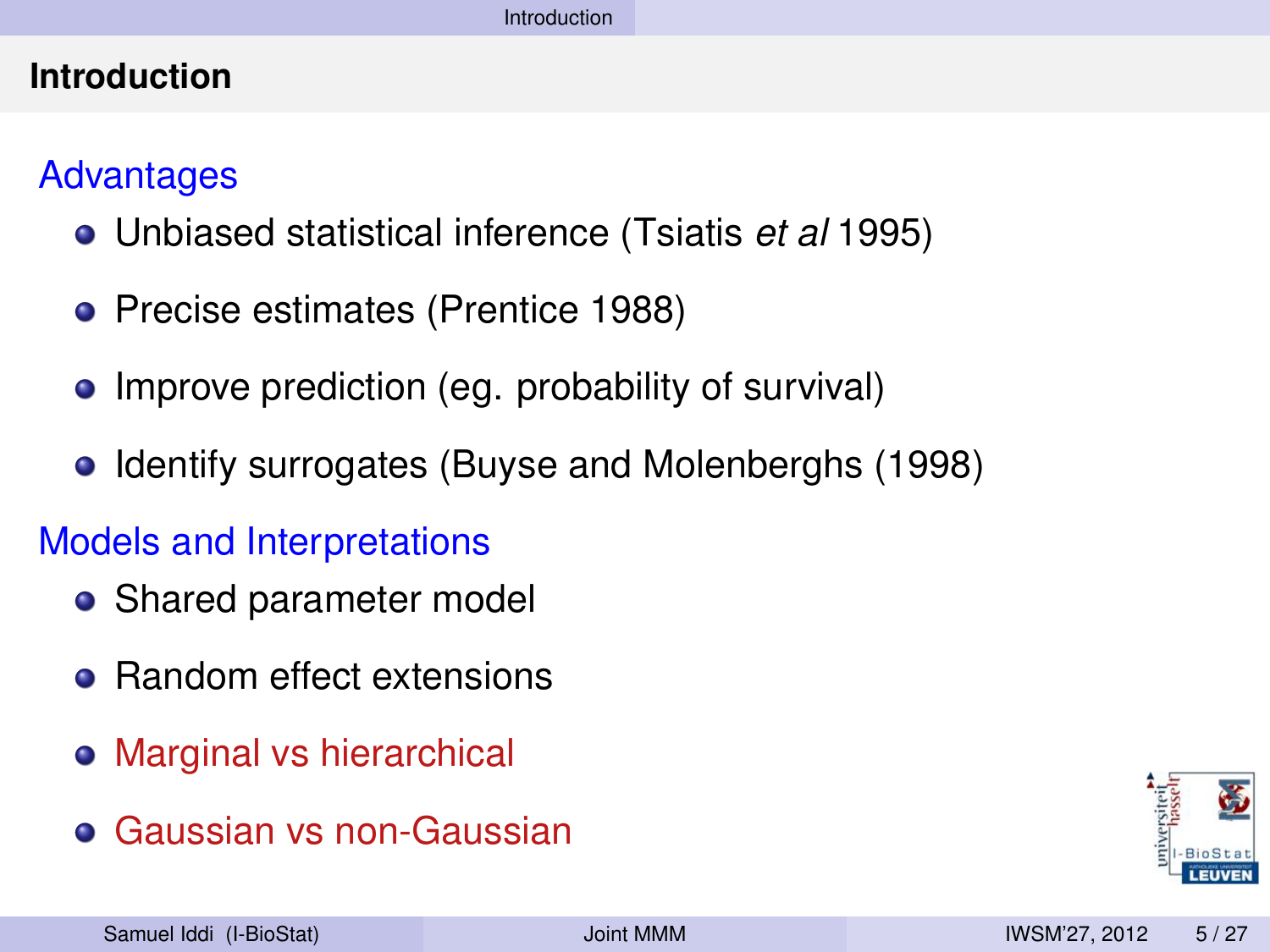### **Outline**



### **1 [Introduction](#page-2-0)**

## **2 [Methodology](#page-16-0)**

- [Models for single responses](#page-17-0)
- [Models for joint responses](#page-20-0)
- **3 [Estimation](#page-28-0)**
- **4 [Analysis of Case Study](#page-32-0)**
	- [Data Description](#page-33-0)
	- [Analysis and Results: HCV and HIV data](#page-39-0)  $\bullet$
	- [Analysis and Results: ARMD Trial](#page-52-0)
- **5 [Concluding Remarks](#page-61-0)**

## **6 [References](#page-66-0)**

<span id="page-16-0"></span>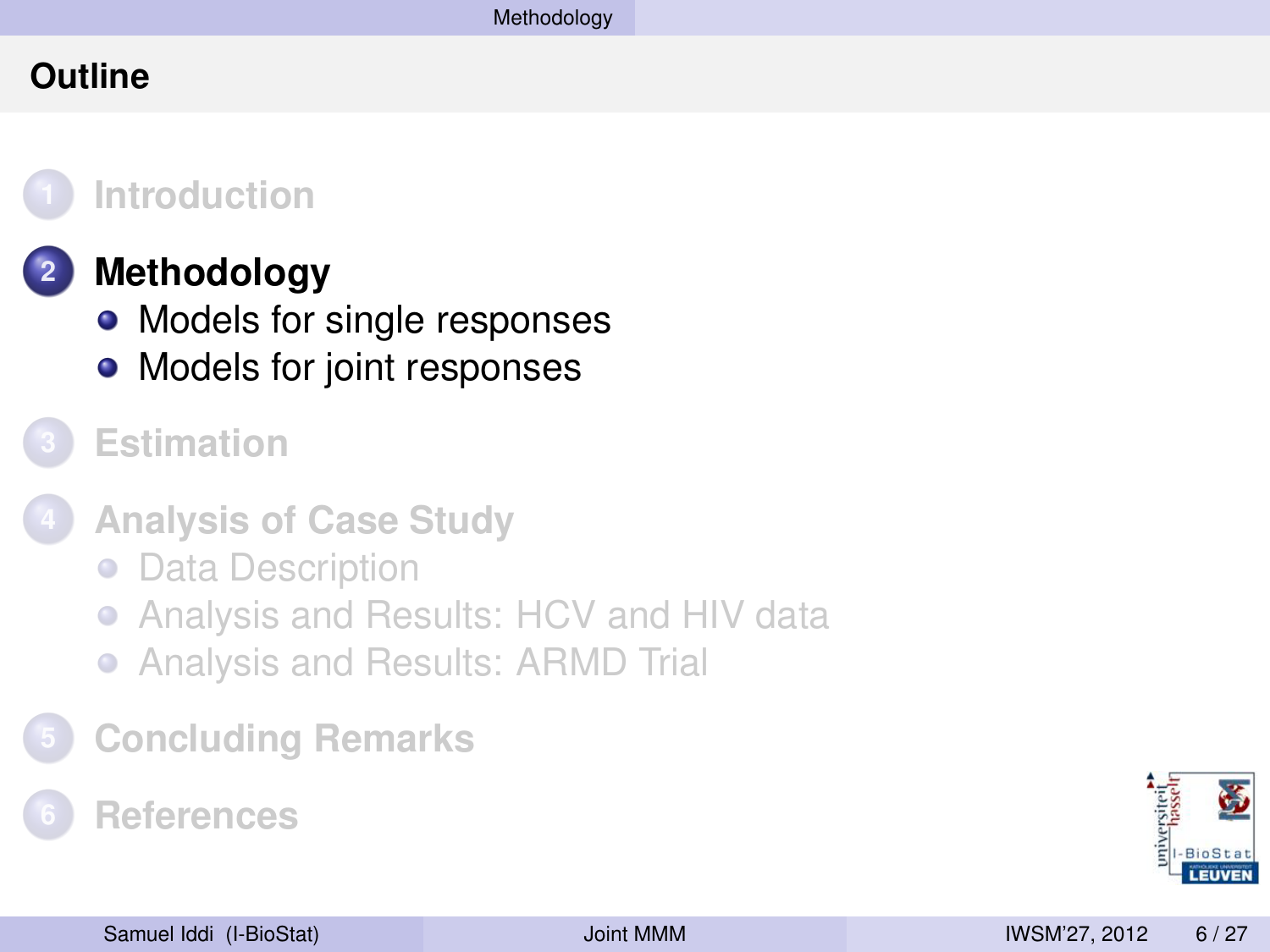#### **Models for single responses**

## Linear mixed model for continuous response

 $E(Y_{ij}) = E[E(Y_{ij}|\boldsymbol{b}_i)] = \boldsymbol{x}'_{ij}\boldsymbol{\beta}$ 

<span id="page-17-0"></span>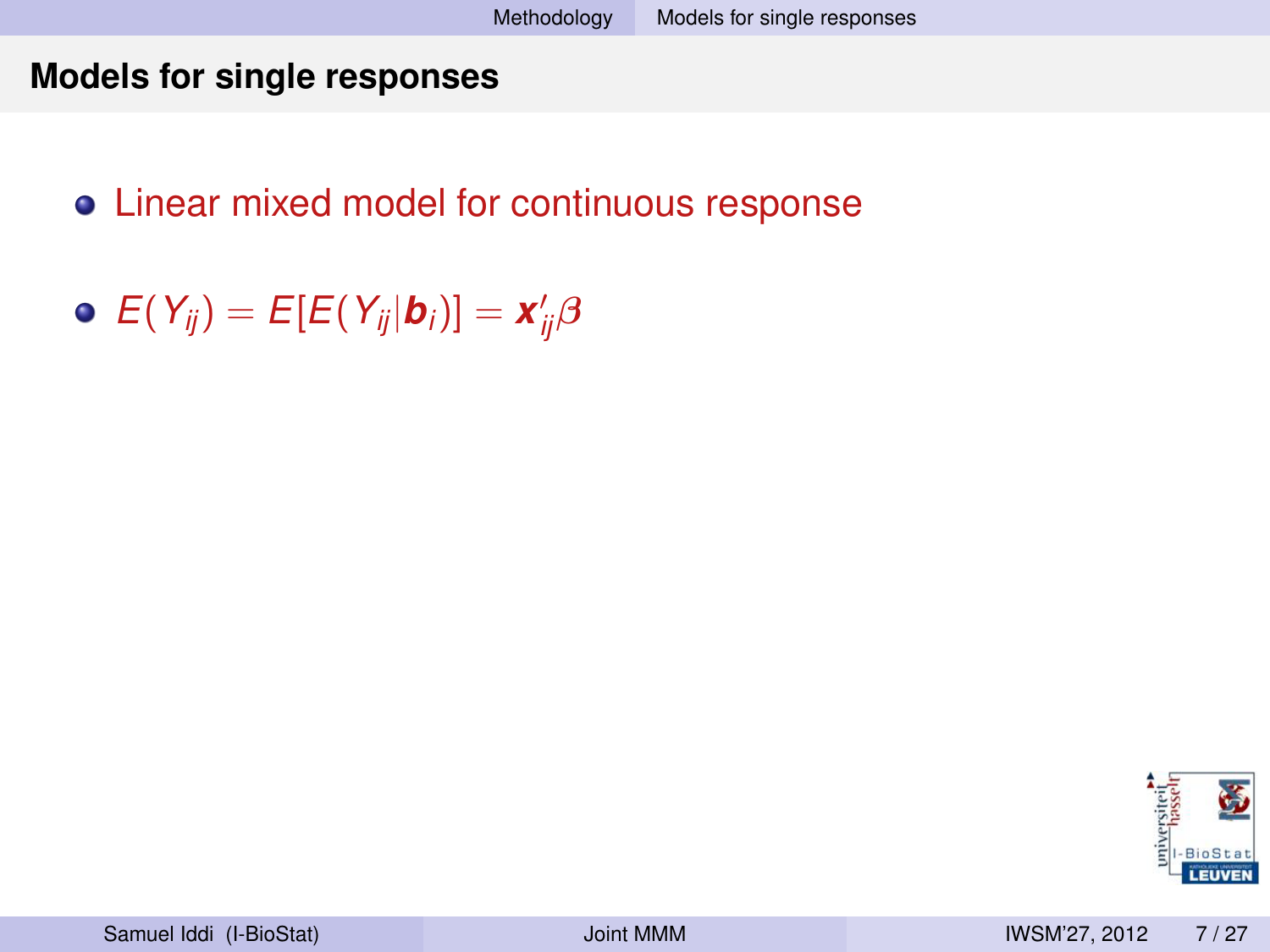#### **Models for single responses**

**.** Linear mixed model for continuous response

$$
\bullet \ \ E(Y_{ij}) = E[E(Y_{ij}|\boldsymbol{b}_i)] = \boldsymbol{x}_{ij}'\boldsymbol{\beta}
$$

Generalized linear mixed models for binary response

$$
E(Y_{ij}) = E[E(Y_{ij}|\boldsymbol{b}_i)] = E\left[\frac{\exp(\boldsymbol{x}_{ij}'\alpha + \boldsymbol{z}_{ij}'\boldsymbol{b}_i)}{1 + \exp(\boldsymbol{x}_{ij}'\alpha + \boldsymbol{z}_{ij}'\boldsymbol{b}_i)}\right] \neq \frac{\exp(\boldsymbol{x}_{ij}'\alpha)}{1 + \exp(\boldsymbol{x}_{ij}'\alpha)}.
$$

<span id="page-18-0"></span>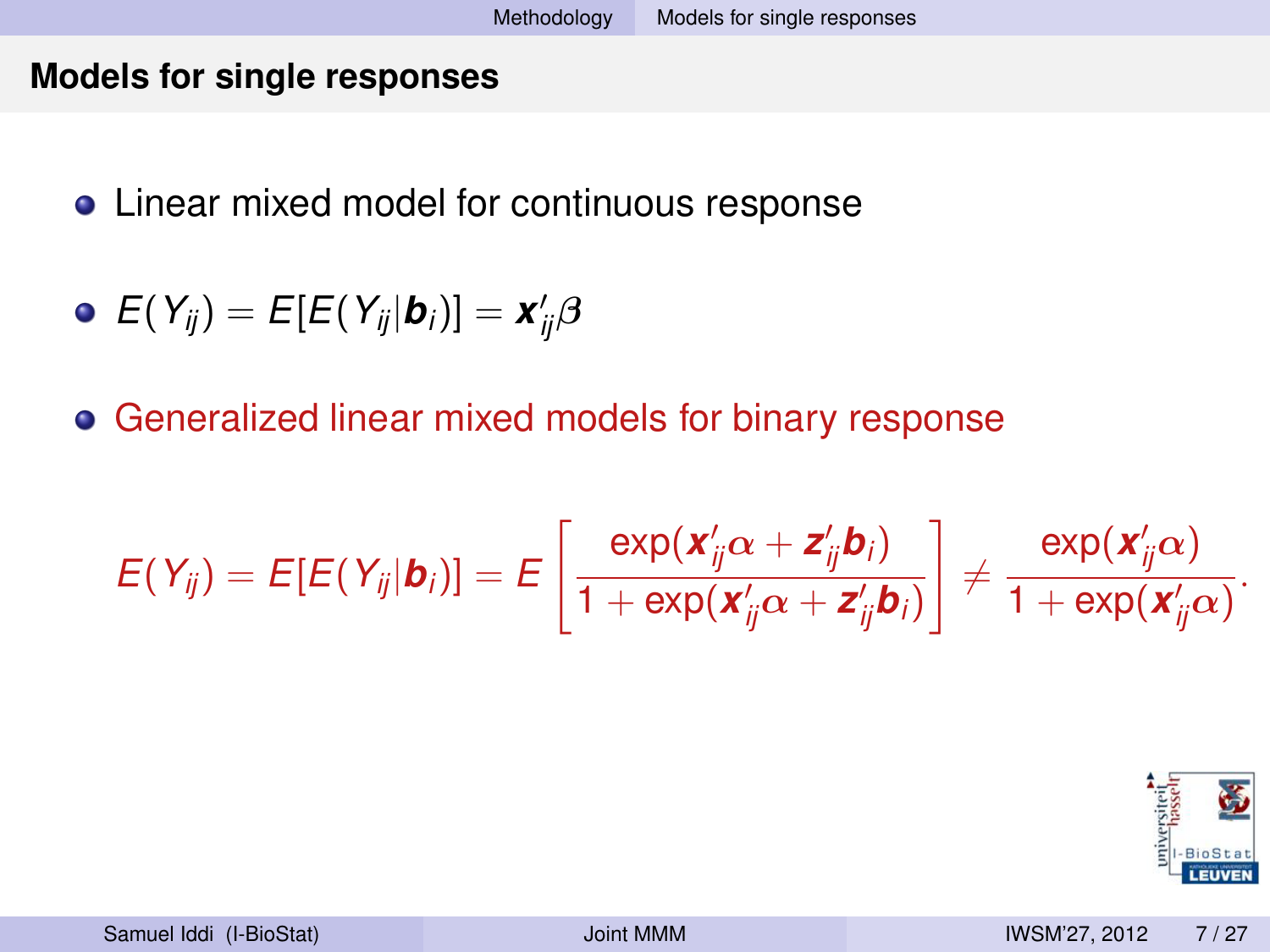#### **Models for single responses**

**•** Linear mixed model for continuous response

$$
\bullet\ \ E(Y_{ij})=E[E(Y_{ij}|\boldsymbol{b}_i)]=\boldsymbol{x}'_{ij}\boldsymbol{\beta}
$$

**• Generalized linear mixed models for binary response** 

$$
E(Y_{ij}) = E[E(Y_{ij}|\boldsymbol{b}_i)] = E\left[\frac{\exp(\boldsymbol{x}_{ij}'\alpha + \boldsymbol{z}_{ij}'\boldsymbol{b}_i)}{1 + \exp(\boldsymbol{x}_{ij}'\alpha + \boldsymbol{z}_{ij}'\boldsymbol{b}_i)}\right] \neq \frac{\exp(\boldsymbol{x}_{ij}'\alpha)}{1 + \exp(\boldsymbol{x}_{ij}'\alpha)}.
$$

## Alternatively GEE, Marginalized multilevel models (MMM)

<span id="page-19-0"></span>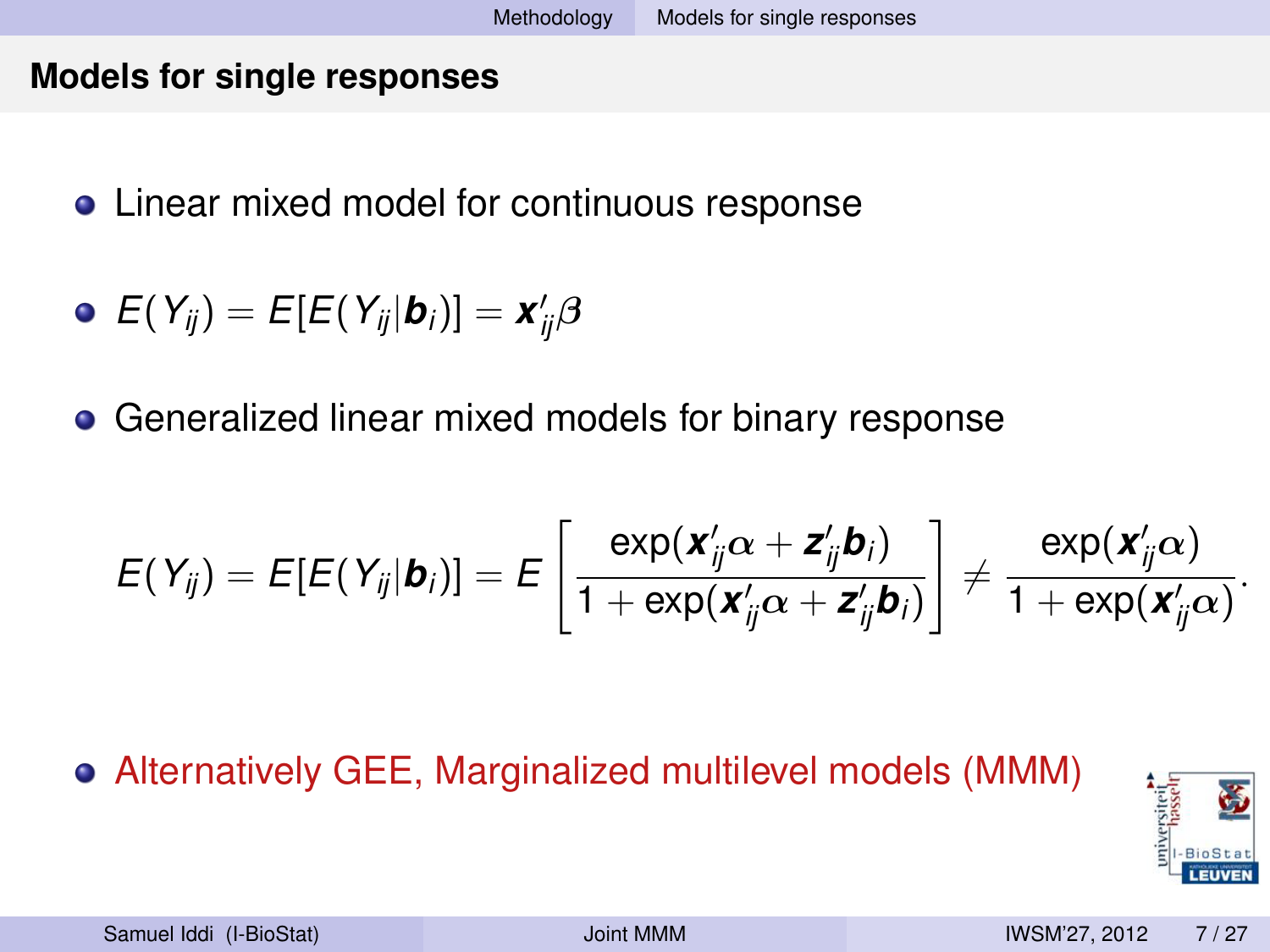Suppose  $Y_{1ij}$  and  $Y_{2ik}, j=1,2,\ldots,n_{1i},$  and  $k=1,2,\ldots,n_{2i}$ 

<span id="page-20-0"></span>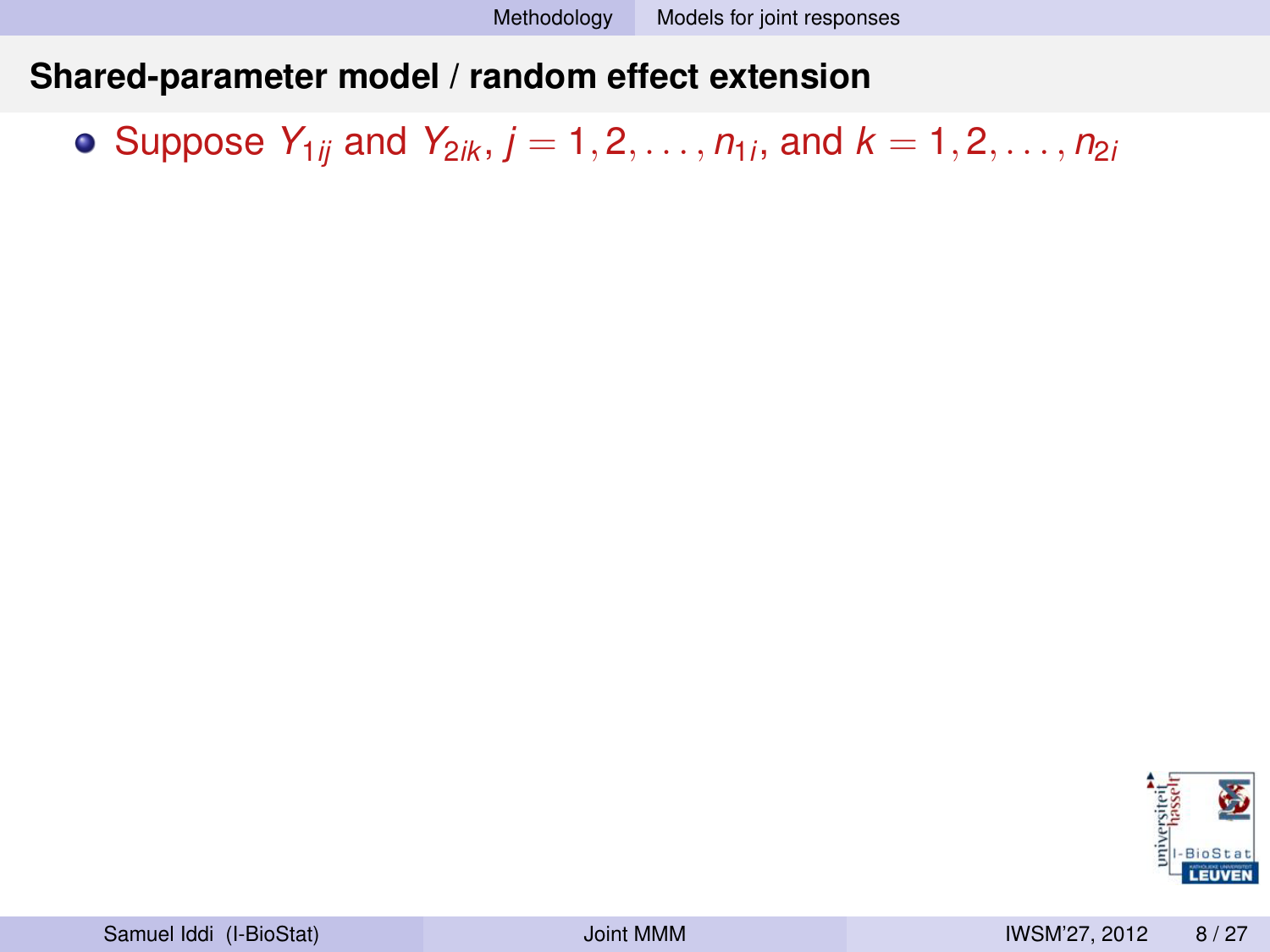Suppose  $Y_{1ij}$  and  $Y_{2ik}, j=1,2,\ldots,n_{1i},$  and  $k=1,2,\ldots,n_{2i}$ 

For a continuous and binary response

$$
Y_{1ij} = \mathbf{x}_{1ij}'\boldsymbol{\beta} + \mathbf{z}_{1ij}'\mathbf{b}_i + \varepsilon_{ij}.
$$

$$
\eta(\mu_{ik}) = \eta \left[ E(Y_{2ik}|\boldsymbol{b}_i) \right] = \boldsymbol{x}'_{2ik} \boldsymbol{\alpha} + \Lambda \boldsymbol{z}'_{2ik} \boldsymbol{b}_i.
$$

where  $\Lambda$  is a re-scale parameter,  $\boldsymbol{b}_i \sim N(0, \boldsymbol{D})$ ,  $\varepsilon_{ii} \sim N(0, \boldsymbol{R}_i)$ 

<span id="page-21-0"></span>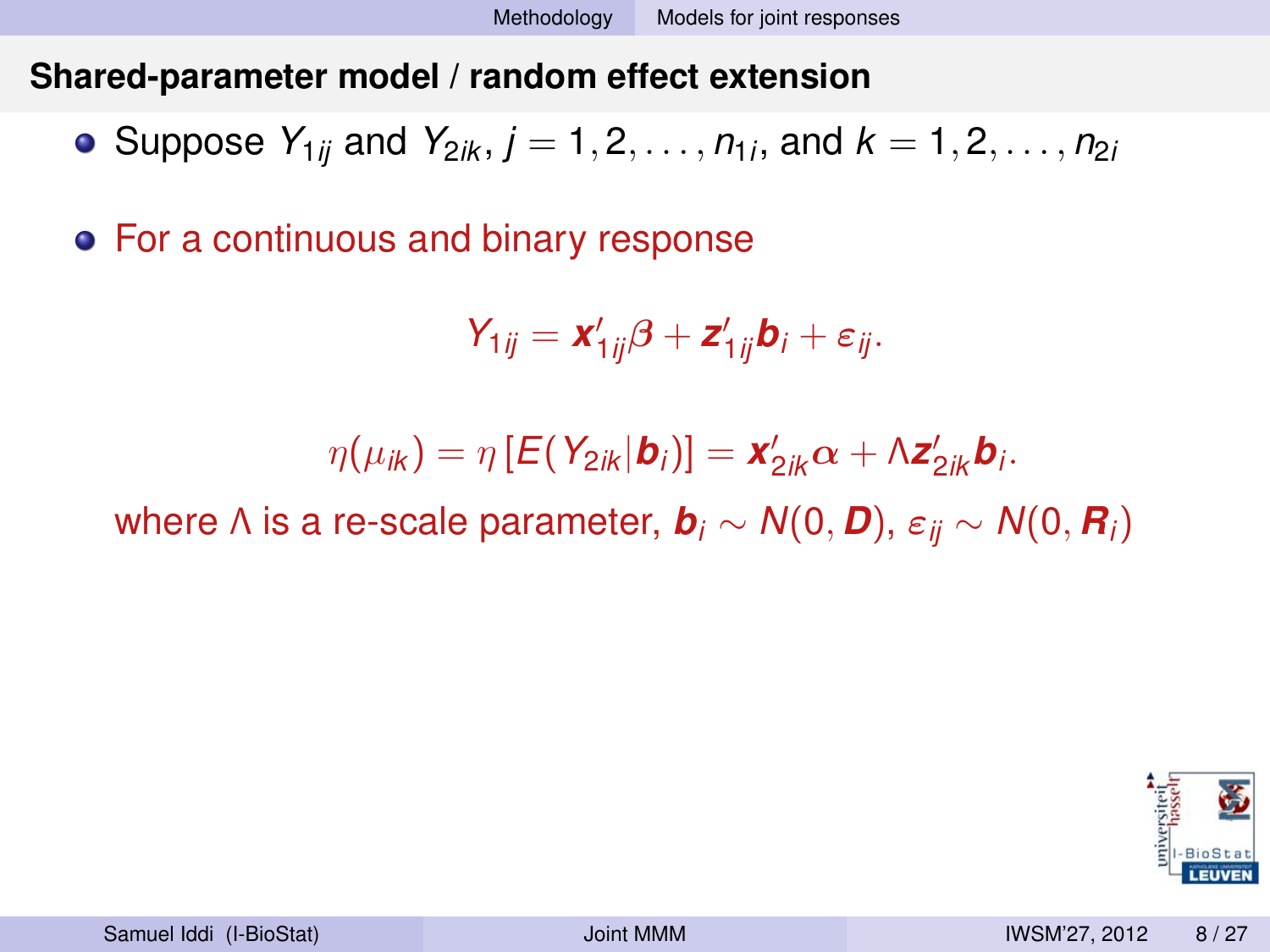Suppose  $Y_{1ij}$  and  $Y_{2ik}, j=1,2,\ldots,n_{1i},$  and  $k=1,2,\ldots,n_{2i}$ 

• For a continuous and binary response

$$
Y_{1ij} = \mathbf{x}_{1ij}'\boldsymbol{\beta} + \mathbf{z}_{1ij}'\mathbf{b}_i + \varepsilon_{ij}.
$$

$$
\eta(\mu_{ik}) = \eta \left[ E(Y_{2ik}|\boldsymbol{b}_i) \right] = \boldsymbol{x}'_{2ik} \boldsymbol{\alpha} + \Lambda \boldsymbol{z}'_{2ik} \boldsymbol{b}_i.
$$

where  $\Lambda$  is a re-scale parameter,  $\mathbf{b}_i \sim N(0, \mathbf{D})$ ,  $\varepsilon_{ii} \sim N(0, \mathbf{R}_i)$ 

Allow different random effects. Example,

$$
\boldsymbol{b}_i = (b_{1i}, b_{2i})' \sim N\left[\left(\begin{array}{c} 0 \\ 0 \end{array}\right), \left(\begin{array}{cc} d_{11} & d_{12} \\ d_{12} & d_{22} \end{array}\right)\right]
$$

<span id="page-22-0"></span>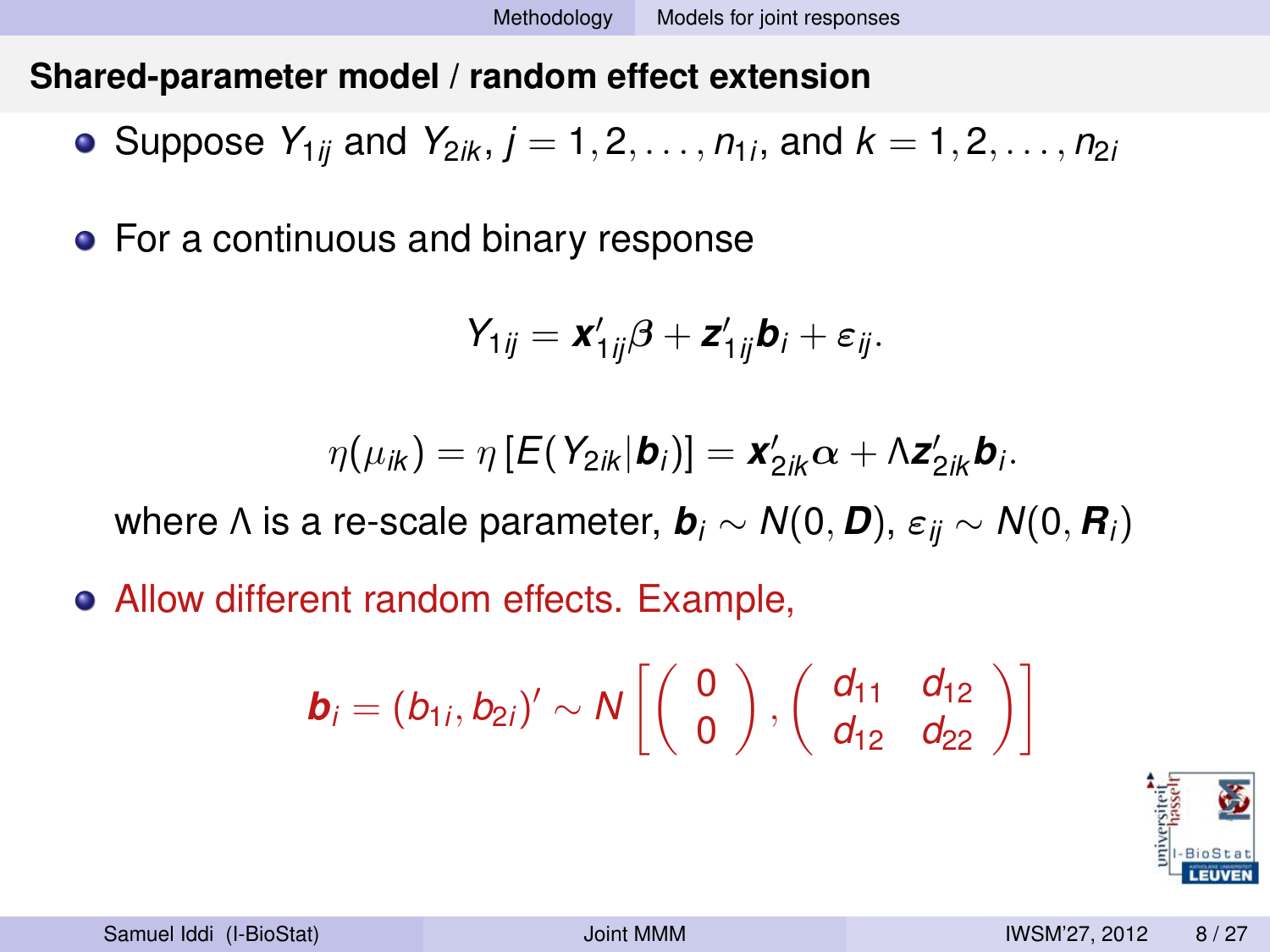Suppose  $Y_{1ij}$  and  $Y_{2ik}, j=1,2,\ldots,n_{1i},$  and  $k=1,2,\ldots,n_{2i}$ 

• For a continuous and binary response

$$
Y_{1ij} = \mathbf{x}'_{1ij}\boldsymbol{\beta} + \mathbf{z}'_{1ij}\mathbf{b}_i + \varepsilon_{ij}.
$$

$$
\eta(\mu_{ik}) = \eta \left[ E(Y_{2ik}|\boldsymbol{b}_i) \right] = \boldsymbol{x}'_{2ik} \boldsymbol{\alpha} + \Lambda \boldsymbol{z}'_{2ik} \boldsymbol{b}_i.
$$

where  $\Lambda$  is a re-scale parameter,  $\mathbf{b}_i \sim N(0, \mathbf{D})$ ,  $\varepsilon_{ii} \sim N(0, \mathbf{R}_i)$ 

• Allow different random effects. Example,

$$
\boldsymbol{b}_i = (b_{1i}, b_{2i})' \sim N\left[\left(\begin{array}{c} 0 \\ 0 \end{array}\right), \left(\begin{array}{cc} d_{11} & d_{12} \\ d_{12} & d_{22} \end{array}\right)\right]
$$

Joint marginal distribution by integrating out random effects

<span id="page-23-0"></span>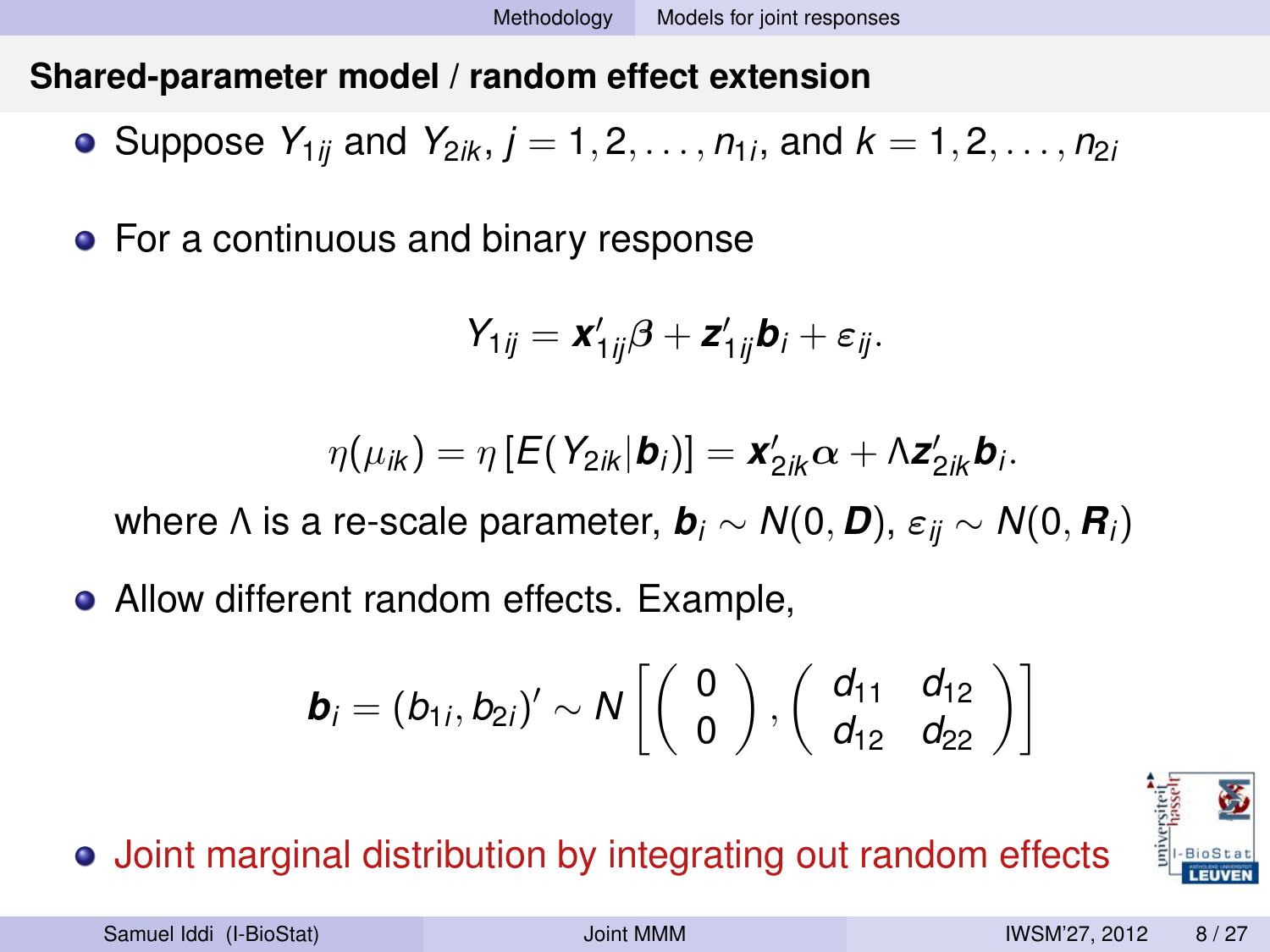• Suppose  $Y_{1ji}$  and  $Y_{2ik}$ ,  $j = 1, 2, ..., n_{1j}$  are binary outcomes  $\eta(\mu_{1ij}^m) = \mathbf{x}_{1ij}'\beta^m, \quad \eta(\mu_{2ij}^c) = \delta_{1ij} + \mathbf{z}_{1ij}'b_{1i}$  $\eta(\mu_{2ik}^m) = \mathbf{x}_{2ik}' \alpha^m, \quad \eta(\mu_{2ik}^c) = \delta_{2ik} + \mathbf{z}_{2ik}' b_{2ik}$  $w$ here  $\bm{b}_i \sim N(0, \bm{D})$  , $\mu_{ij}^m = E(Y_{ij})$  and  $\mu_{ij}^c = E(Y_{ij}|b_i)$ 

<span id="page-24-0"></span>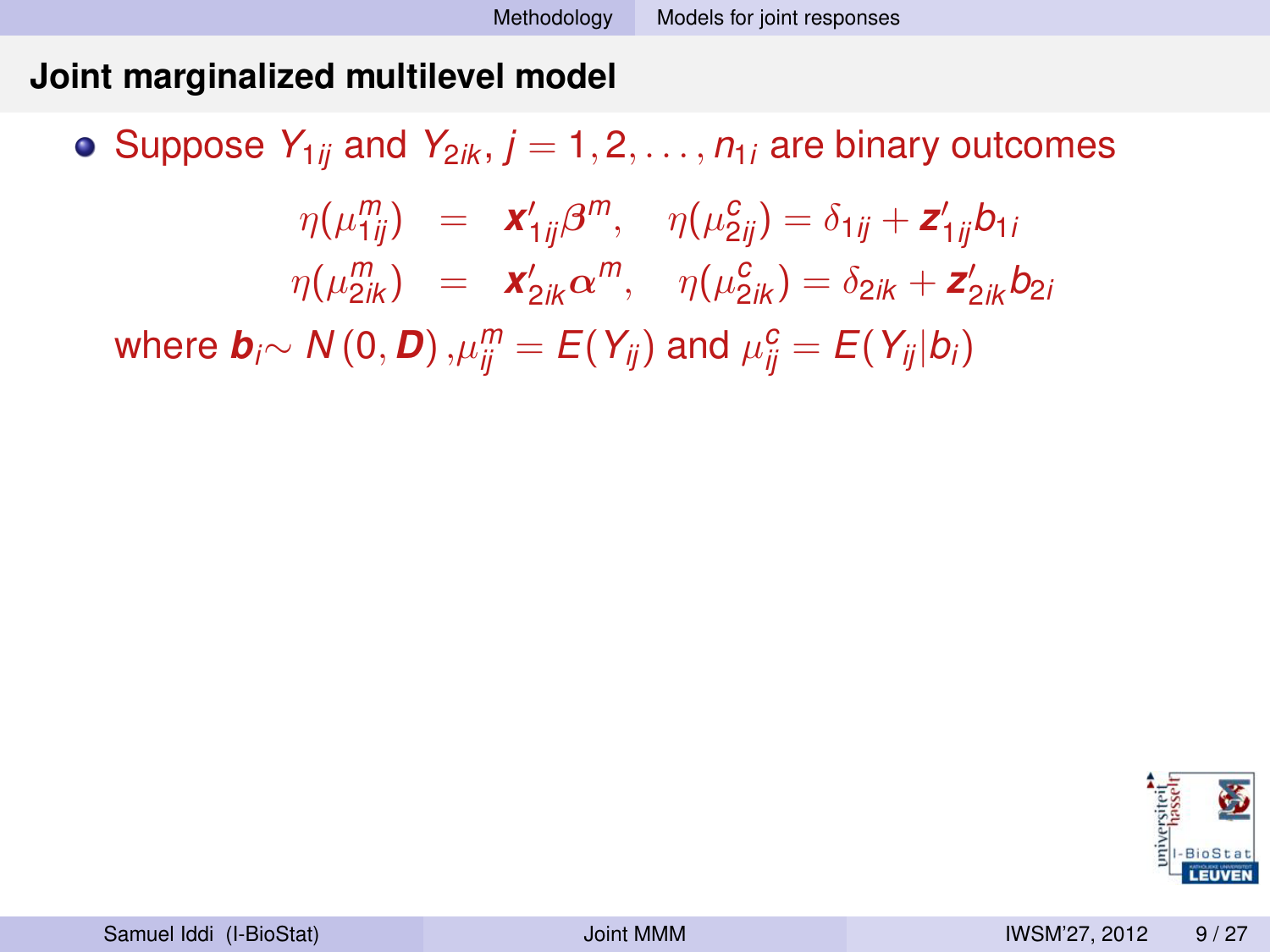• 
$$
E(Y_{ij}) = E[E(Y_{ij}|\mathbf{b}_i)]
$$
 used to solve for  $\delta_{ij}$   
Thus  

$$
\mu_{ij}^m = g(\mathbf{x}_{ij}^{\prime} \alpha^m) = \int_{b} g(\delta_{ij} + \mathbf{z}_{ij}^{\prime} \mathbf{b}_i) dF_b
$$

<span id="page-25-0"></span>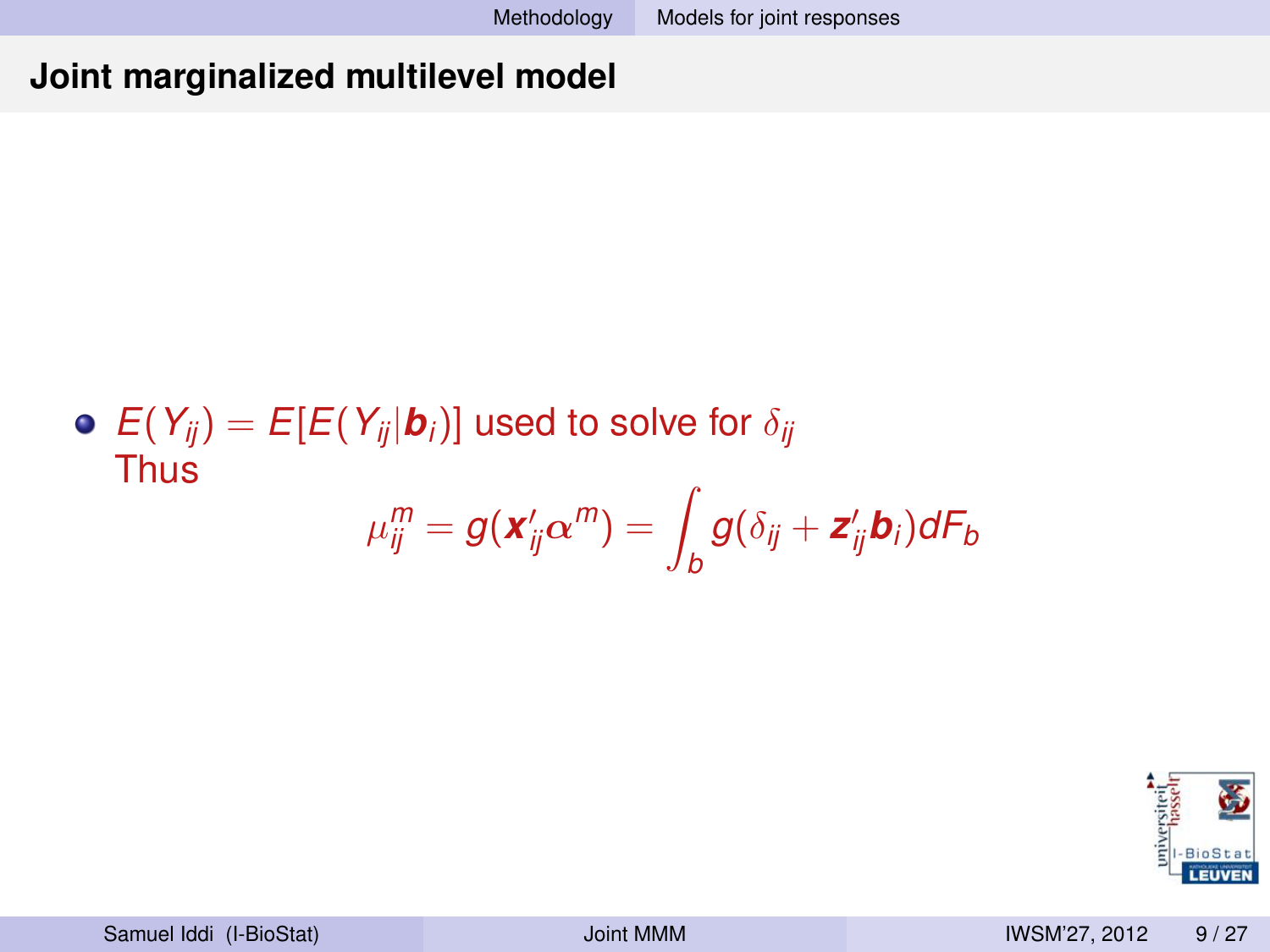• 
$$
E(Y_{ij}) = E[E(Y_{ij}|\mathbf{b}_i)]
$$
 used to solve for  $\delta_{ij}$   
Thus  

$$
\mu_{ij}^m = g(\mathbf{x}_{ij}^{\prime} \alpha^m) = \int_{b} g(\delta_{ij} + \mathbf{z}_{ij}^{\prime} \mathbf{b}_i) dF_b
$$

For logit-logit link:

$$
\mathrm{expit}(\mathbf{x}_{ij}^{\prime} \boldsymbol{\alpha}^m) = \int_{b} \mathrm{expit}(\delta_{ij} + \mathbf{z}_{ij}^{\prime} \mathbf{b}_{i}) f(\mathbf{b}_{i}) d\mathbf{b}_{i}.
$$

<span id="page-26-0"></span>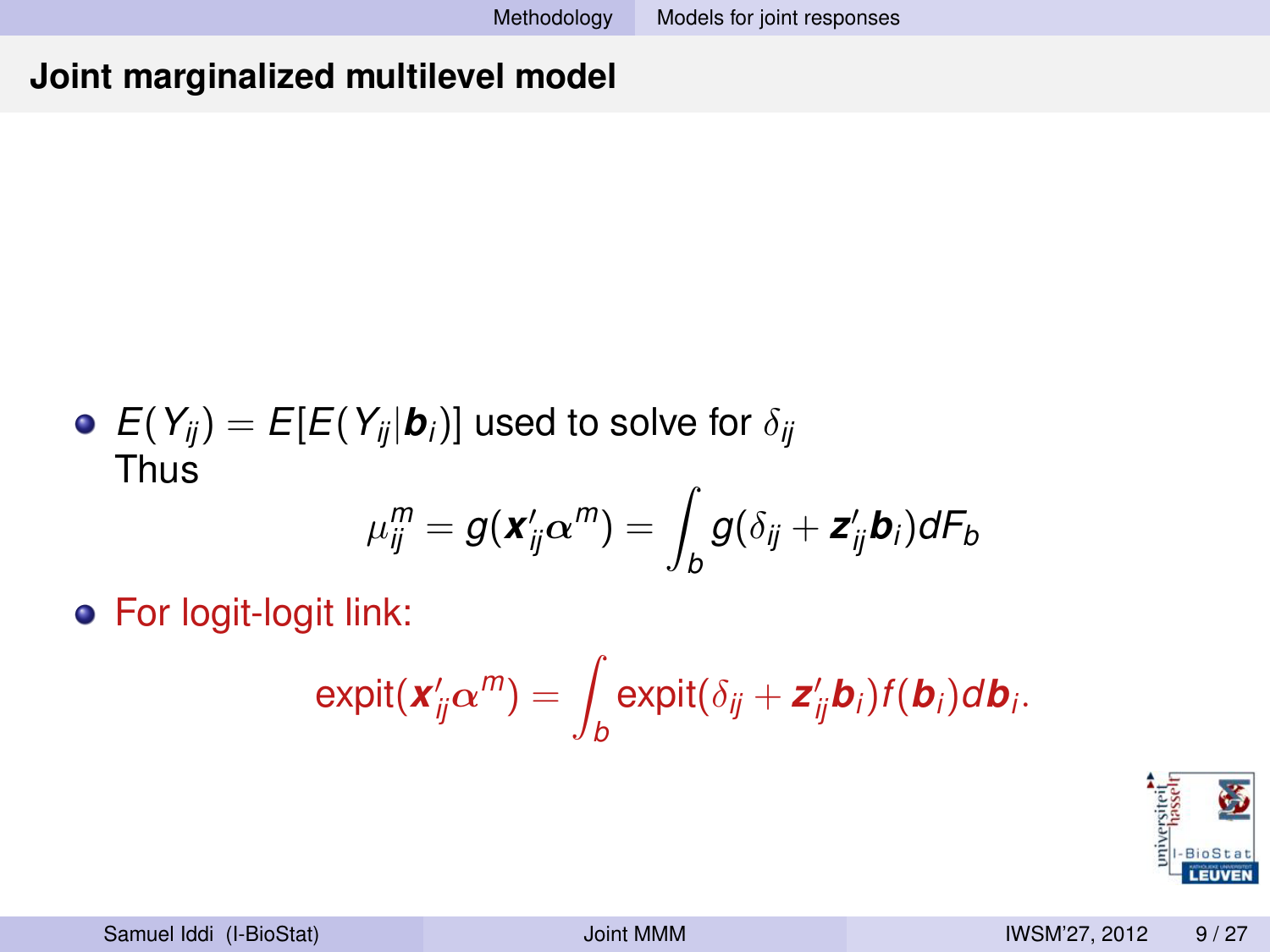• 
$$
E(Y_{ij}) = E[E(Y_{ij}|\mathbf{b}_i)]
$$
 used to solve for  $\delta_{ij}$   
Thus  

$$
\mu_{ij}^m = g(\mathbf{x}_{ij}^{\prime} \alpha^m) = \int_B g(\delta_{ij} + \mathbf{z}_{ij}^{\prime} \mathbf{b}_i) dF_b
$$

**•** For logit-logit link:

$$
\mathrm{expit}(\mathbf{x}_{ij}^{\prime}\alpha^{\prime\prime\prime})=\int_{b}\mathrm{expit}(\delta_{ij}+\mathbf{z}_{ij}^{\prime}\mathbf{b}_{i})f(\mathbf{b}_{i})d\mathbf{b}_{i}.
$$

For logit-probit link:

$$
\delta_{ij} = \sqrt{1 + \mathbf{z}_{ij}^{\prime} \mathbf{D} \mathbf{z}_{ij}} \cdot \Phi^{-1} [\text{expit}(\mathbf{x}_{ij}^{\prime} \alpha^m)]
$$

<span id="page-27-0"></span>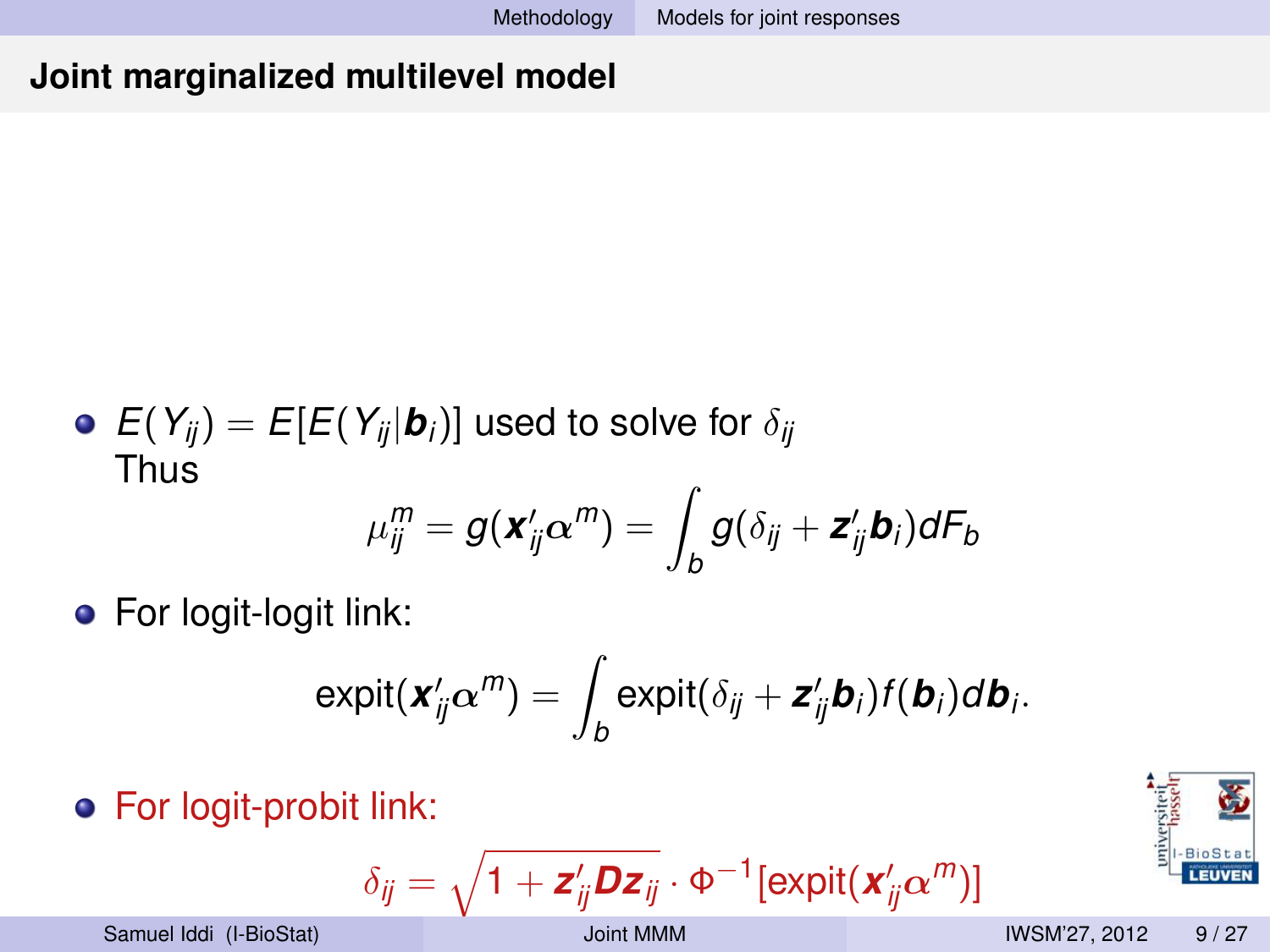### **Outline**



### **2 [Methodology](#page-16-0)**

- [Models for single responses](#page-17-0)
- [Models for joint responses](#page-20-0)



## **3 [Estimation](#page-28-0)**

- **4 [Analysis of Case Study](#page-32-0)**
	- **[Data Description](#page-33-0)**
	- [Analysis and Results: HCV and HIV data](#page-39-0)  $\bullet$
	- [Analysis and Results: ARMD Trial](#page-52-0)
- **5 [Concluding Remarks](#page-61-0)**

## **6 [References](#page-66-0)**

<span id="page-28-0"></span>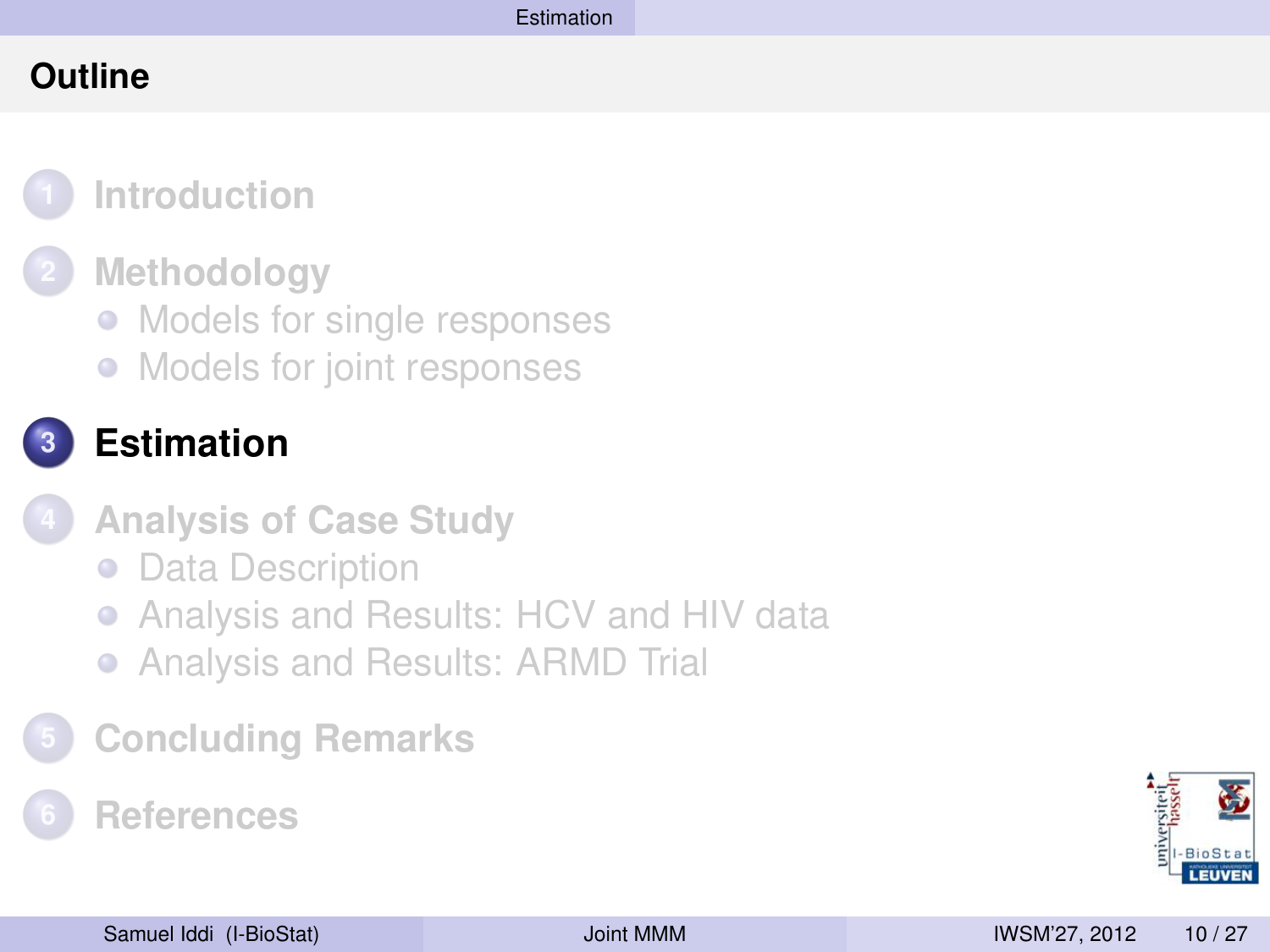### **Maximum likelihood**

## Joint marginal likelihood:

$$
L(\boldsymbol{\beta},\boldsymbol{\alpha}^m,\boldsymbol{D})=\prod_{i=1}^N f_i(\boldsymbol{Y}_{1i}=\boldsymbol{y}_i,\boldsymbol{Y}_{2i}=1).
$$

<span id="page-29-0"></span>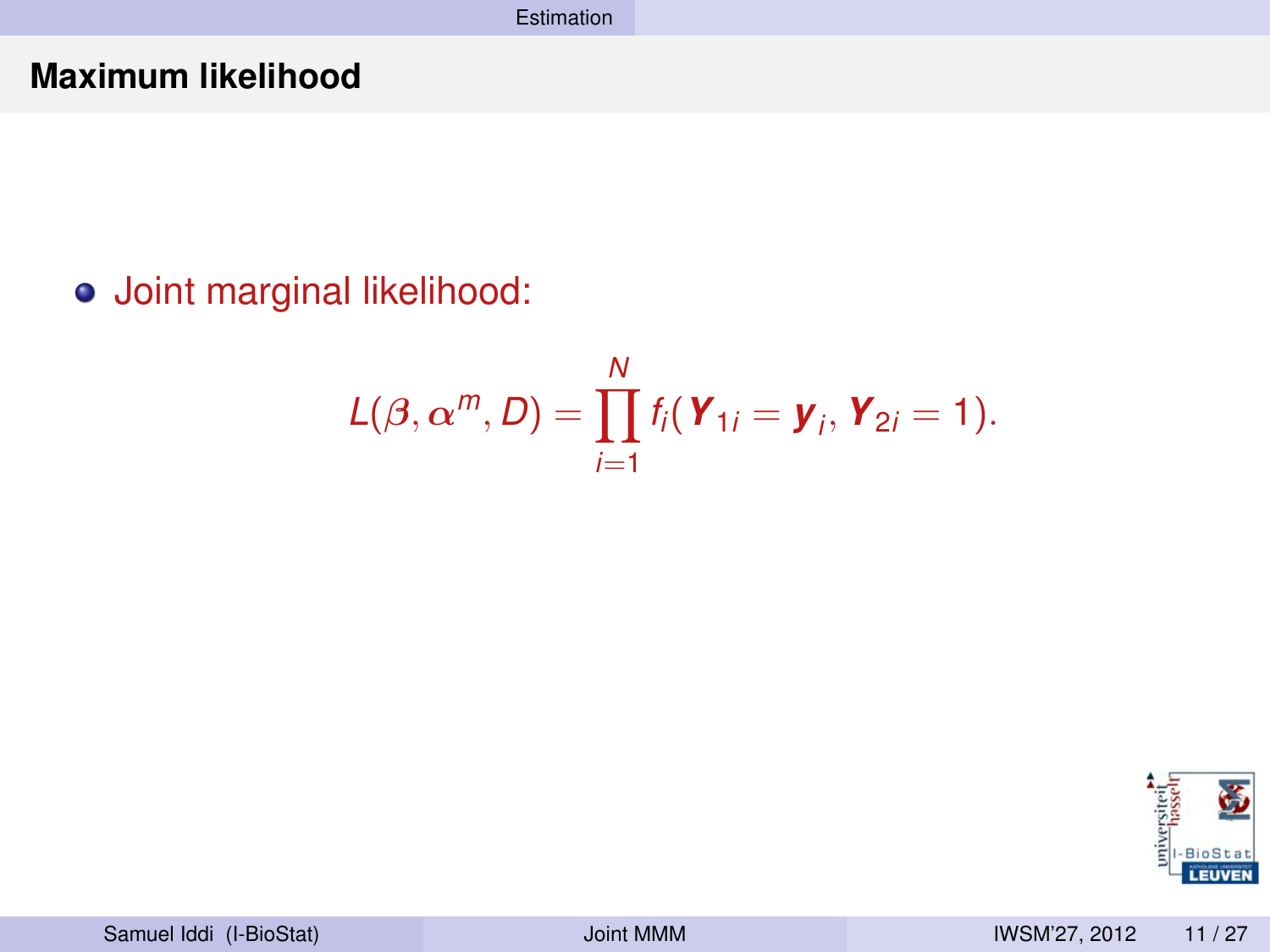#### **Maximum likelihood**

o Joint marginal likelihood:

$$
L(\beta, \alpha^m, D) = \prod_{i=1}^N f_i(\boldsymbol{Y}_{1i} = \boldsymbol{y}_i, \boldsymbol{Y}_{2i} = 1).
$$

Easy to implement in SAS NLMIXED

<span id="page-30-0"></span>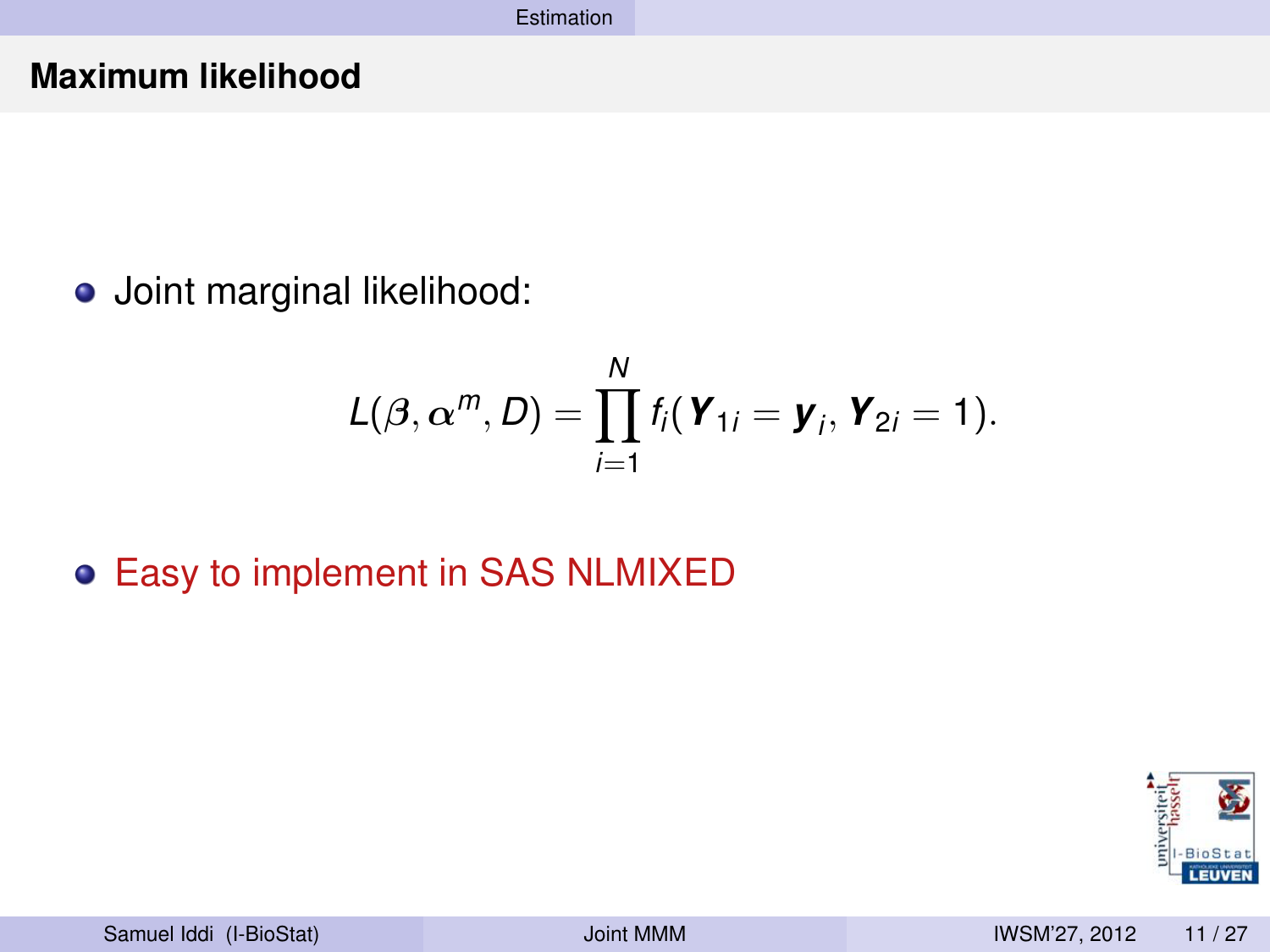#### **Maximum likelihood**

Joint marginal likelihood:

$$
L(\beta, \alpha^m, D) = \prod_{i=1}^N f_i(\boldsymbol{Y}_{1i} = \boldsymbol{y}_i, \boldsymbol{Y}_{2i} = 1).
$$

- Easy to implement in SAS NLMIXED
- Other techniques: Psuedo-likelihood, Bayesian estimation etc.

<span id="page-31-0"></span>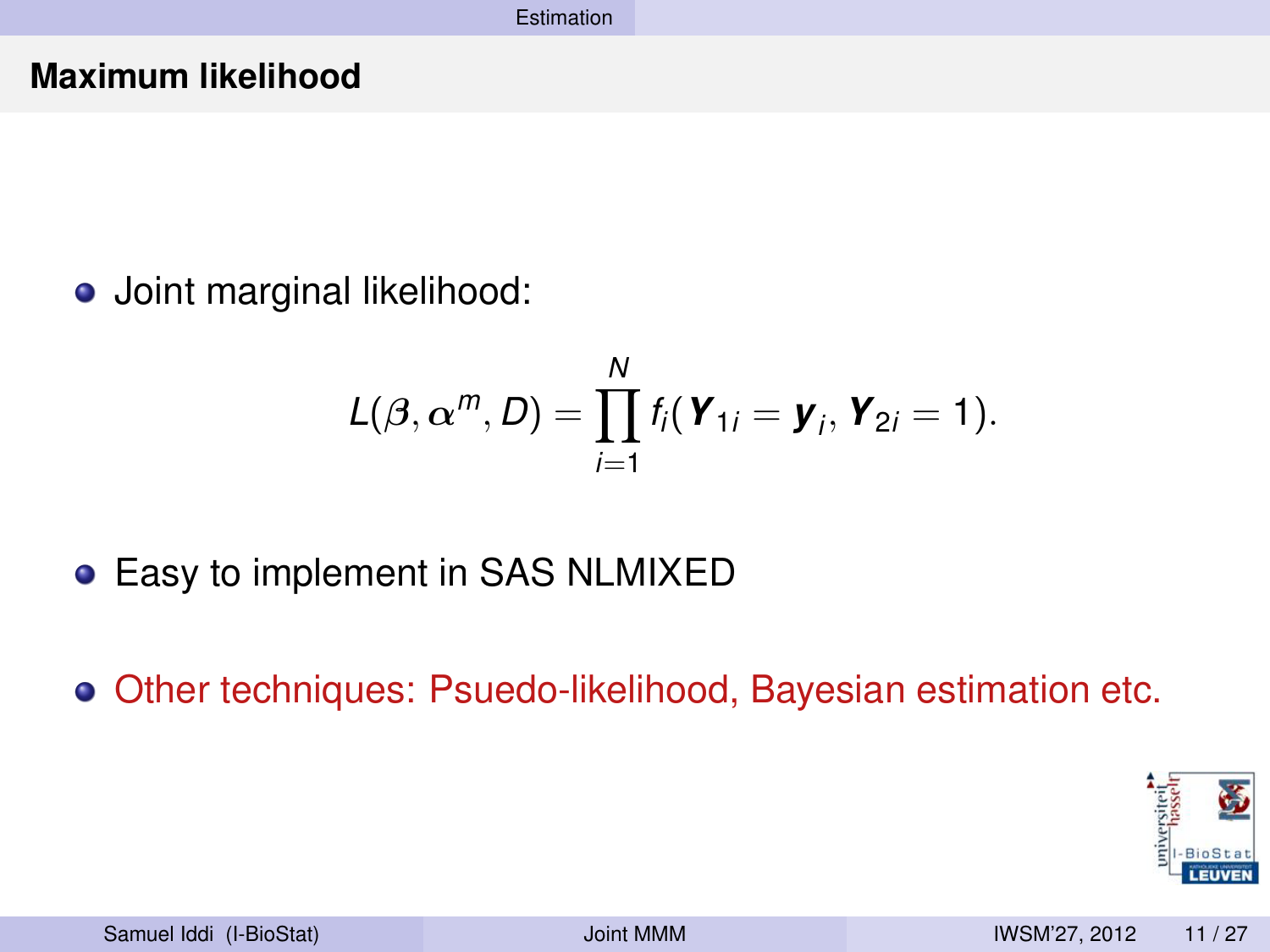### **Outline**



### **2 [Methodology](#page-16-0)**

- [Models for single responses](#page-17-0)
- [Models for joint responses](#page-20-0)
- **3 [Estimation](#page-28-0)**

## **4 [Analysis of Case Study](#page-32-0)**

- **o** [Data Description](#page-33-0)
- [Analysis and Results: HCV and HIV data](#page-39-0)
- <span id="page-32-0"></span>[Analysis and Results: ARMD Trial](#page-52-0)

## **5 [Concluding Remarks](#page-61-0)**

### **6 [References](#page-66-0)**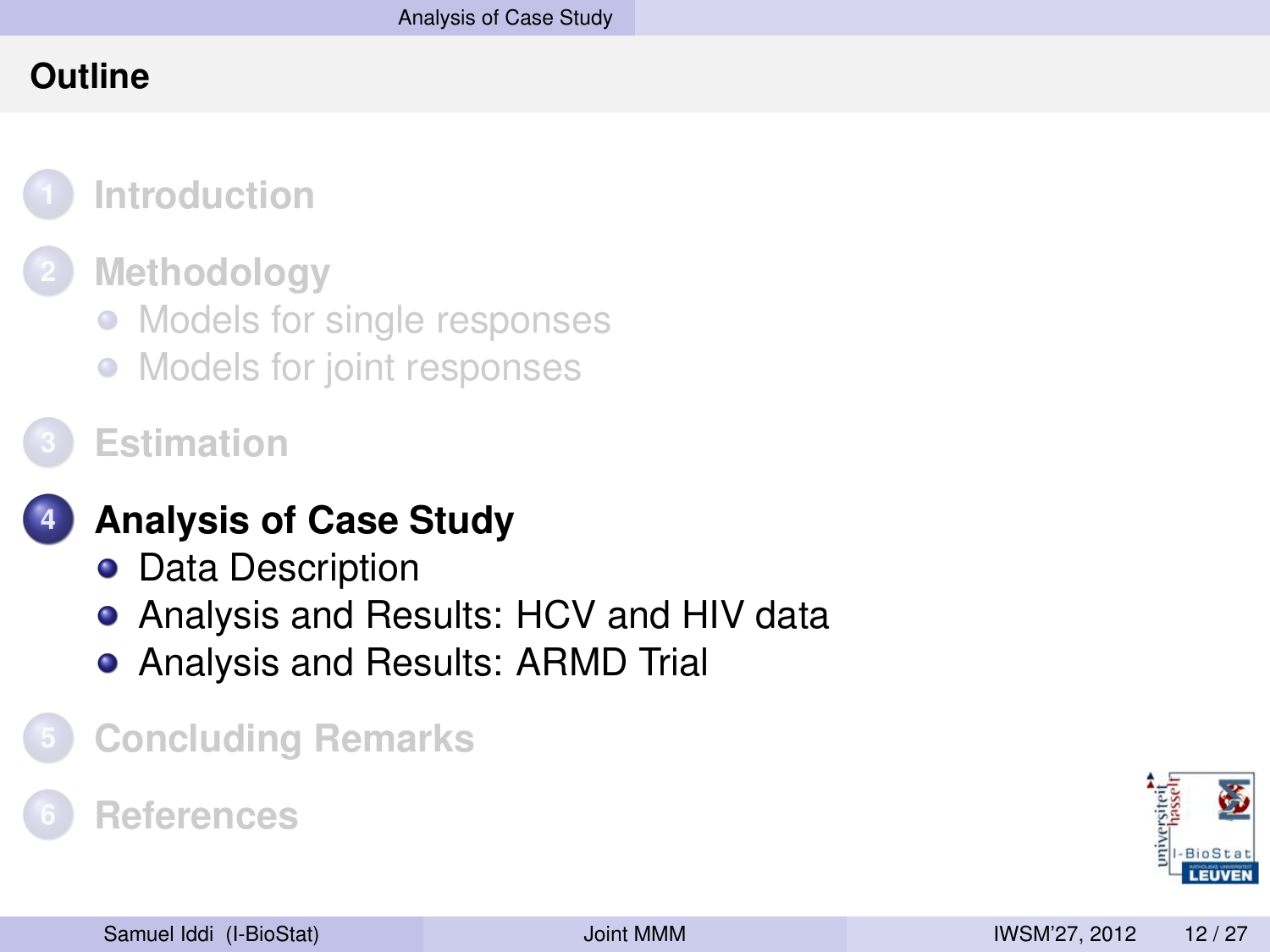## • HIV and HCV from serological study + risk factors

<span id="page-33-0"></span>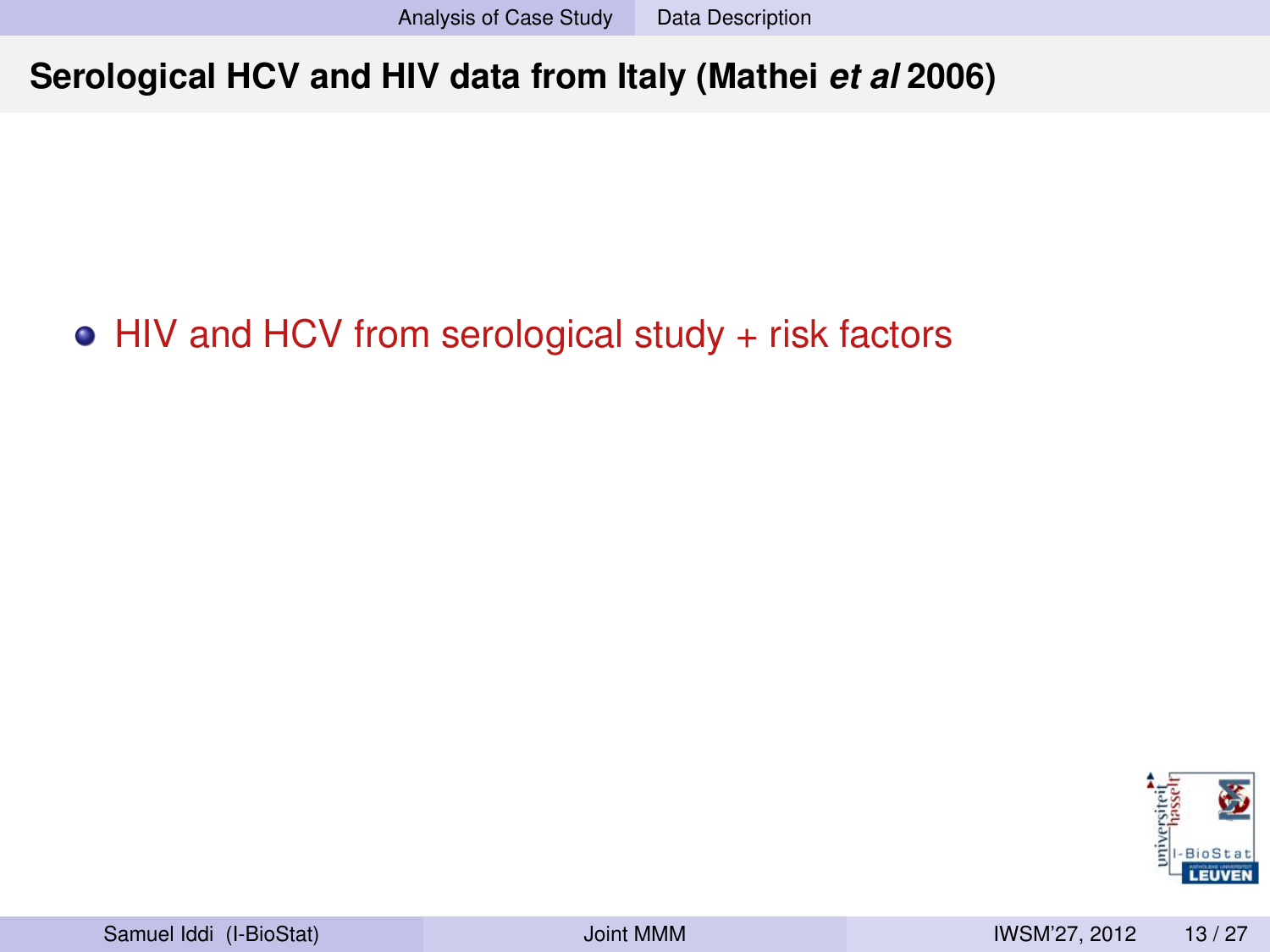- $\bullet$  HIV and HCV from serological study + risk factors
- 20 Italian regions from 1998-2006

<span id="page-34-0"></span>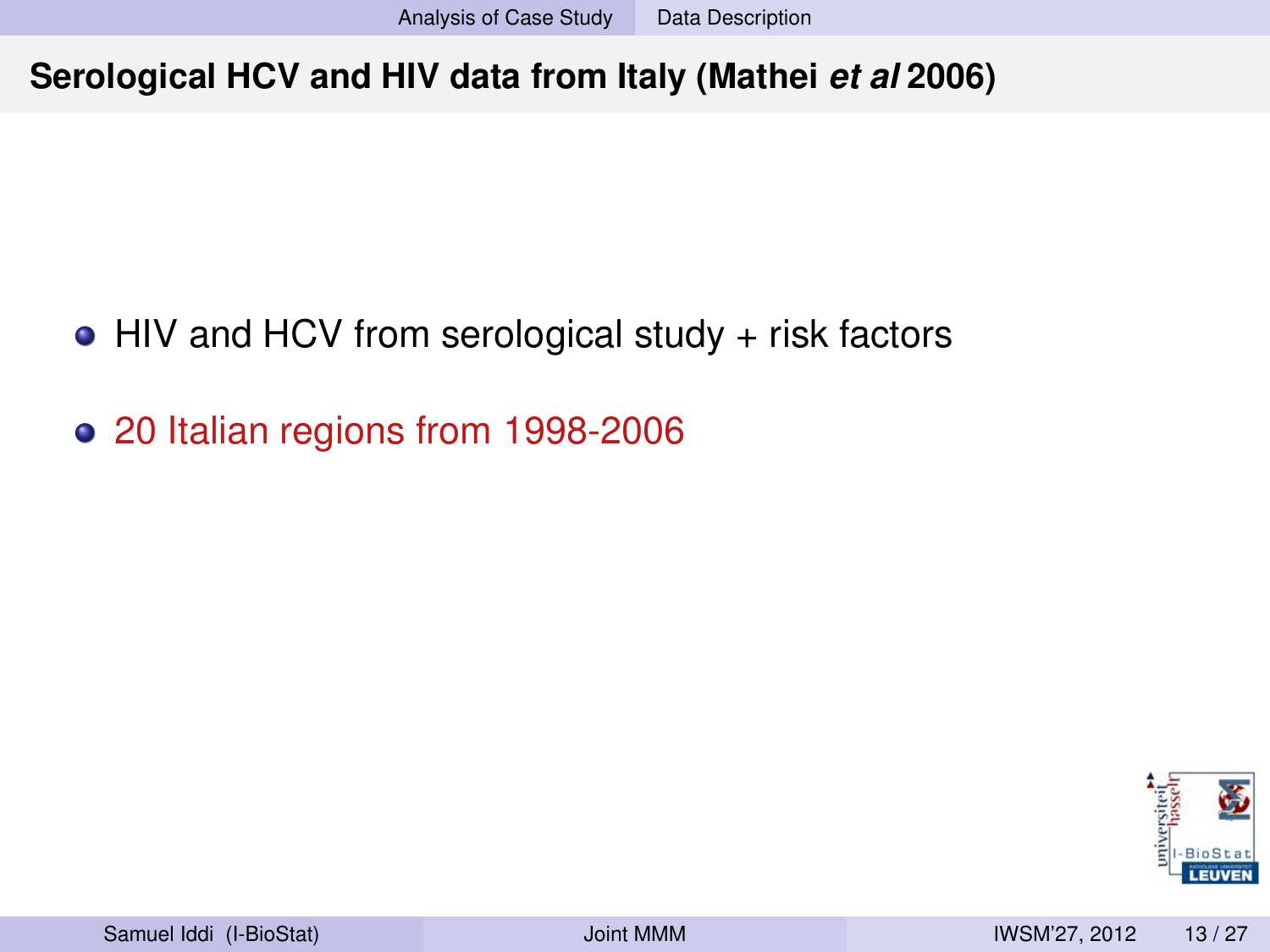- HIV and HCV from serological study + risk factors
- 20 Italian regions from 1998-2006
- Several drug users as respondents

<span id="page-35-0"></span>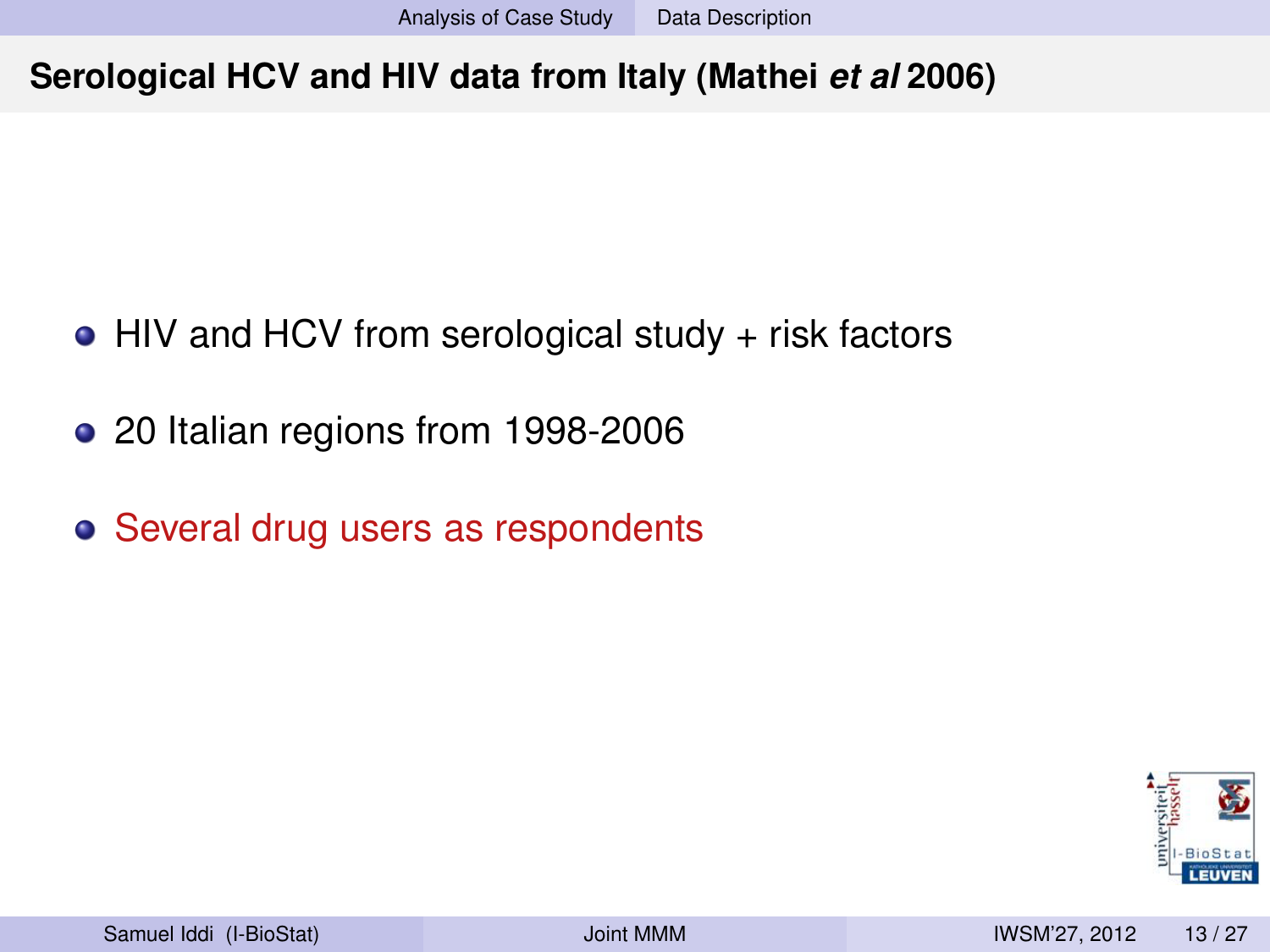- HIV and HCV from serological study + risk factors
- 20 Italian regions from 1998-2006
- Several drug users as respondents
- **Apply joint models**

<span id="page-36-0"></span>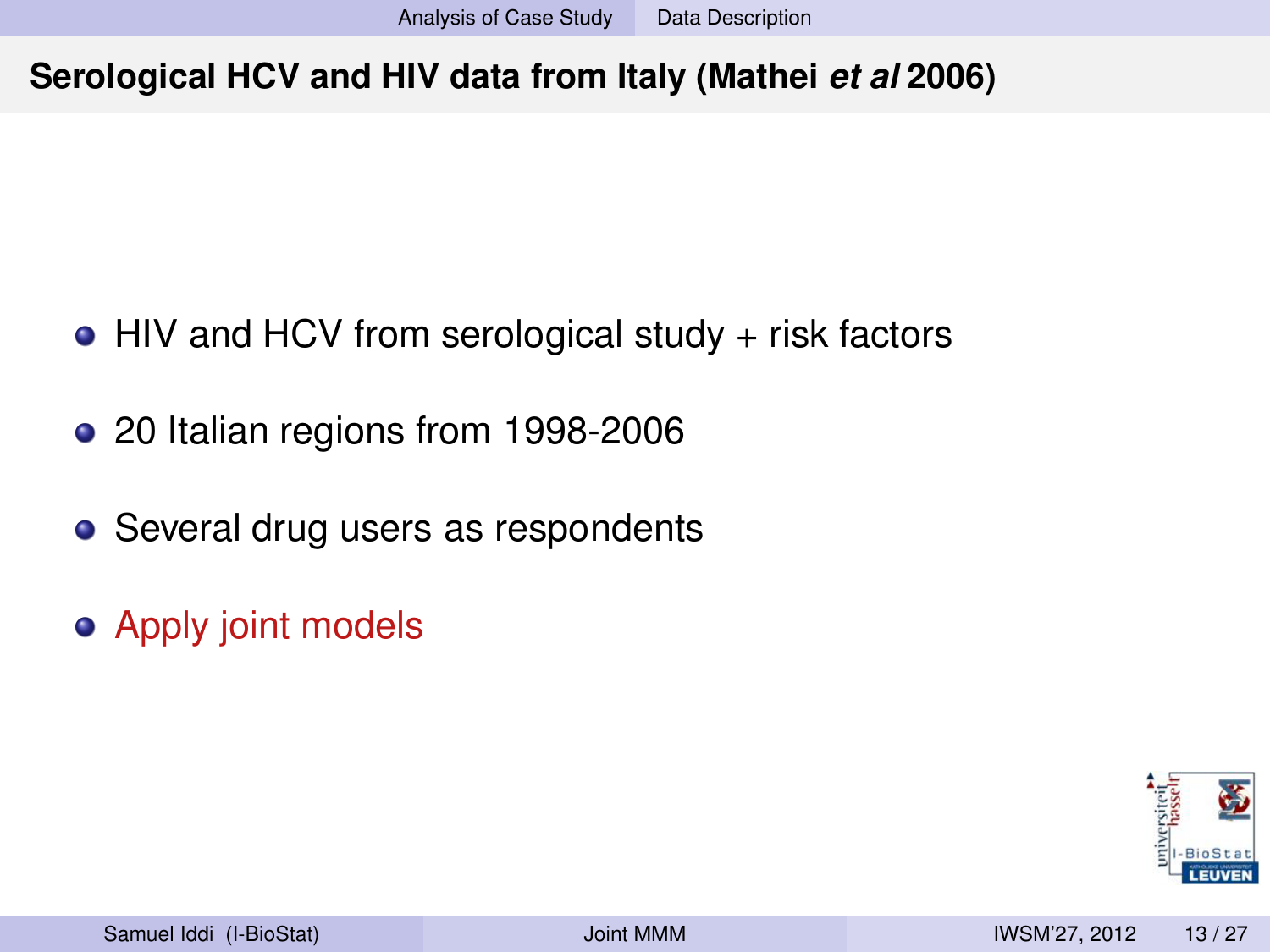**Age Related Macular Degeneration Trial (Buyse and Molenberghs 1998)**

- Randomized, multi-center clinical trial
- ARMD associated with progressive lost of vision
- Patients' visual acuity measured at 4 follow-up visits

<span id="page-37-0"></span>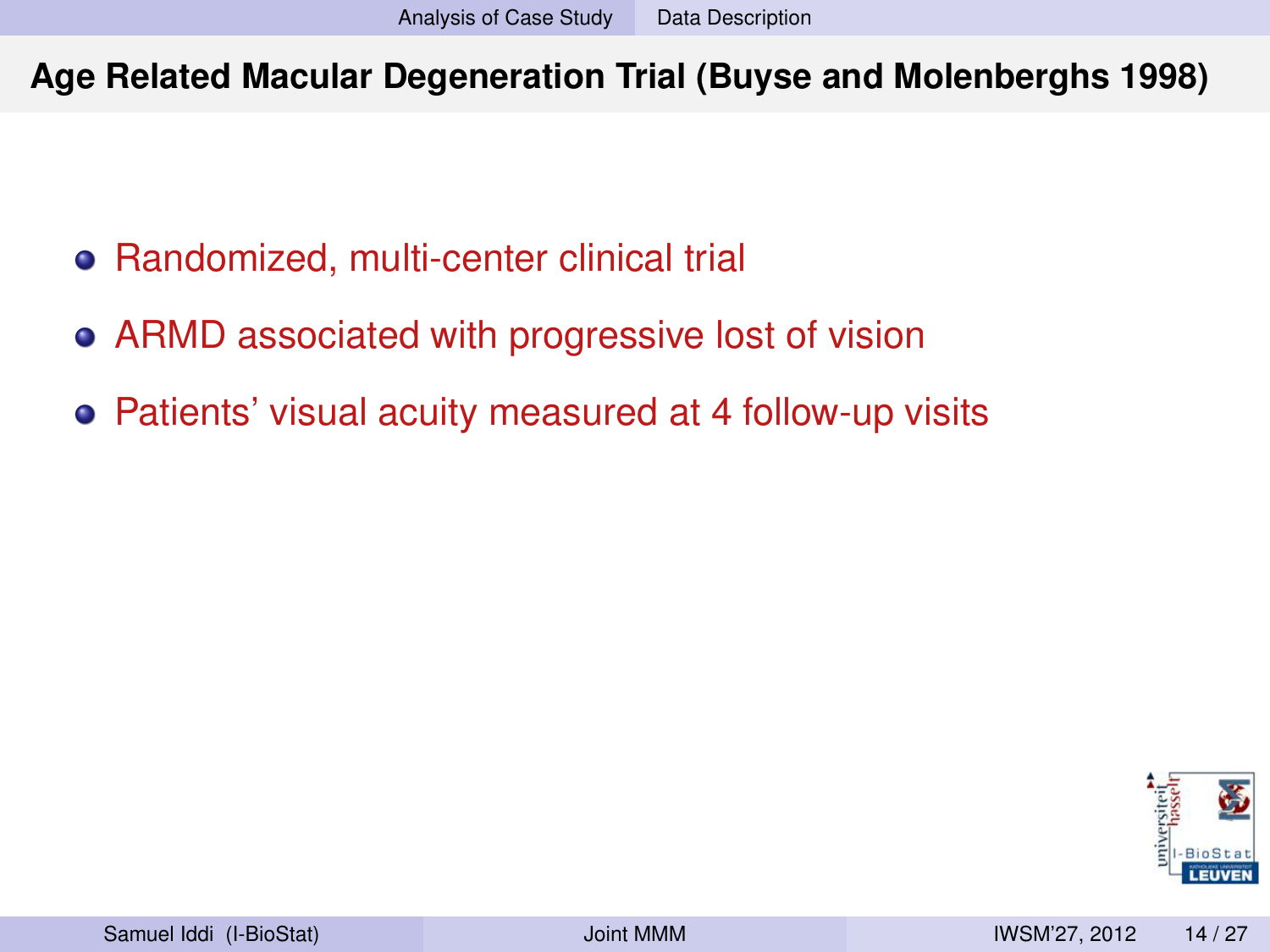### **Age Related Macular Degeneration Trial (Buyse and Molenberghs 1998)**

- Randomized, multi-center clinical trial
- ARMD associated with progressive lost of vision
- Patients' visual acuity measured at 4 follow-up visits
- Aim was to compare experimental interferon- $\alpha$  to placebo
- We consider change in visual acuity (continuous) and whether or not there is loss of vision (binary response)
- Apply joint model to study treatment effect and association between the responses

<span id="page-38-0"></span>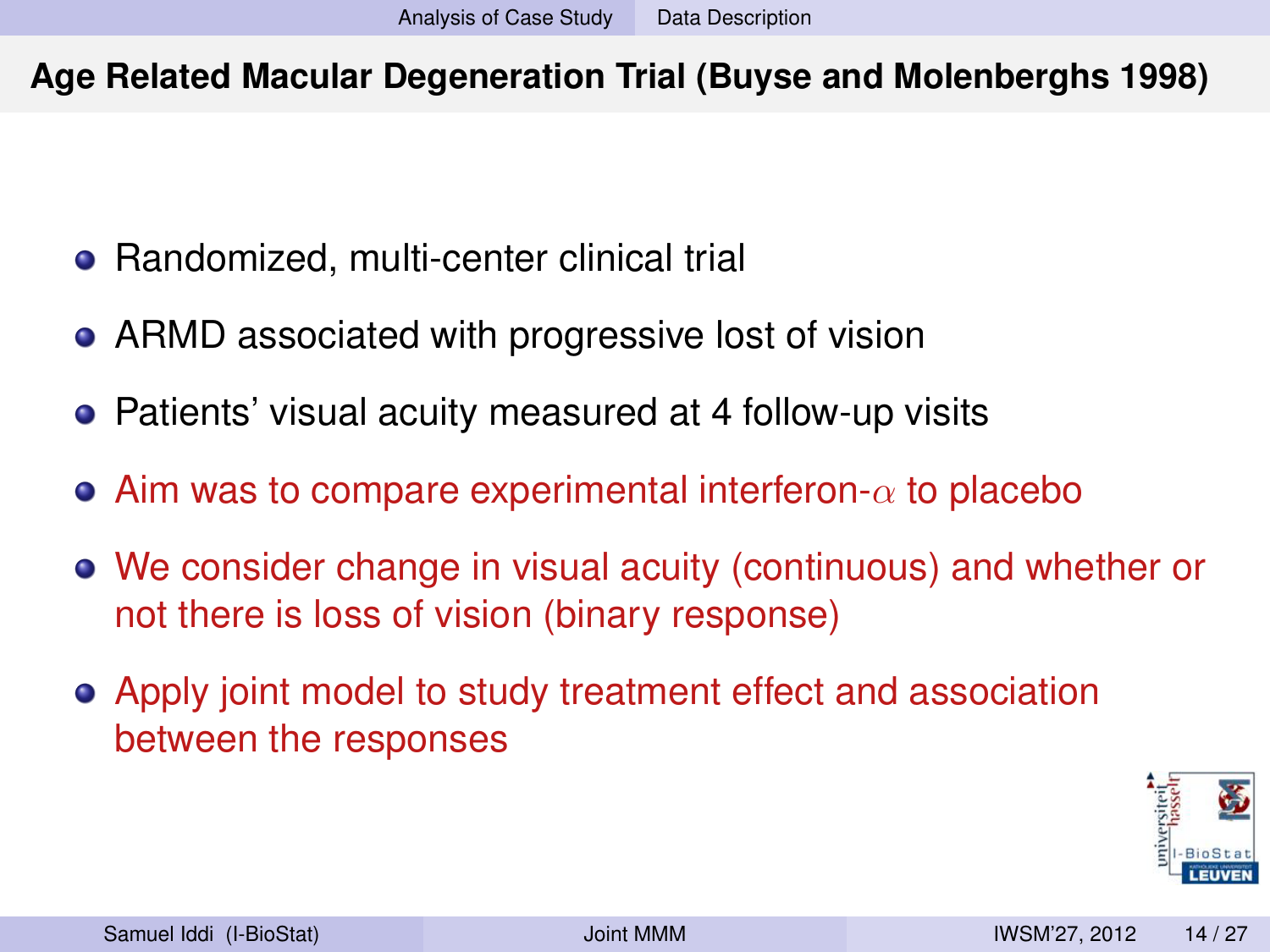Let *Ykij* ∼ Bin(µ*kij*, *nkij*) for *k* = 1, 2 be the number of positive cases of HCV and HIV respectively

<span id="page-39-0"></span>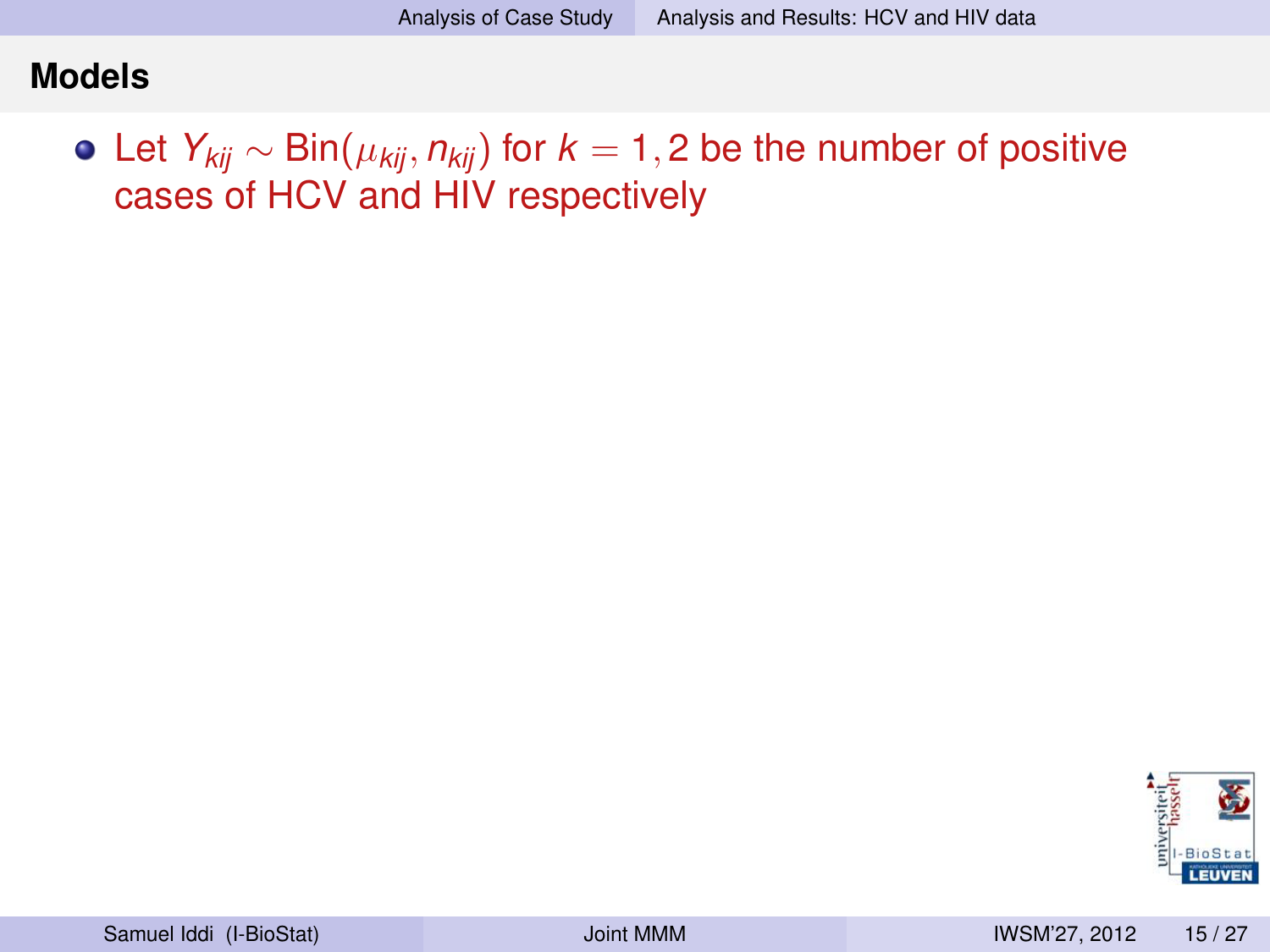- Let *Ykij* ∼ Bin(µ*kij*, *nkij*) for *k* = 1, 2 be the number of positive cases of HCV and HIV respectively
- Marginal mean model:

 $logit(\mu_{1ij}) = \alpha_0 + \alpha_i T_{ij}$ ,  $logit(\mu_{2ij}) = \beta_0 + \beta_i T_{ij}$ 

where *Tij* is a year indicator (Year 9 is reference year)

<span id="page-40-0"></span>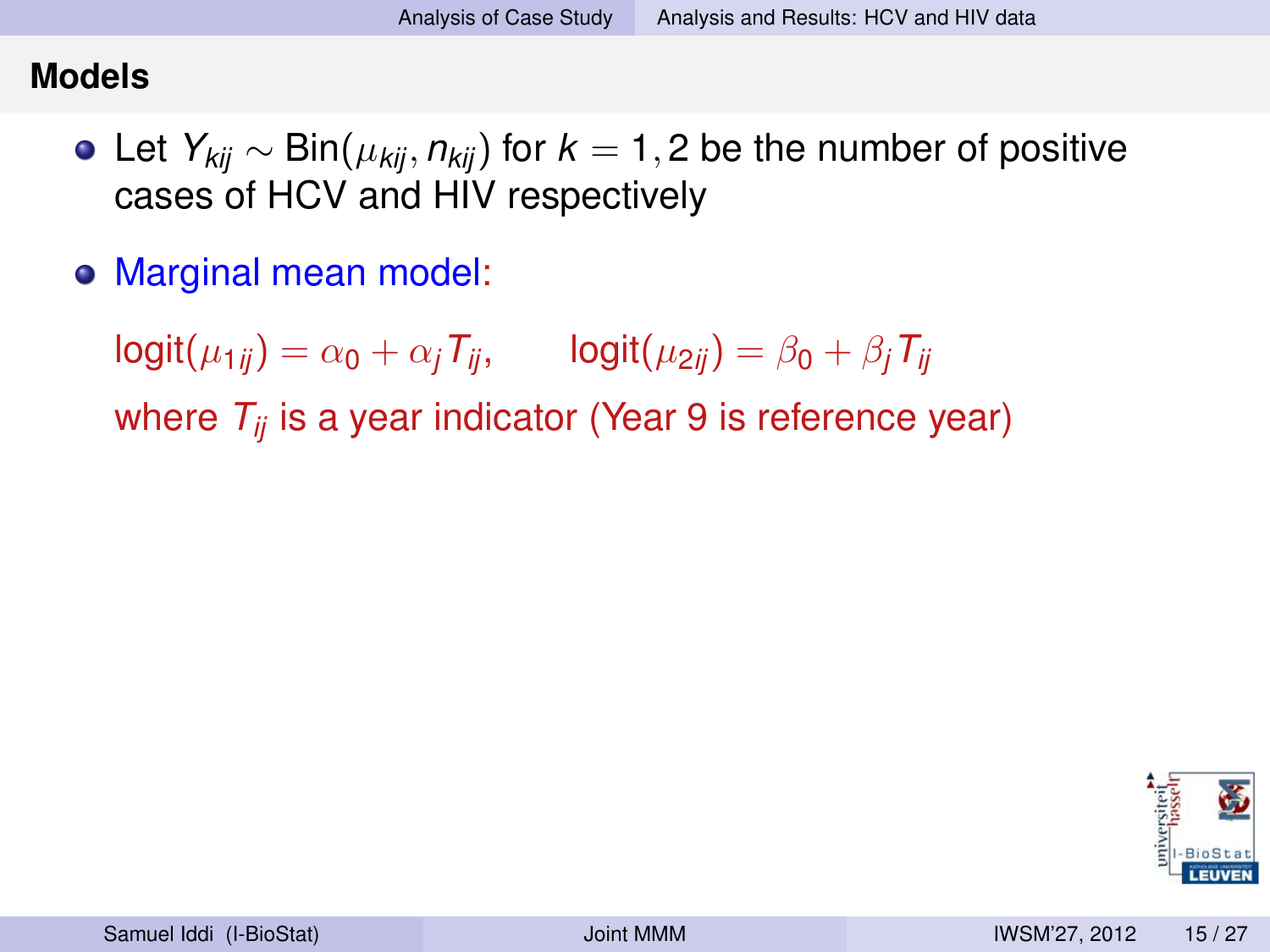- Let *Ykij* ∼ Bin(µ*kij*, *nkij*) for *k* = 1, 2 be the number of positive cases of HCV and HIV respectively
- Marginal mean model:

 $logit(\mu_{1ij}) = \alpha_0 + \alpha_i T_{ij}$ ,  $logit(\mu_{2ij}) = \beta_0 + \beta_i T_{ij}$ where  $T_{ii}$  is a year indicator (Year 9 is reference year)

Conditional mean model:

$$
\eta(\mu_{1ij}) = \alpha_0 + \alpha_j T_{ij} + b_{1i}, \qquad \eta(\mu_{2ij}) = \beta_0 + \beta_j T_{ij} + b_{2i},
$$

$$
(b_{1i}, b_{2i})' \sim N\left[\begin{pmatrix} 0 \\ 0 \end{pmatrix}, \begin{pmatrix} d_{11} & d_{12} \\ d_{12} & d_{22} \end{pmatrix}\right].
$$

<span id="page-41-0"></span>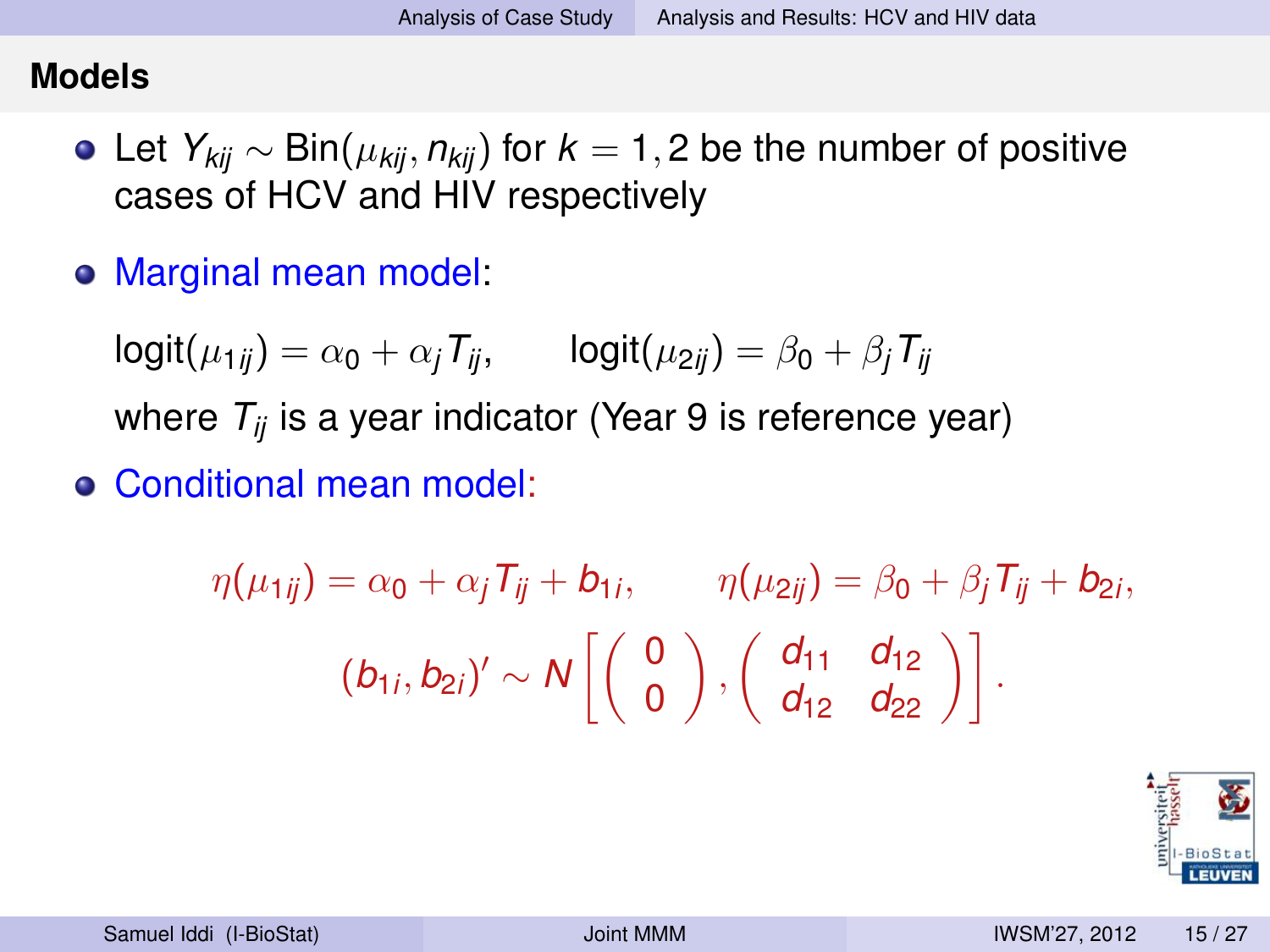- Let *Ykij* ∼ Bin(µ*kij*, *nkij*) for *k* = 1, 2 be the number of positive cases of HCV and HIV respectively
- Marginal mean model:

 $logit(\mu_{1ij}) = \alpha_0 + \alpha_i T_{ij}$ ,  $logit(\mu_{2ij}) = \beta_0 + \beta_i T_{ij}$ where  $T_{ii}$  is a year indicator (Year 9 is reference year)

Conditional mean model:

$$
\eta(\mu_{1ij}) = \alpha_0 + \alpha_j T_{ij} + b_{1i}, \qquad \eta(\mu_{2ij}) = \beta_0 + \beta_j T_{ij} + b_{2i},
$$

$$
(b_{1i}, b_{2i})' \sim N\left[\begin{pmatrix} 0 \\ 0 \end{pmatrix}, \begin{pmatrix} d_{11} & d_{12} \\ d_{12} & d_{22} \end{pmatrix}\right].
$$

## Models fit assessed with AIC

<span id="page-42-0"></span>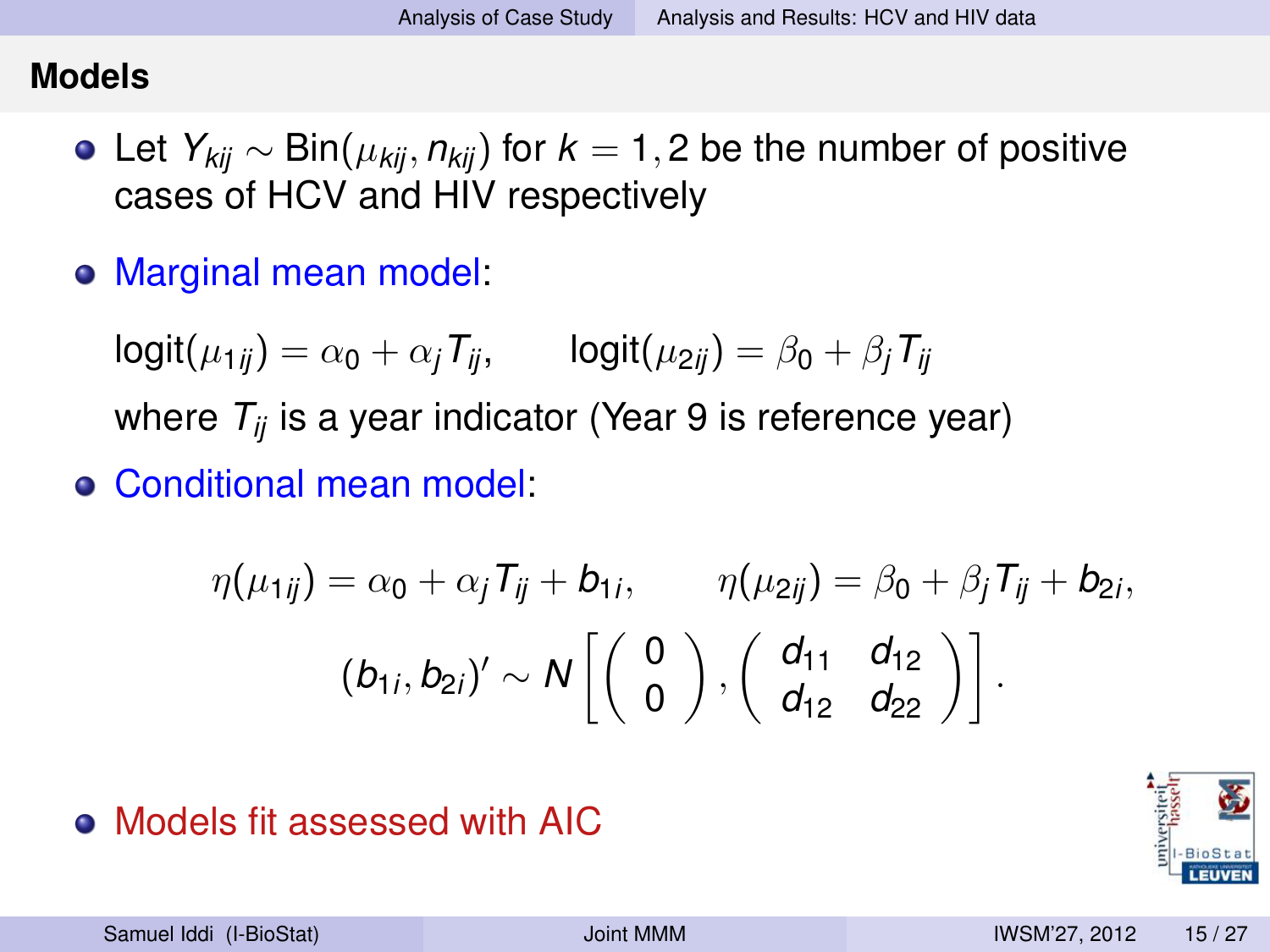**Table:** *Separate models for HIV and HCV prevalence.*

|         |                                  | <b>Hierarchical models</b> |                   |                   |                   |                   |  |
|---------|----------------------------------|----------------------------|-------------------|-------------------|-------------------|-------------------|--|
|         | <b>GLMM</b>                      |                            |                   | GEE               | <b>MMM</b>        |                   |  |
| Effect  | <b>HCV</b>                       | HIV                        | HCV               | HIV               | <b>HCV</b>        | HIV               |  |
| Int.    | 0.5921(0.1124)                   | $-2.1293(0.1839)$          | 0.5088(0.1487)    | $-2.1474(0.2278)$ | 0.5586(0.1049)    | $-1.9018(0.1716)$ |  |
| Time 1  | 0.2226(0.0111)                   | 0.0197(0.0156)             | 0.2268(0.0796)    | 0.1180(0.1429)    | 0.2074(0.0110)    | 0.0283(0.0148)    |  |
| Time 2  | 0.2091(0.0111)                   | $-0.0283(0.0159)$          | 0.2132(0.0685)    | 0.0519(0.1536)    | 0.1976(0.0110)    | $-0.0110(0.0151)$ |  |
| Time 3  | 0.2878(0.0111)<br>0.0432(0.0159) |                            | 0.2864(0.0629)    | 0.1064(0.1372)    | 0.2748(0.0114)    | 0.0417(0.0151)    |  |
| Time 4  | 0.1792(0.0109)                   | $-0.0035(0.0159)$          | 0.1800(0.0574)    | 0.0507(0.1179)    | 0.1694(0.0107)    | 0.0021(0.0150)    |  |
| Time 5  | 0.1060(0.0108)                   | $-0.0081(0.0160)$          | 0.1143(0.0531)    | 0.0410(0.1407)    | 0.1013(0.0104)    | $-0.0078(0.0151)$ |  |
| Time 6  | 0.1138(0.0107)                   | $-0.0423(0.0161)$          | 0.1199(0.0521)    | $-0.0006(0.1270)$ | 0.1091(0.0103)    | $-0.0402(0.0153)$ |  |
| Time 7  | 0.0722(0.0107)                   | $-0.0443(0.0163)$          | 0.0692(0.0545)    | $-0.0268(0.1072)$ | 0.0704(0.0102)    | $-0.0433(0.0155)$ |  |
| Time 8  | $-0.0369(0.0108)$                | $-0.0776(0.0164)$          | $-0.0276(0.0314)$ | $-0.0494(0.0885)$ | $-0.0350(0.0103)$ | $-0.0742(0.0158)$ |  |
| RE Var. | 0.2514(0.0796)                   | 0.6710(0.2149)             |                   |                   | 0.0902(0.0286)    | 0.1802(0.05743)   |  |
| Corr.   |                                  |                            | 0.8377            | 0.9066            |                   |                   |  |
| $-2II$  | 9973                             |                            |                   |                   | 9987              |                   |  |

<span id="page-43-0"></span>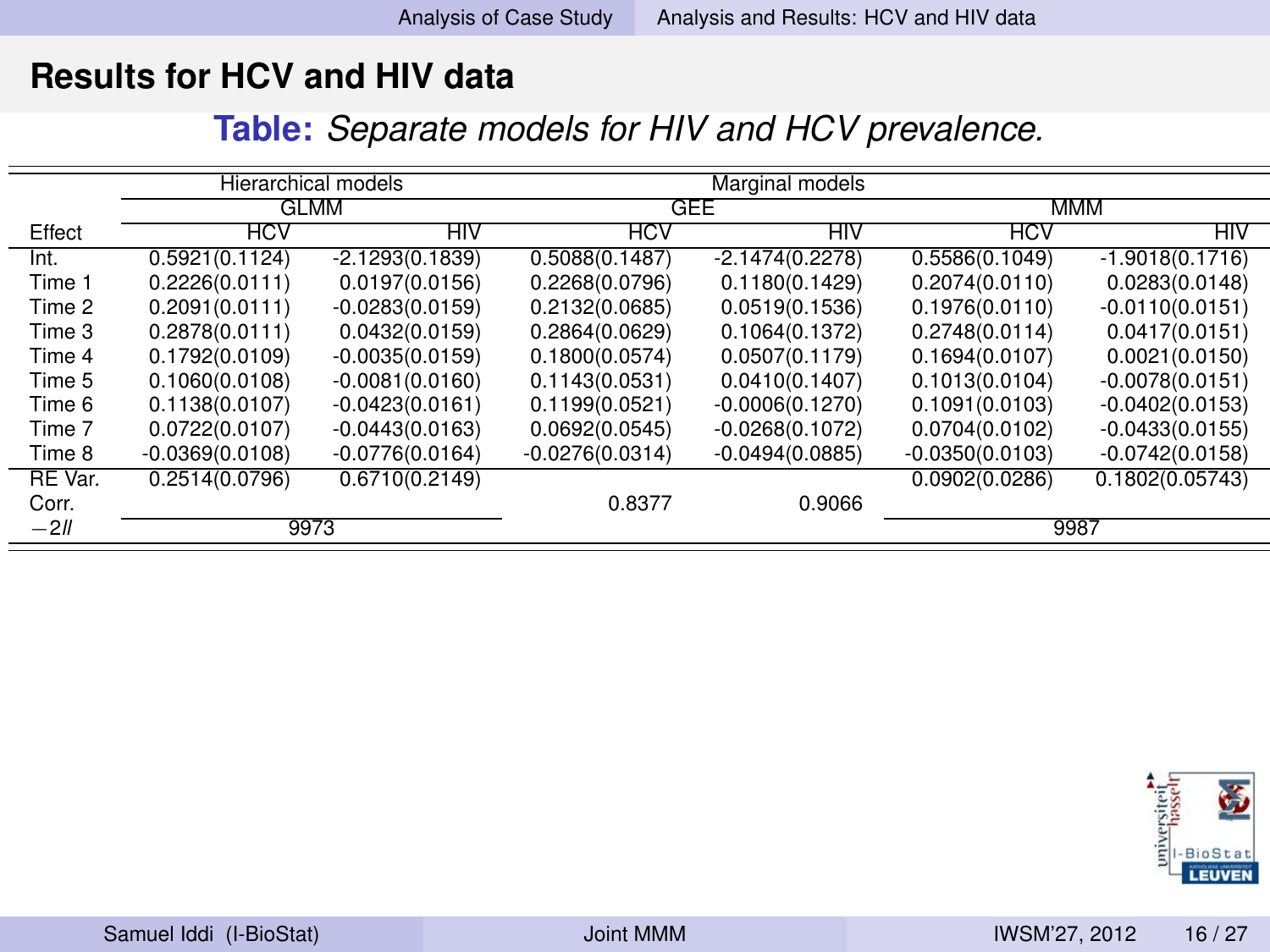**Table:** *Separate models for HIV and HCV prevalence.*

|         |                   | <b>Hierarchical models</b> |                   |                   |                   |                   |  |
|---------|-------------------|----------------------------|-------------------|-------------------|-------------------|-------------------|--|
|         | <b>GLMM</b>       |                            |                   | GEE               | <b>MMM</b>        |                   |  |
| Effect  | <b>HCV</b><br>HIV |                            | <b>HCV</b>        | НIV               | <b>HCV</b>        | HIV               |  |
| Int.    | 0.5921(0.1124)    | $-2.1293(0.1839)$          | 0.5088(0.1487)    | $-2.1474(0.2278)$ | 0.5586(0.1049)    | $-1.9018(0.1716)$ |  |
| Time 1  | 0.2226(0.0111)    | 0.0197(0.0156)             | 0.2268(0.0796)    | 0.1180(0.1429)    | 0.2074(0.0110)    | 0.0283(0.0148)    |  |
| Time 2  | 0.2091(0.0111)    | $-0.0283(0.0159)$          | 0.2132(0.0685)    | 0.0519(0.1536)    | 0.1976(0.0110)    | $-0.0110(0.0151)$ |  |
| Time 3  | 0.2878(0.0111)    | 0.0432(0.0159)             |                   | 0.1064(0.1372)    | 0.2748(0.0114)    | 0.0417(0.0151)    |  |
| Time 4  | 0.1792(0.0109)    | $-0.0035(0.0159)$          | 0.1800(0.0574)    | 0.0507(0.1179)    | 0.1694(0.0107)    | 0.0021(0.0150)    |  |
| Time 5  | 0.1060(0.0108)    | $-0.0081(0.0160)$          | 0.1143(0.0531)    | 0.0410(0.1407)    | 0.1013(0.0104)    | $-0.0078(0.0151)$ |  |
| Time 6  | 0.1138(0.0107)    | $-0.0423(0.0161)$          | 0.1199(0.0521)    | $-0.0006(0.1270)$ | 0.1091(0.0103)    | $-0.0402(0.0153)$ |  |
| Time 7  | 0.0722(0.0107)    | $-0.0443(0.0163)$          | 0.0692(0.0545)    | $-0.0268(0.1072)$ | 0.0704(0.0102)    | $-0.0433(0.0155)$ |  |
| Time 8  | $-0.0369(0.0108)$ | $-0.0776(0.0164)$          | $-0.0276(0.0314)$ | $-0.0494(0.0885)$ | $-0.0350(0.0103)$ | $-0.0742(0.0158)$ |  |
| RE Var. | 0.2514(0.0796)    | 0.6710(0.2149)             |                   |                   | 0.0902(0.0286)    | 0.1802(0.05743)   |  |
| Corr.   |                   |                            | 0.8377            | 0.9066            |                   |                   |  |
| $-2II$  |                   | 9973                       |                   |                   | 9987              |                   |  |

#### **•** Parameter estimates higher in GLMM than in the marginal models

<span id="page-44-0"></span>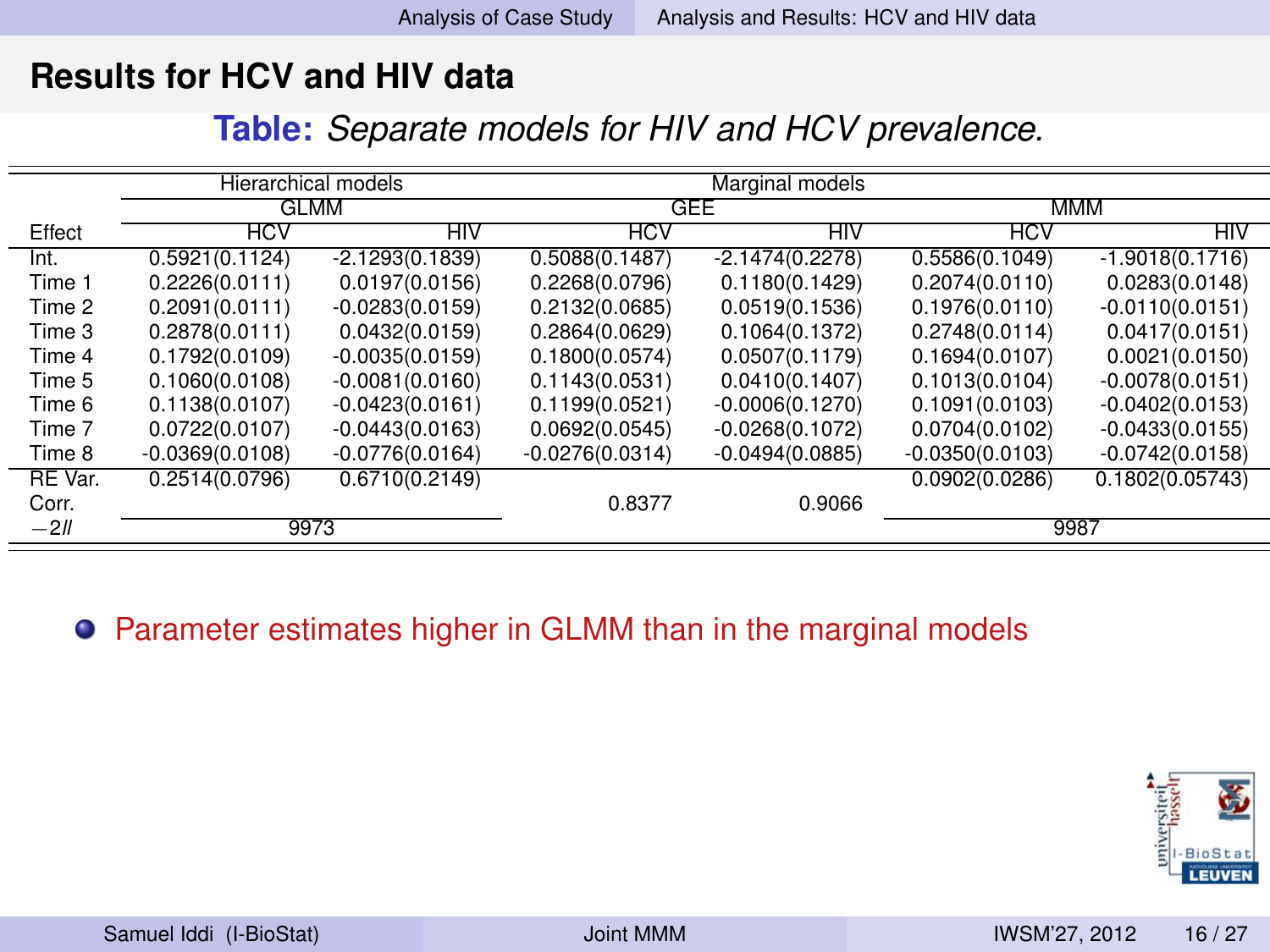**Table:** *Separate models for HIV and HCV prevalence.*

|         |                   | Hierarchical models |                   | Marginal models   |                   |                   |  |
|---------|-------------------|---------------------|-------------------|-------------------|-------------------|-------------------|--|
|         | <b>GLMM</b>       |                     |                   | GEE               | <b>MMM</b>        |                   |  |
| Effect  | <b>HCV</b>        | HIV                 | HCV               | HIV               | <b>HCV</b>        | HIV               |  |
| Int.    | 0.5921(0.1124)    | $-2.1293(0.1839)$   | 0.5088(0.1487)    | $-2.1474(0.2278)$ | 0.5586(0.1049)    | $-1.9018(0.1716)$ |  |
| Time 1  | 0.2226(0.0111)    | 0.0197(0.0156)      | 0.2268(0.0796)    | 0.1180(0.1429)    | 0.2074(0.0110)    | 0.0283(0.0148)    |  |
| Time 2  | 0.2091(0.0111)    | $-0.0283(0.0159)$   | 0.2132(0.0685)    | 0.0519(0.1536)    | 0.1976(0.0110)    | $-0.0110(0.0151)$ |  |
| Time 3  | 0.2878(0.0111)    | 0.0432(0.0159)      | 0.2864(0.0629)    | 0.1064(0.1372)    | 0.2748(0.0114)    | 0.0417(0.0151)    |  |
| Time 4  | 0.1792(0.0109)    | $-0.0035(0.0159)$   | 0.1800(0.0574)    | 0.0507(0.1179)    | 0.1694(0.0107)    | 0.0021(0.0150)    |  |
| Time 5  | 0.1060(0.0108)    | $-0.0081(0.0160)$   | 0.1143(0.0531)    | 0.0410(0.1407)    | 0.1013(0.0104)    | $-0.0078(0.0151)$ |  |
| Time 6  | 0.1138(0.0107)    | $-0.0423(0.0161)$   | 0.1199(0.0521)    | $-0.0006(0.1270)$ | 0.1091(0.0103)    | $-0.0402(0.0153)$ |  |
| Time 7  | 0.0722(0.0107)    | $-0.0443(0.0163)$   | 0.0692(0.0545)    | $-0.0268(0.1072)$ | 0.0704(0.0102)    | $-0.0433(0.0155)$ |  |
| Time 8  | $-0.0369(0.0108)$ | $-0.0776(0.0164)$   | $-0.0276(0.0314)$ | $-0.0494(0.0885)$ | $-0.0350(0.0103)$ | $-0.0742(0.0158)$ |  |
| RE Var. | 0.2514(0.0796)    | 0.6710(0.2149)      |                   |                   | 0.0902(0.0286)    | 0.1802(0.05743)   |  |
| Corr.   |                   |                     | 0.8377            | 0.9066            |                   |                   |  |
| $-2II$  | 9973              |                     |                   |                   | 9987              |                   |  |

● Parameter estimates higher in GLMM than in the marginal models

Due to high random-effect variance, GLMM and GEE for HIV are more apart

<span id="page-45-0"></span>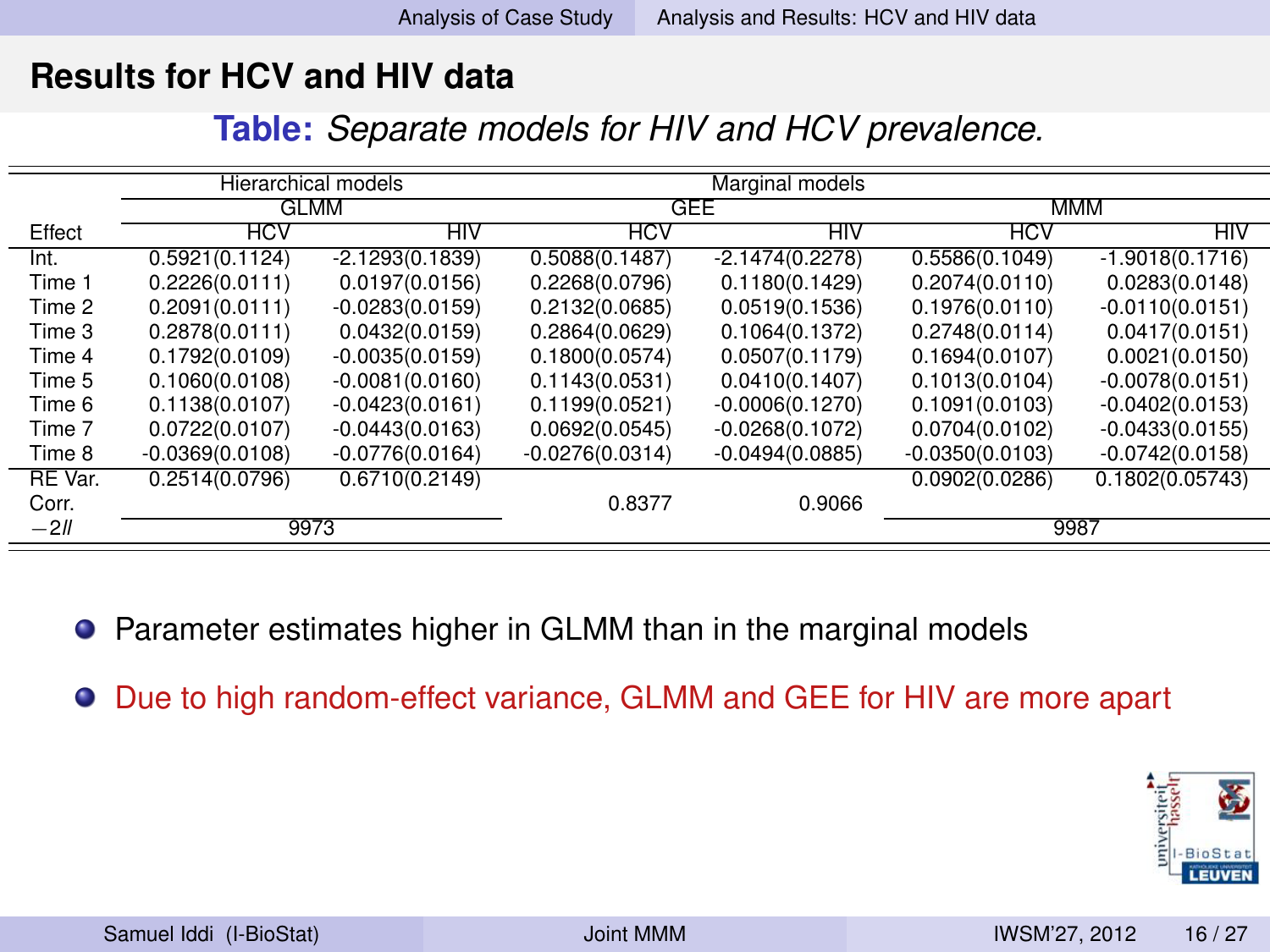| Table: Separate models for HIV and HCV prevalence. |  |  |
|----------------------------------------------------|--|--|
|----------------------------------------------------|--|--|

|         |                   | Hierarchical models |                   |                   |                   |                   |  |
|---------|-------------------|---------------------|-------------------|-------------------|-------------------|-------------------|--|
|         | GLMM              |                     |                   | GEE               | MMM               |                   |  |
| Effect  | <b>HCV</b><br>HIV |                     | <b>HCV</b><br>HIV |                   | <b>HCV</b>        | HIV               |  |
| Int.    | 0.5921(0.1124)    | $-2.1293(0.1839)$   | 0.5088(0.1487)    | $-2.1474(0.2278)$ | 0.5586(0.1049)    | $-1.9018(0.1716)$ |  |
| Time 1  | 0.2226(0.0111)    | 0.0197(0.0156)      | 0.2268(0.0796)    | 0.1180(0.1429)    | 0.2074(0.0110)    | 0.0283(0.0148)    |  |
| Time 2  | 0.2091(0.0111)    | $-0.0283(0.0159)$   | 0.2132(0.0685)    | 0.0519(0.1536)    | 0.1976(0.0110)    | $-0.0110(0.0151)$ |  |
| Time 3  | 0.2878(0.0111)    | 0.0432(0.0159)      | 0.2864(0.0629)    | 0.1064(0.1372)    | 0.2748(0.0114)    | 0.0417(0.0151)    |  |
| Time 4  | 0.1792(0.0109)    | $-0.0035(0.0159)$   | 0.1800(0.0574)    | 0.0507(0.1179)    | 0.1694(0.0107)    | 0.0021(0.0150)    |  |
| Time 5  | 0.1060(0.0108)    | $-0.0081(0.0160)$   | 0.1143(0.0531)    | 0.0410(0.1407)    | 0.1013(0.0104)    | $-0.0078(0.0151)$ |  |
| Time 6  | 0.1138(0.0107)    | $-0.0423(0.0161)$   | 0.1199(0.0521)    | $-0.0006(0.1270)$ | 0.1091(0.0103)    | $-0.0402(0.0153)$ |  |
| Time 7  | 0.0722(0.0107)    | $-0.0443(0.0163)$   | 0.0692(0.0545)    | $-0.0268(0.1072)$ | 0.0704(0.0102)    | $-0.0433(0.0155)$ |  |
| Time 8  | $-0.0369(0.0108)$ | $-0.0776(0.0164)$   | $-0.0276(0.0314)$ | $-0.0494(0.0885)$ | $-0.0350(0.0103)$ | $-0.0742(0.0158)$ |  |
| RE Var. | 0.2514(0.0796)    | 0.6710(0.2149)      |                   |                   | 0.0902(0.0286)    | 0.1802(0.05743)   |  |
| Corr.   |                   |                     | 0.8377            | 0.9066            |                   |                   |  |
| $-2II$  |                   | 9973                |                   |                   | 9987              |                   |  |

- Parameter estimates higher in GLMM than in the marginal models
- Due to high random-effect variance, GLMM and GEE for HIV are more apart
- <span id="page-46-0"></span>GEE and MMM have similar estimates (higher precision in full likelihood MMM)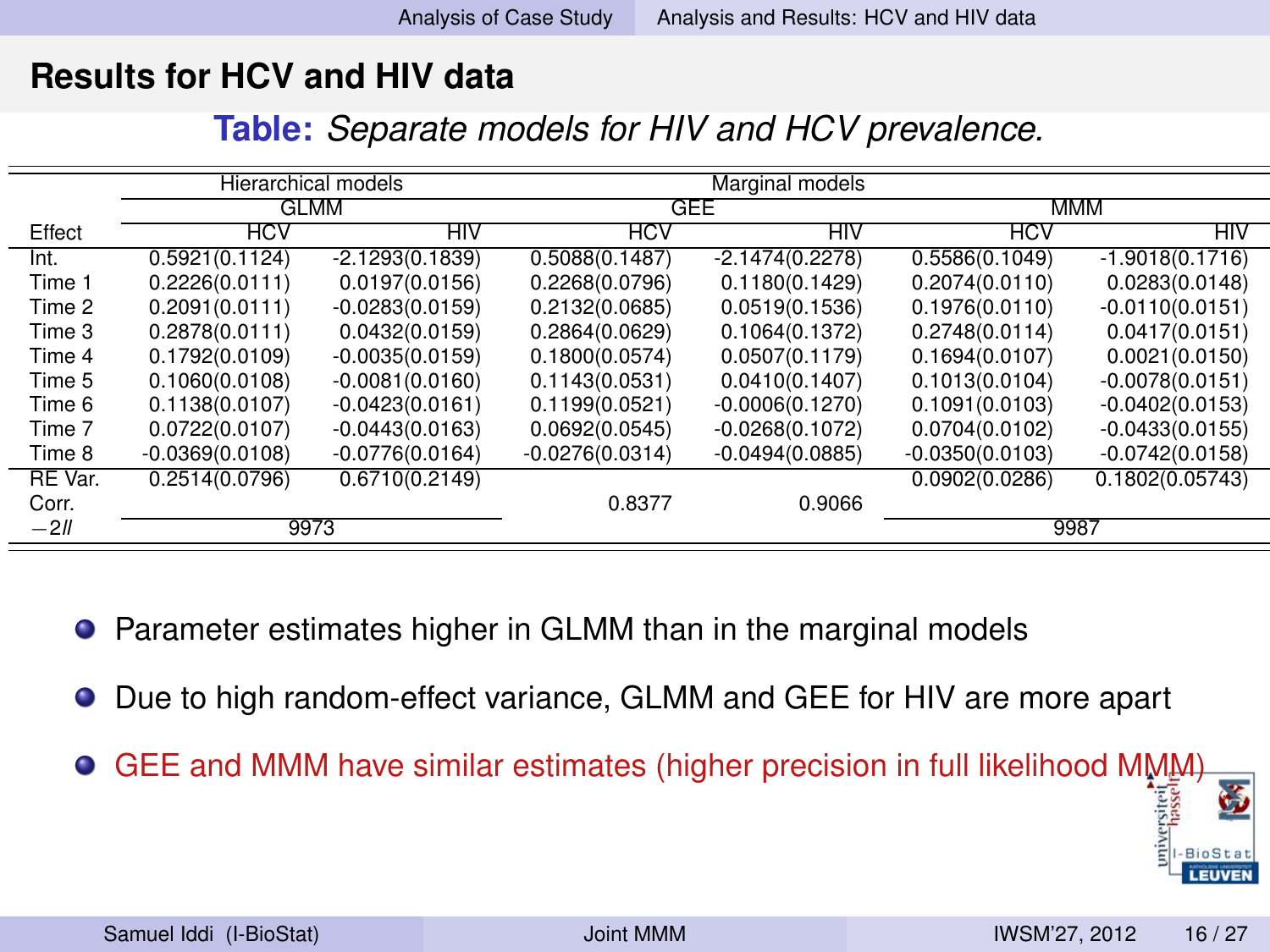#### <span id="page-47-0"></span>**Table:** *Joint models of HIV and HCV prevalence in Italy.*

|           |            |           | Joint hierarchical models |                      |            | Joint marginalized multilevel model |            |                                                       |  |
|-----------|------------|-----------|---------------------------|----------------------|------------|-------------------------------------|------------|-------------------------------------------------------|--|
|           | Shared RE  |           |                           | <b>Correlated RE</b> |            | Shared RE                           |            | <b>Correlated RE</b>                                  |  |
| Effect    | <b>HCV</b> | HIV       | <b>HCV</b>                | HIV                  | <b>HCV</b> | HIV                                 | <b>HCV</b> | HIV                                                   |  |
| Intercept | 0.5033     | $-1.9939$ | 0.5909                    | $-2.1249$            | 0.4839     | $-1.8833$                           | 0.5574     | $-1.9008$                                             |  |
|           | (0.0902)   | (0.1741)  | (0.1125)                  | (0.1823)             | (0.0895)   | (0.1684)                            | (0.1050)   | (0.1708)                                              |  |
| Time 1    | 0.2044     | 0.0193    | 0.2226                    | 0.0110               | 0.1943     | 0.0337                              | 0.2073     | 0.0284                                                |  |
|           | (0.0110)   | (0.0155)  | (0.0111)                  | (0.0156)             | (0.0108)   | (0.0154)                            | (0.0110)   | (0.0148)                                              |  |
| Time 2    | 0.1909     | $-0.0226$ | 0.2091                    | $-0.0283$            | 0.1831     | $-0.0121$                           | 0.1976     | $-0.0199$                                             |  |
|           | (0.0110)   | (0.0159)  | (0.0111)                  | (0.0159)             | (0.0108)   | (0.0158)                            | (0.0110)   | (0.0151)                                              |  |
| Time 3    | 0.2734     | 0.0477    | 0.2878                    | 0.0433               | 0.2629     | 0.0496                              | 0.2747     | 0.0417                                                |  |
|           | (0.0110)   | (0.0159)  | (0.0111)                  | (0.0159)             | (0.0110)   | (0.0158)                            | (0.0114)   | (0.0151)                                              |  |
| Time 4    | 0.1669     | $-0.0007$ | 0.1792                    | $-0.0034$            | 0.1592     | 0.0077                              | 0.1693     | 0.0022                                                |  |
|           | (0.0108)   | (0.0158)  | (0.0109)                  | (0.0159)             | (0.0105)   | (0.0157)                            | (0.0107)   | (0.0150)                                              |  |
| Time 5    | 0.1008     | $-0.0069$ | 0.1060                    | $-0.0080$            | 0.0974     | $-0.0042$                           | 0.1013     | $-0.0077$                                             |  |
|           | (0.0107)   | (0.0159)  | (0.0108)                  | (0.0160)             | (0.0103)   | (0.0158)                            | (0.0104)   | (0.0151)                                              |  |
| Time 6    | 0.1086     | $-0.0390$ | 0.1138                    | $-0.0422$            | 0.1048     | $-0.0361$                           | 0.1091     | $-0.0401$                                             |  |
|           | (0.0107)   | (0.0160)  | (0.0107)                  | (0.0161)             | (0.0103)   | (0.0160)                            | (0.0103)   | (0.0153)                                              |  |
| Time 7    | 0.0685     | $-0.0417$ | 0.0722                    | $-0.0443$            | 0.0673     | $-0.0406$                           | 0.0704     | $-0.0433$                                             |  |
|           | (0.0106)   | (0.0163)  | (0.0107)                  | (0.0163)             | (0.0102)   | (0.0162)                            | (0.0102)   | (0.0155)                                              |  |
| Time 8    | $-0.0426$  | $-0.0750$ | $-0.0369$                 | $-0.0776$            | $-0.0403$  | $-0.0737$                           | $-0.0350$  | $-0.0743$                                             |  |
|           | (0.0108)   | (0.0164)  | (0.0108)                  | (0.0164)             | (0.0103)   | (0.0164)                            | (0.0103)   | (0.0158)                                              |  |
| Scale     | 1.9338     |           |                           |                      | 1.6222     |                                     |            |                                                       |  |
|           | (0.0176)   |           |                           |                      | (0.0137)   |                                     |            |                                                       |  |
| RE Var.   |            | 0.1613    | 0.2517                    | 0.6589               |            | 0.0646                              | 0.0903     | 0.1784                                                |  |
|           |            | (0.0511)  | (0.0798)                  | (0.2107)             |            | (0.0205)                            |            | (0.0568)                                              |  |
| Corr.     |            |           |                           | 0.7868               |            |                                     |            | 侈<br>0.7906                                           |  |
|           |            |           |                           | (0.0862)             |            |                                     |            | <b>Prsitei</b><br>(0.0846)                            |  |
| $-211$    | 17181      |           |                           | 9954                 | 17221      |                                     |            | 9967<br>$E_{\text{L-Bi} \text{S} \text{t} \text{at}}$ |  |
|           |            |           |                           |                      |            |                                     |            | LEUVEN                                                |  |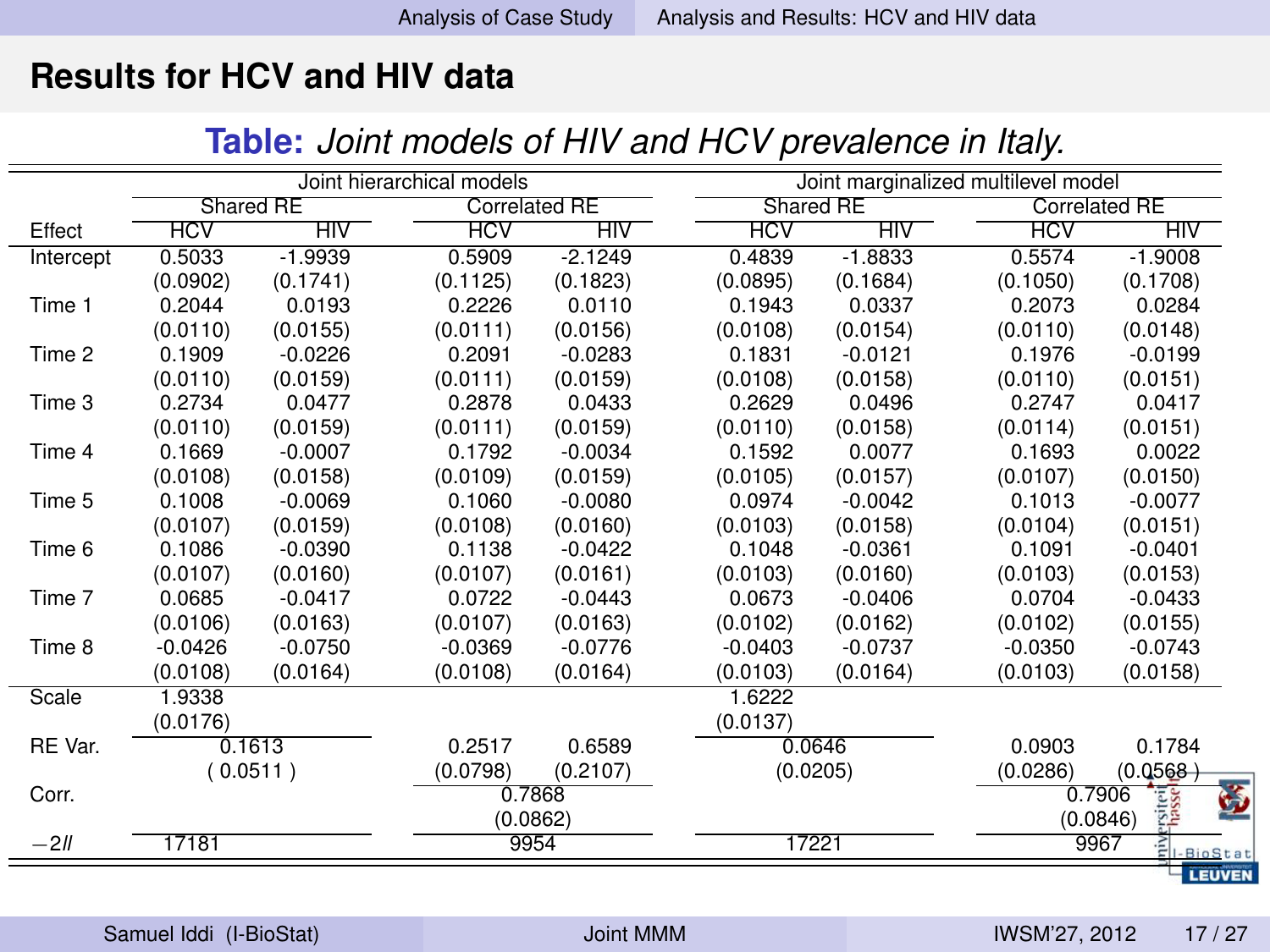## Joint models yield similar parameter estimates to those of separate models

<span id="page-48-0"></span>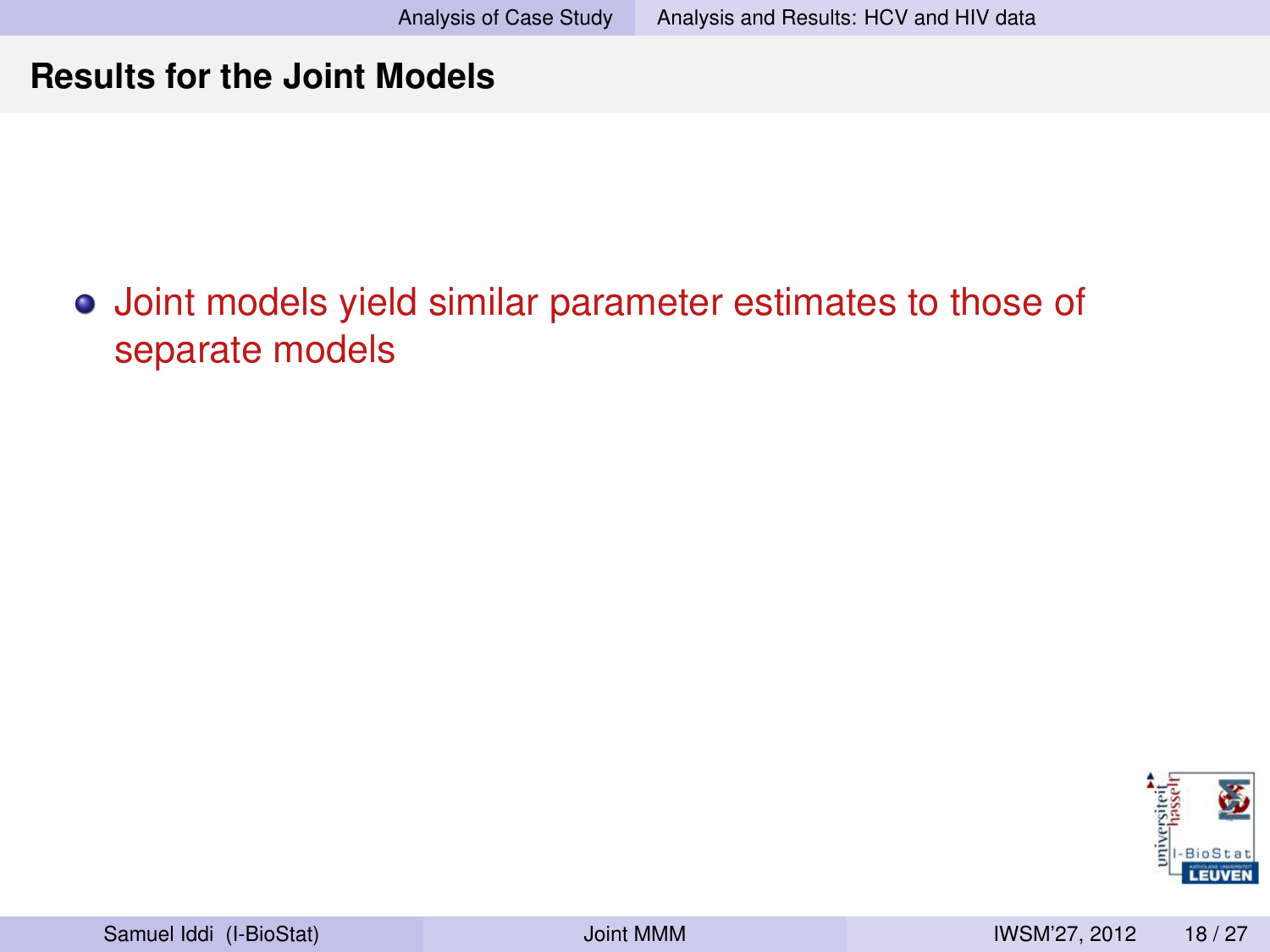- Joint models yield similar parameter estimates to those of separate models
- **•** High precision

<span id="page-49-0"></span>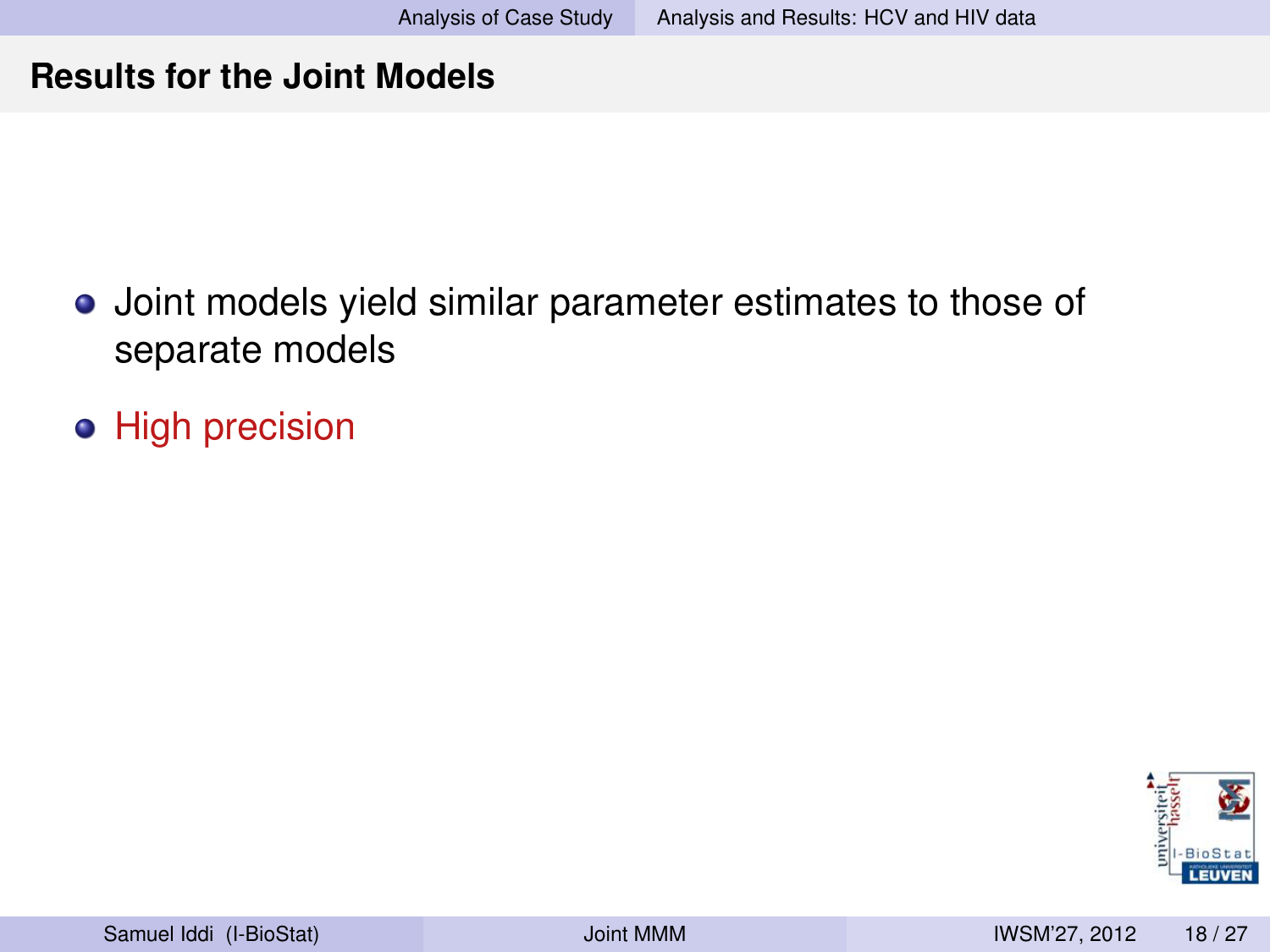- Joint models yield similar parameter estimates to those of separate models
- High precision
- Joint hier. models have higher estimates in magnitude than the joint MMM

<span id="page-50-0"></span>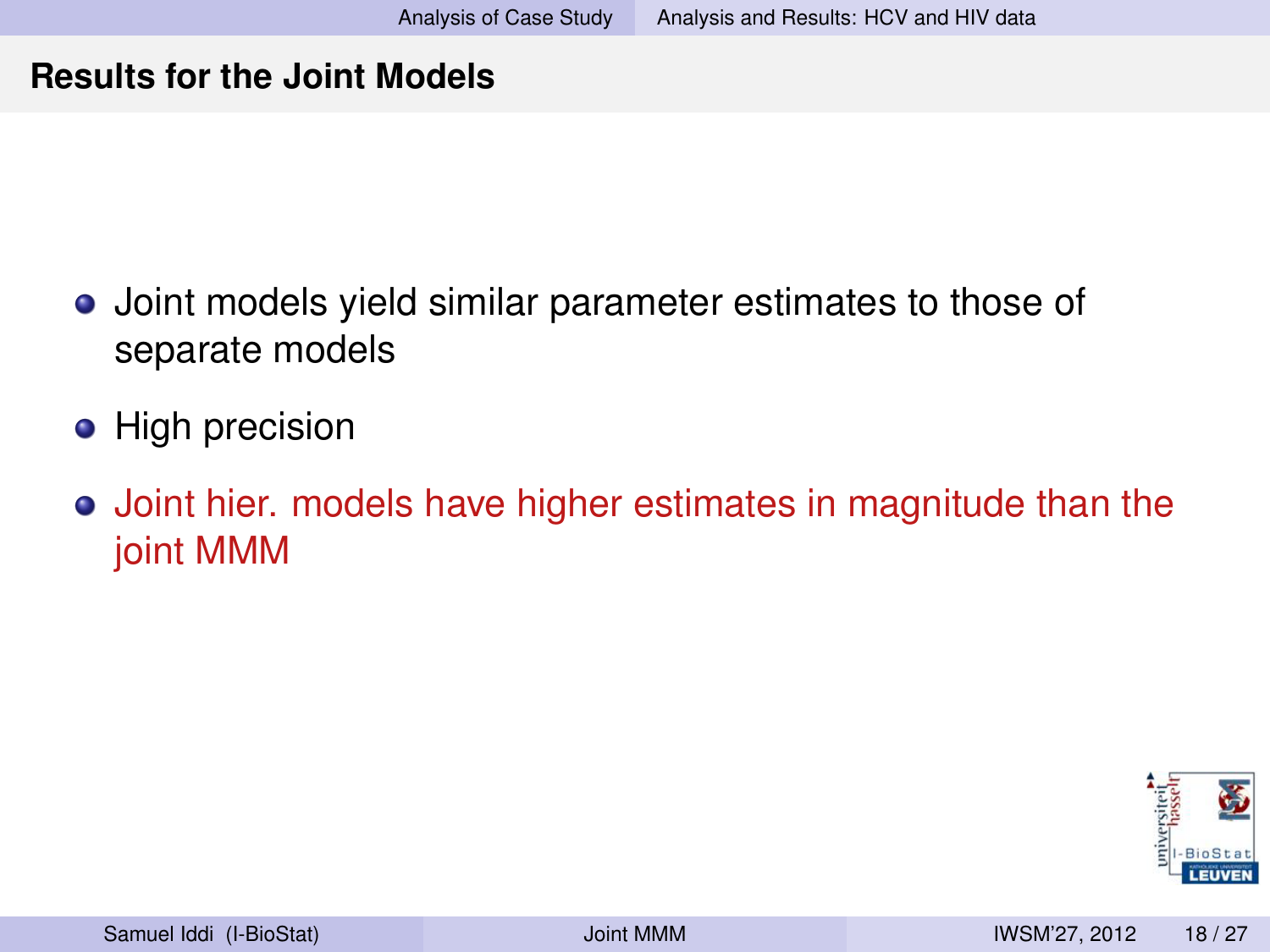- Joint models yield similar parameter estimates to those of separate models
- High precision
- Joint hier. models have higher estimates in magnitude than the joint MMM
- Correlated version of joint models fit better in terms of AIC

<span id="page-51-0"></span>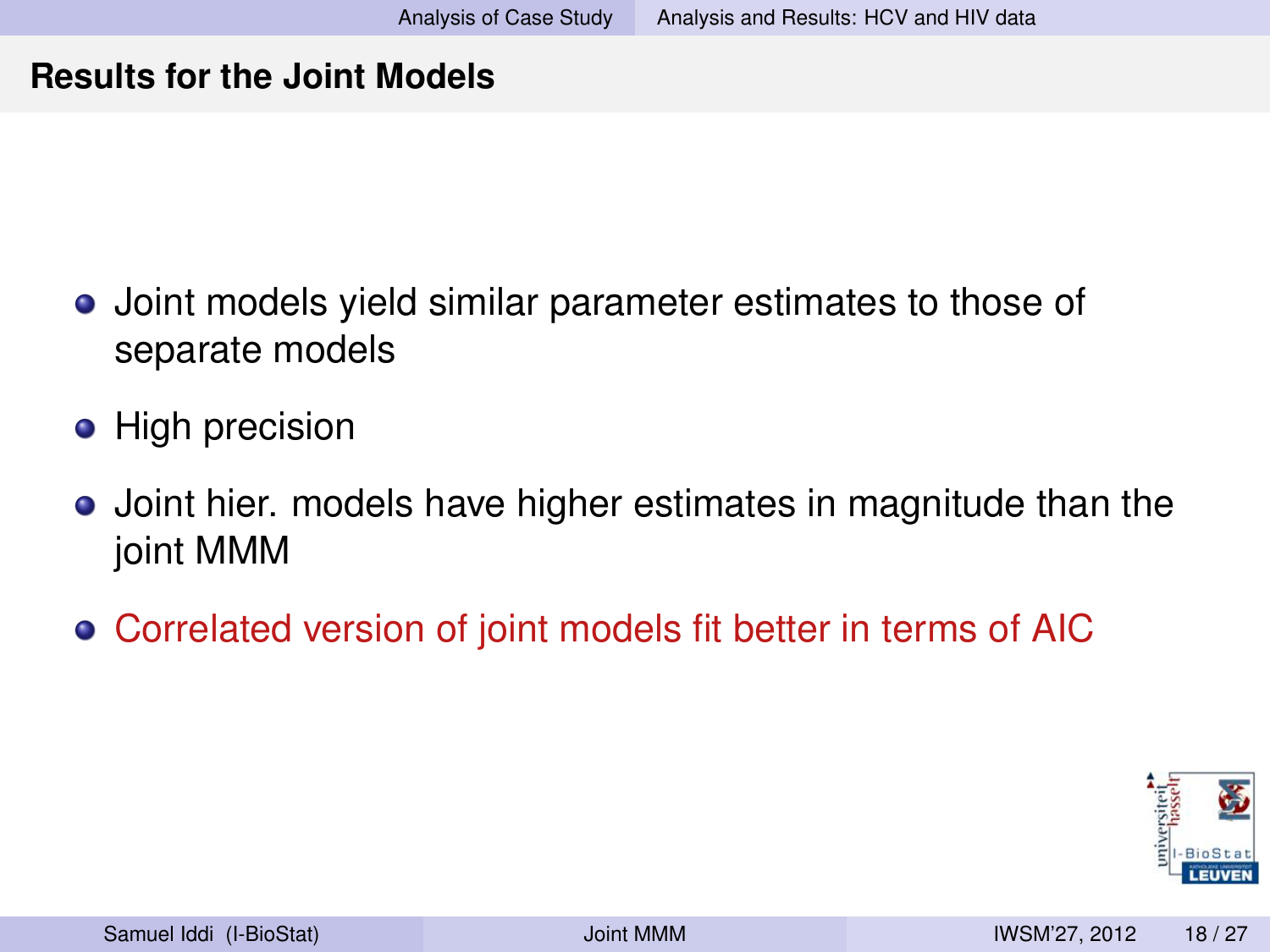## Continuous visual acuity and binary vision-loss outcome

<span id="page-52-0"></span>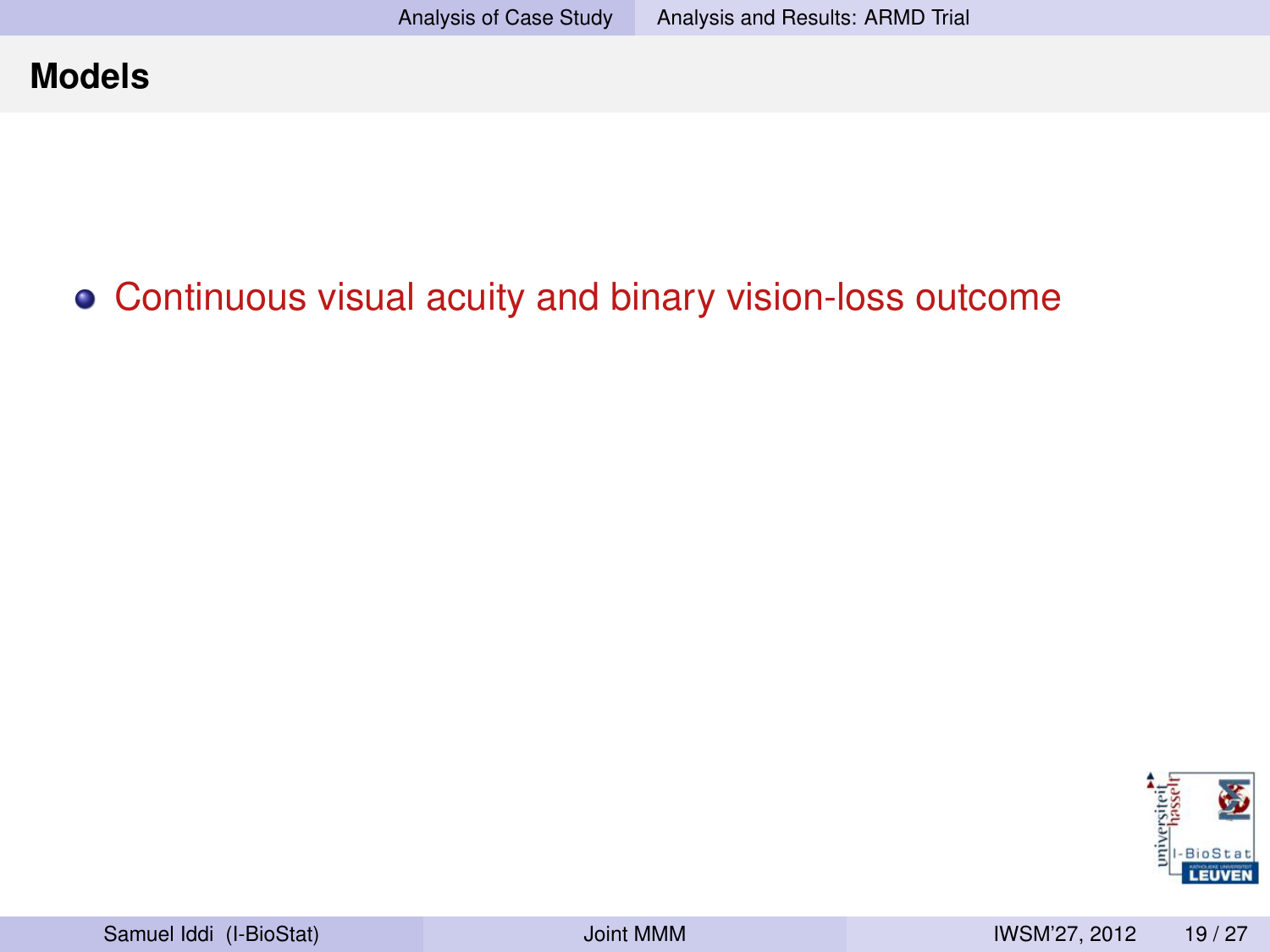- Continuous visual acuity and binary vision-loss outcome
- $\Phi$   $E(Y_{1ij}) = \beta_{0i} + \beta_{1i}T_i$  and logit( $E(Y_{2ij}) = \alpha_{0i} + \alpha_{1i}T_i$ where  $j=1,2,3,4$  and  $\mathcal{T}_i$  is treatment allocation

<span id="page-53-0"></span>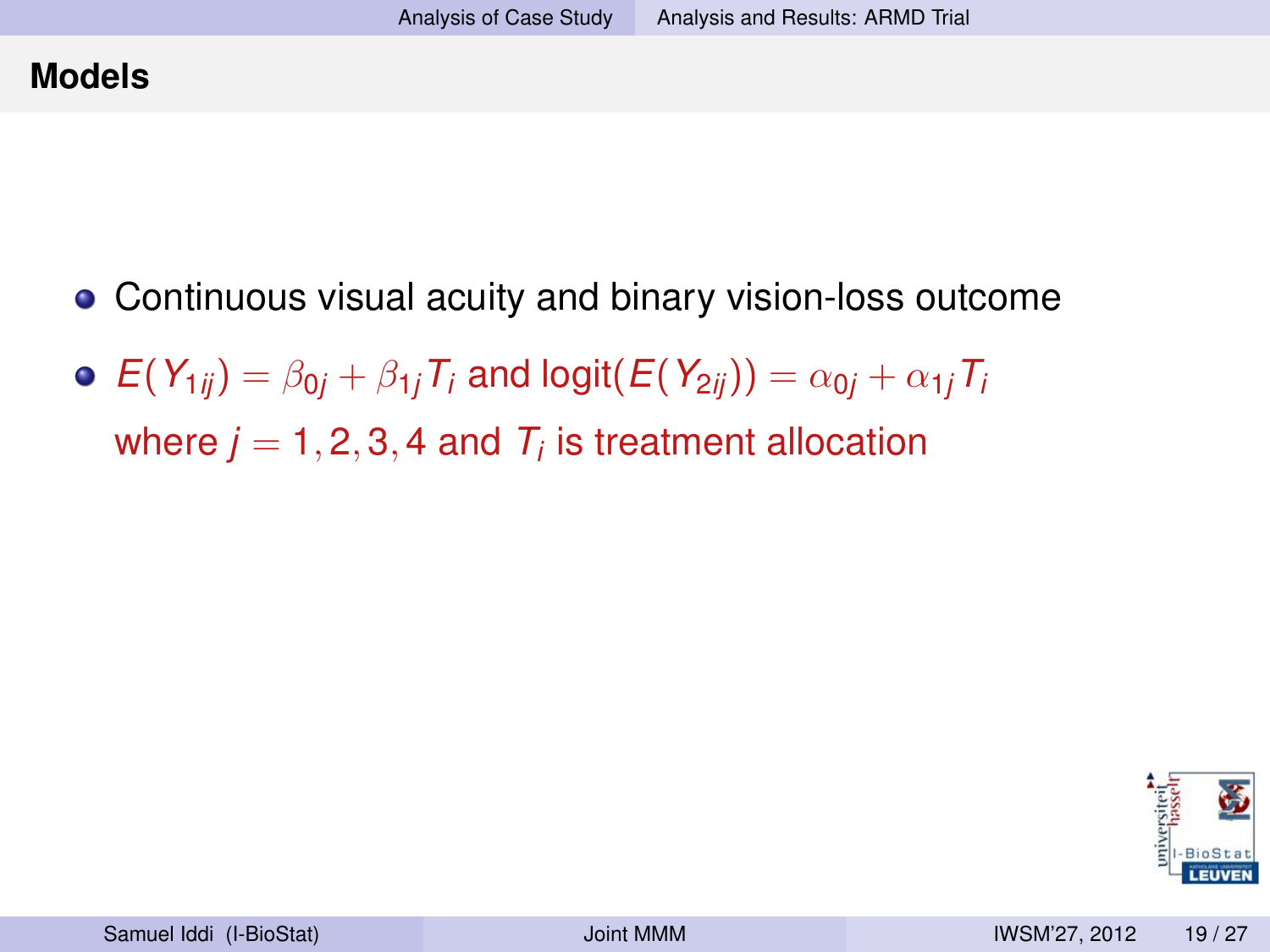- Continuous visual acuity and binary vision-loss outcome
- $\mathbf{P}(Y_{1ij}) = \beta_{0i} + \beta_{1i}T_i$  and logit( $E(Y_{2ij}) = \alpha_{0i} + \alpha_{1i}T_i$ where  $j=1,2,3,4$  and  $\mathcal{T}_i$  is treatment allocation
- For the conditional specifications, *b<sup>i</sup>* ∼ *N*(0, *d*), was used

<span id="page-54-0"></span>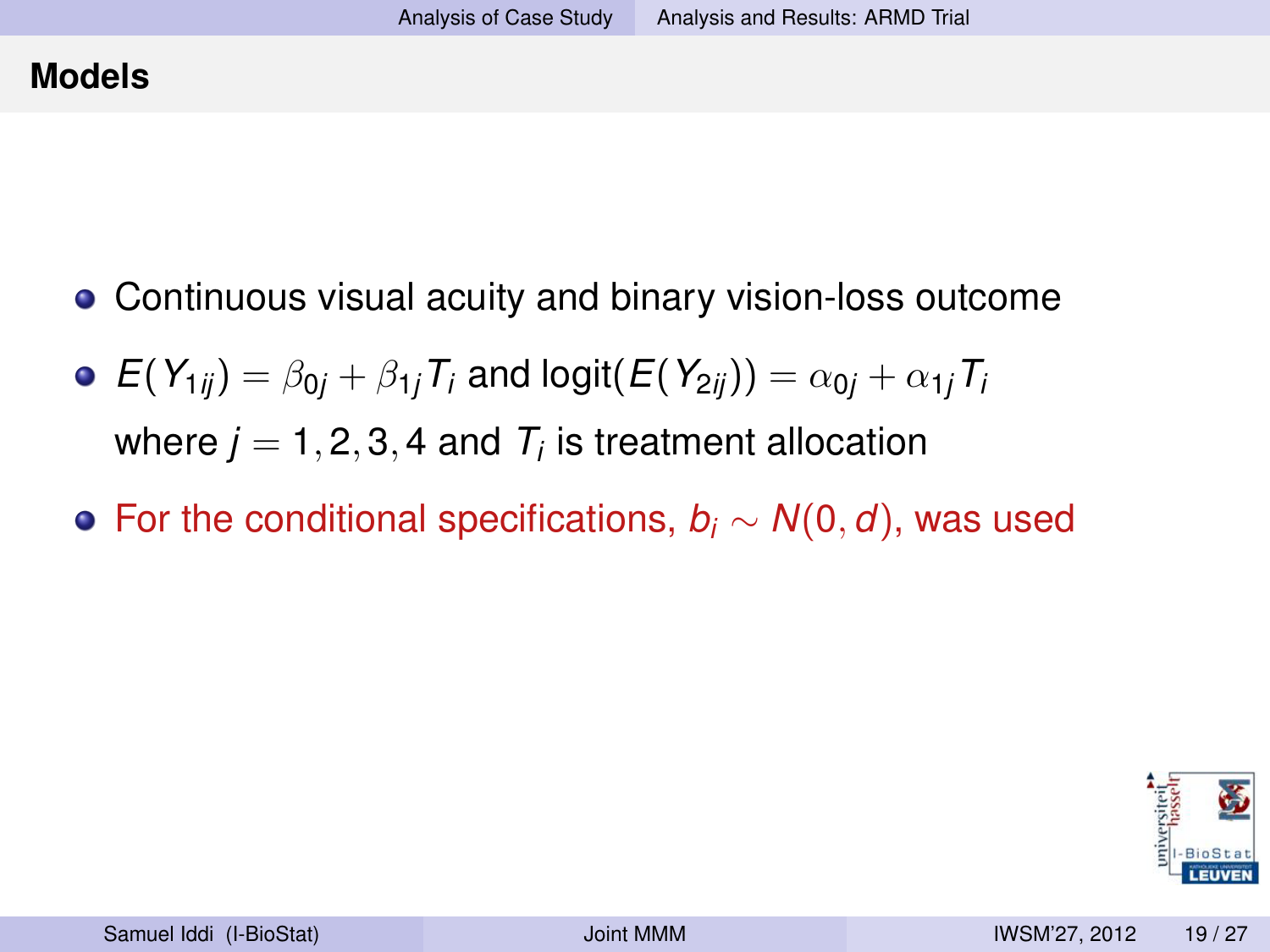- Continuous visual acuity and binary vision-loss outcome
- $\mathbf{P}(Y_{1ij}) = \beta_{0i} + \beta_{1i}T_i$  and logit( $E(Y_{2ij}) = \alpha_{0i} + \alpha_{1i}T_i$ where  $j=1,2,3,4$  and  $\mathcal{T}_i$  is treatment allocation
- For the conditional specifications, *b<sup>i</sup>* ∼ *N*(0, *d*), was used
- Compound symmetry (exchangeable) variance or correlation structure used

<span id="page-55-0"></span>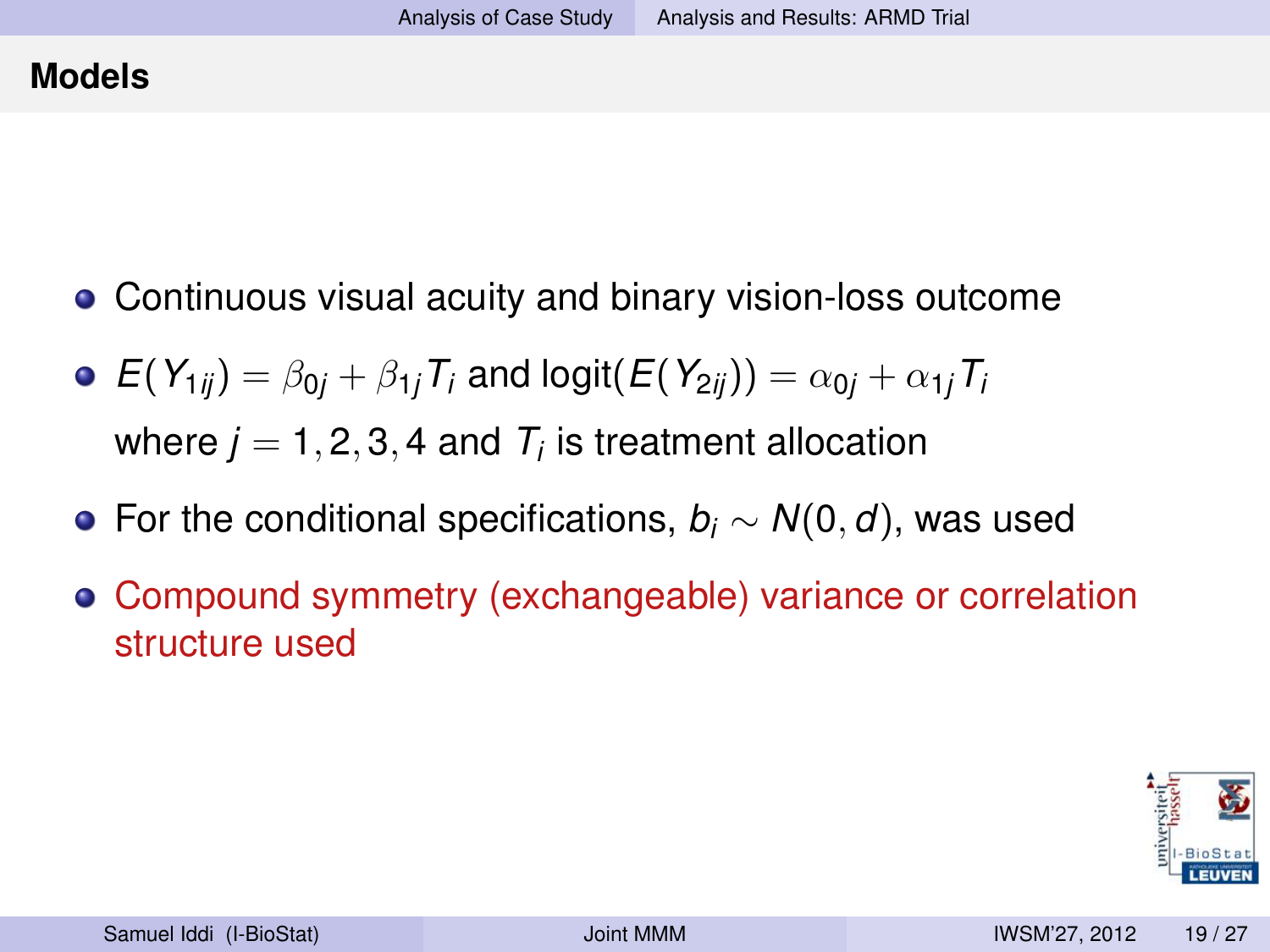### **Results for ARMD Trial**

<span id="page-56-0"></span>**Table:** *The Age Related Macular Degeneration Trial.*

|                         |            | Continuous sequence |            |            |                                   | Binary sequence |            |               |               |  |
|-------------------------|------------|---------------------|------------|------------|-----------------------------------|-----------------|------------|---------------|---------------|--|
|                         | Marg.      | Sep.                | Joint      | Joint      |                                   |                 |            | Joint         | Joint         |  |
| Effect                  | Corr.      | hier.               | hier.      | <b>MMM</b> | GEE                               | <b>GLMM</b>     | <b>MMM</b> | hier.         | <b>MMM</b>    |  |
| Int.4                   | $-3.2353$  | $-3.2526$           | $-3.2675$  | $-3.2682$  | 1.0151                            | 1.7424          | 0.9965     | 2.0111        | 1.0346        |  |
|                         | (0.8074)   | (1.2968)            | (1.2964)   | (1.2964)   | (0.2442)                          | (0.4204)        | (0.2375)   | (0.4625)      | (0.2326)      |  |
| Int. 12                 | $-4.6207$  | $-4.6207$           | $-4.6207$  | $-4.6207$  | 0.9083                            | 1.5610          | 0.9103     | 1.8151        | 0.9280        |  |
|                         | (1.0707)   | (1.2922)            | (1.2922)   | (1.2922)   | (0.2369)                          | (0.4108)        | (0.2372)   | (0.4535)      | (0.2307)      |  |
| Int. 24                 | $-8.3678$  | $-8.3678$           | $-8.3678$  | $-8.3678$  | 1.1451                            | 1.9534          | 1.1496     | 2.2375        | 1.1648        |  |
|                         | (1.2634)   | (1.2922)            | (1.2922)   | (1.2922)   | (0.2505)                          | (0.4294)        | (0.2515)   | (0.4707)      | (0.2454)      |  |
| Int. 52                 | $-15.1609$ | $-15.1609$          | $-15.1609$ | $-15.1609$ | 1.6514                            | 2.7633          | 1.6308     | 3.1073        | 1.6296        |  |
|                         | (1.6414)   | (1.2922)            | (1.2922)   | (1.2922)   | (0.2918)                          | (0.4805)        | (0.2867)   | (0.5200)      | (0.2792)      |  |
| Trt. 4                  | 2.3323     | 2.3356              | 2.3864     | 2.3858     | $-0.4187$                         | $-0.6724$       | $-0.3732$  | $-0.6879$     | $-0.3568$     |  |
|                         | (1.0551)   | (1.7609)            | (1.7602)   | (1.7603)   | (0.3198)                          | (0.5395)        | (0.3143)   | (0.5922)      | (0.3045)      |  |
| Trt. 12                 | 2.3391     | 2.3391              | 2.3391     | 2.3391     | $-0.5351$                         | $-0.8769$       | $-0.5120$  | $-0.9260$     | $-0.4774$     |  |
|                         | (1.5220)   | (1.7551)            | (1.7551)   | (1.7551)   | (0.3104)                          | (0.5305)        | (0.3114)   | (0.5851)      | (0.3036)      |  |
| Trt. 24                 | 2.8338     | 2.8338              | 2.8338     | 2.8338     | $-0.5240$                         | $-0.8392$       | $-0.5013$  | $-0.8757$     | $-0.4686$     |  |
|                         | (1.8422)   | (1.7551)            | (1.7551)   | (1.7551)   | (0.3248)                          | (0.5442)        | (0.3260)   | (0.5956)      | (0.3176)      |  |
| Trt. 52                 | 4.1221     | 4.1221              | 4.1221     | 4.1221     | $-0.4049$                         | $-0.6077$       | $-0.3651$  | $-0.6214$     | $-0.3382$     |  |
|                         | (2.3078)   | (1.7551)            | (1.7551)   | (1.7551)   | (0.3756)                          | (0.5922)        | (0.3689)   | (0.6376)      | (0.3556)      |  |
| Res. Var.               |            | 70.9225             | 67.4893    | 67.7113    |                                   |                 |            |               |               |  |
|                         |            | (4.2076)            | (3.8163)   | (3.8292)   |                                   |                 |            |               |               |  |
| RE Var.                 |            | 74.3544             |            |            |                                   | 4.7951          | 1.5858     |               |               |  |
|                         |            | (9.5060)            |            |            |                                   | (1.1643)        | (0.3712)   |               |               |  |
| Inflation               |            |                     | $-3.3122$  | $-5.8694$  |                                   |                 |            |               |               |  |
|                         |            |                     | (0.3379)   | (0.5697)   |                                   |                 |            |               |               |  |
| $-2II$                  | 5480.73    | 5168.5              |            |            |                                   | 773.4           | 773.4      |               | Ğ             |  |
|                         |            |                     |            |            | Common parameters in joint models |                 |            |               |               |  |
| RE Var.                 |            |                     | 7.0905     | 2.2515     |                                   |                 |            |               |               |  |
|                         |            |                     | (1.5485)   | (0.4695)   |                                   |                 |            |               | t<br>-BioStat |  |
| $-2II$                  |            |                     | 5744.7     | 5744.6     |                                   |                 |            |               | <b>LEUVEN</b> |  |
|                         |            |                     |            |            |                                   |                 |            |               |               |  |
| Samuel Iddi (I-BioStat) |            |                     |            | Joint MMM  |                                   |                 |            | IWSM'27, 2012 | 20/27         |  |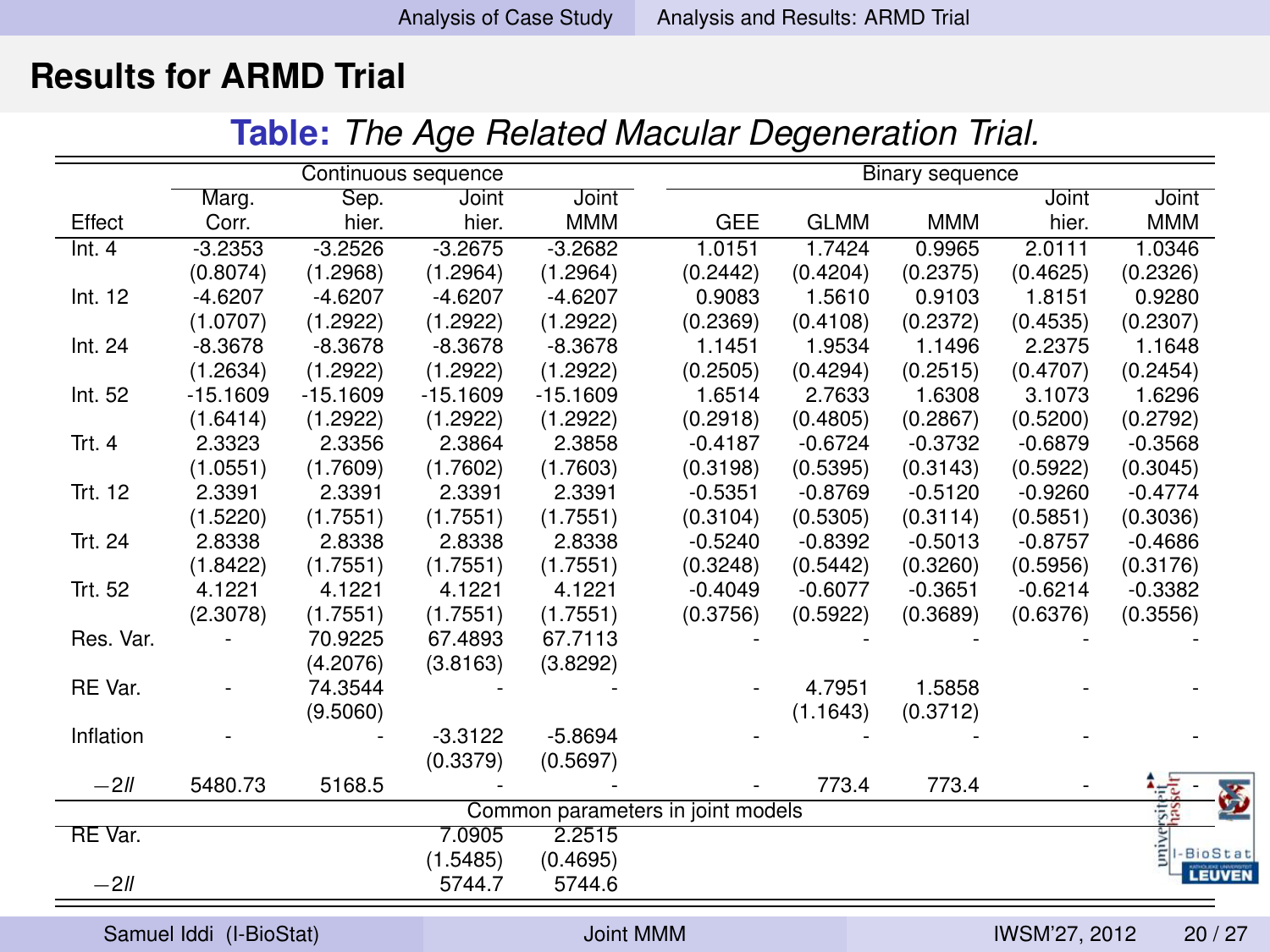For the continuous outcome, similar estimates and standard errors both hierarchical and marginal model

<span id="page-57-0"></span>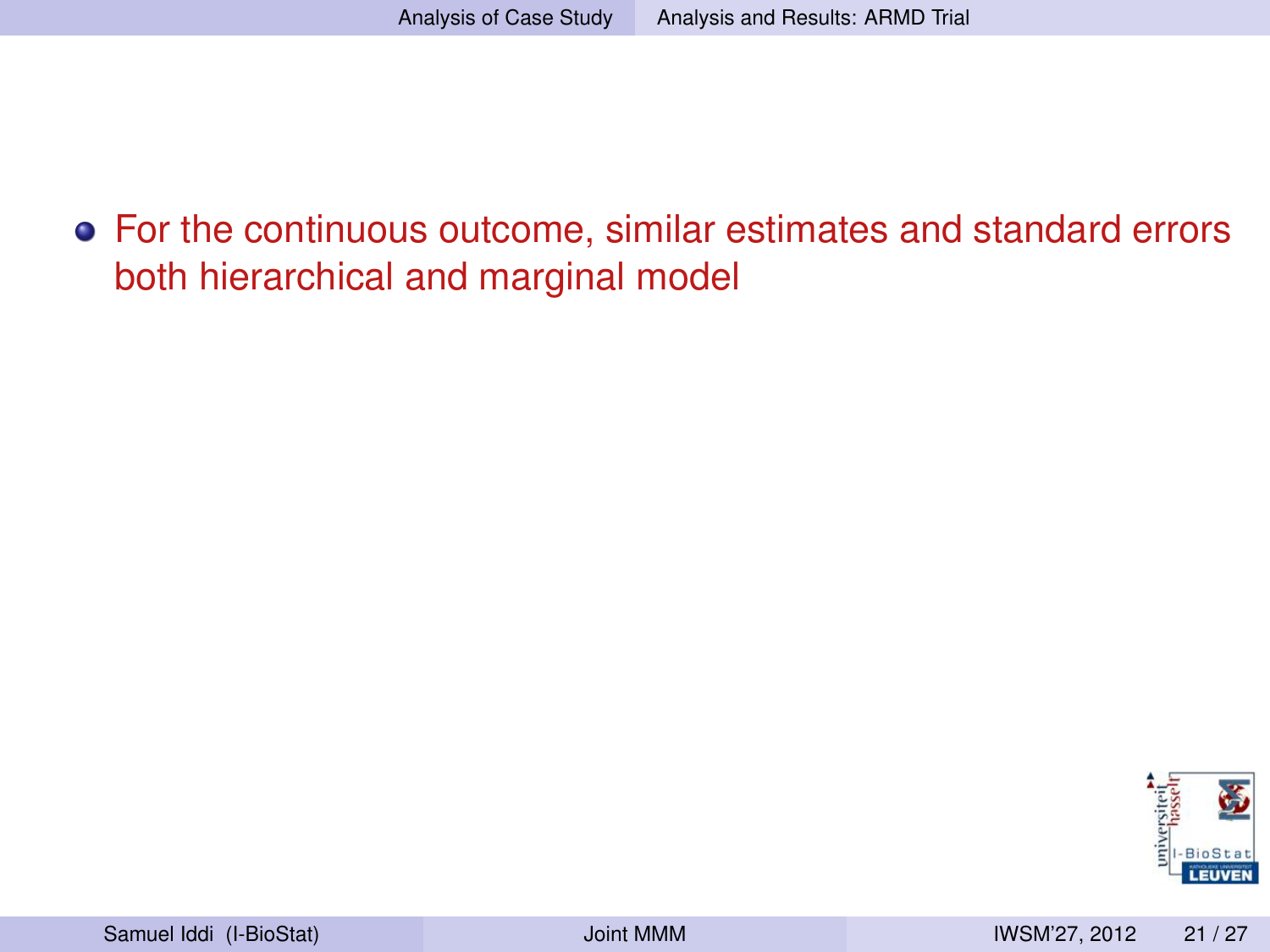- For the continuous outcome, similar estimates and standard errors both hierarchical and marginal model
- GEE, MMM and Joint MMM have similar estimates but high precision for joint model

<span id="page-58-0"></span>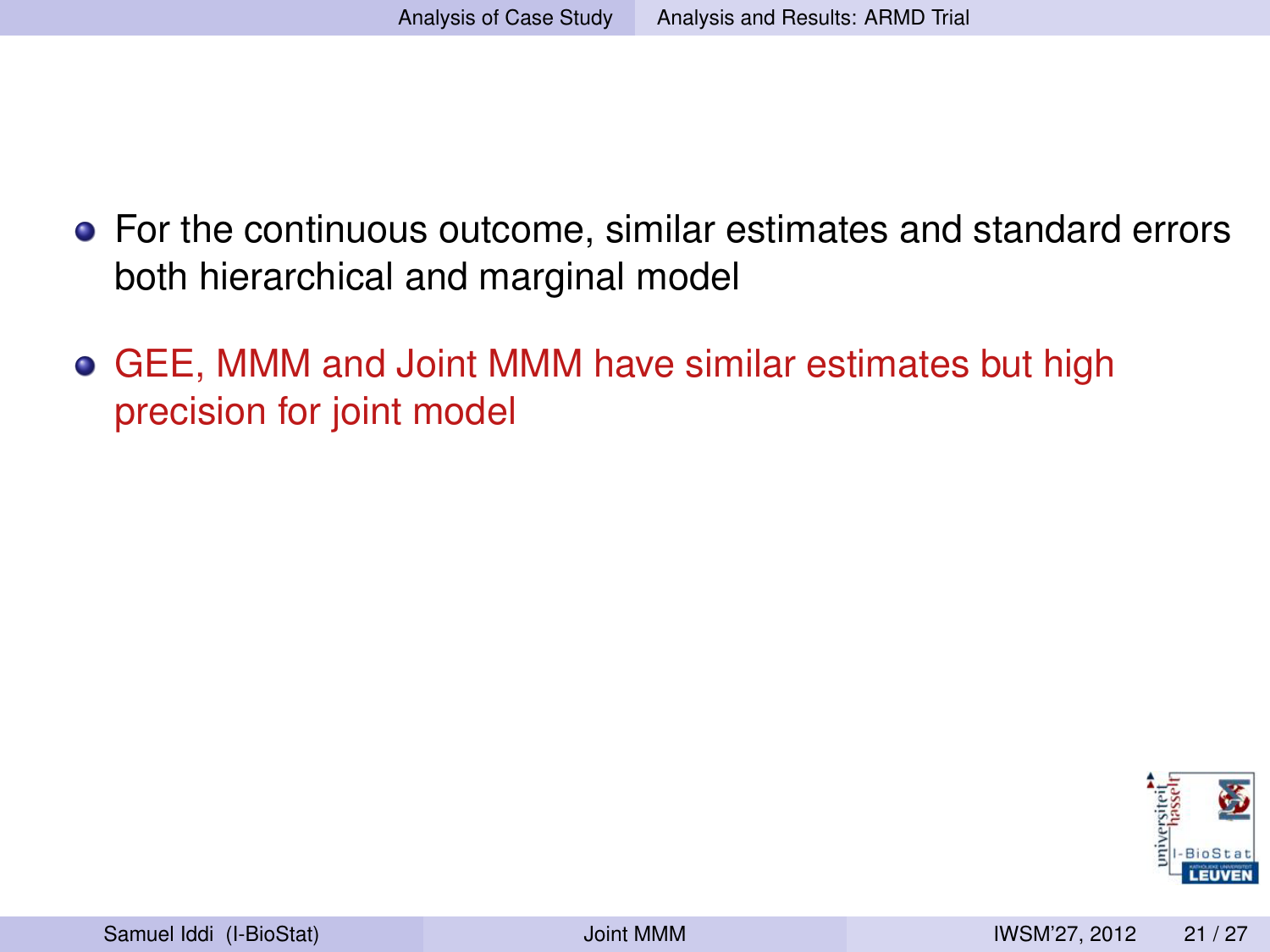- For the continuous outcome, similar estimates and standard errors both hierarchical and marginal model
- GEE, MMM and Joint MMM have similar estimates but high precision for joint model
- Joint hier. model has higher relative precision than the GLMM for the binary sequence

<span id="page-59-0"></span>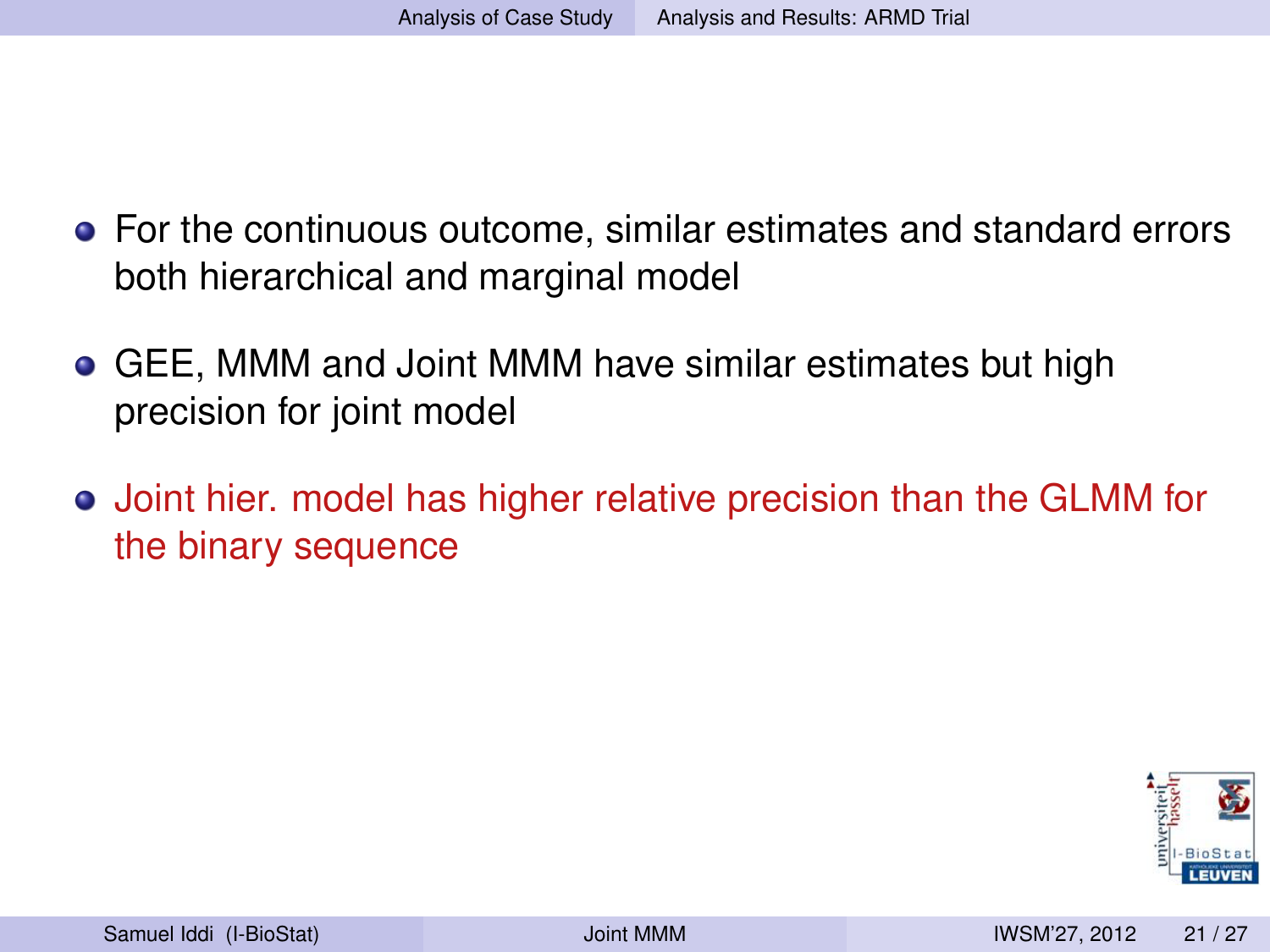- For the continuous outcome, similar estimates and standard errors both hierarchical and marginal model
- GEE, MMM and Joint MMM have similar estimates but high precision for joint model
- Joint hier. model has higher relative precision than the GLMM for the binary sequence
- Simulation study conducted confirms these findings

<span id="page-60-0"></span>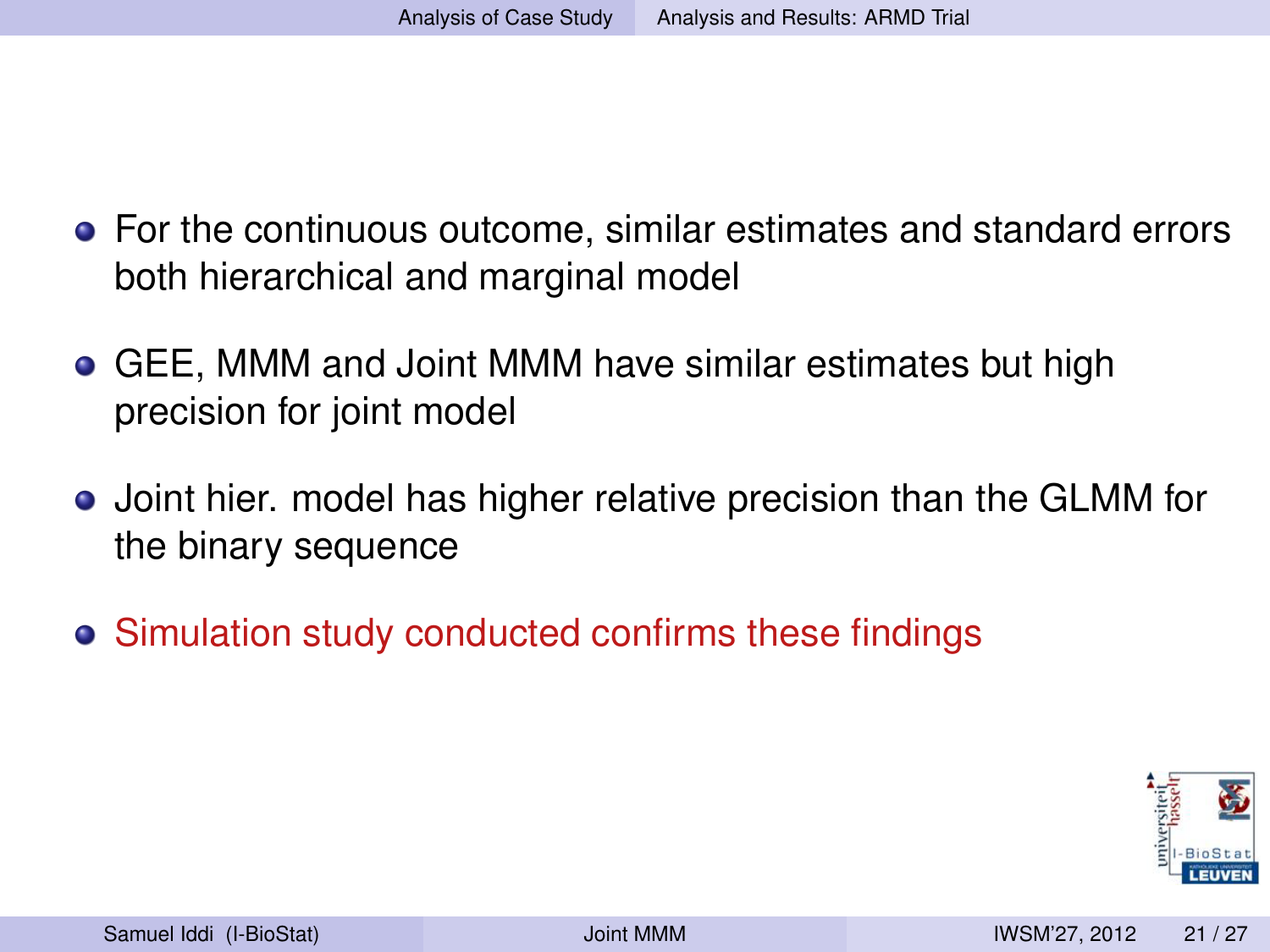### **Outline**



### **2 [Methodology](#page-16-0)**

- [Models for single responses](#page-17-0)
- [Models for joint responses](#page-20-0)
- **3 [Estimation](#page-28-0)**
- **4 [Analysis of Case Study](#page-32-0)**
	- [Data Description](#page-33-0)
	- [Analysis and Results: HCV and HIV data](#page-39-0)  $\bullet$
	- [Analysis and Results: ARMD Trial](#page-52-0)

## **5 [Concluding Remarks](#page-61-0)**

### <span id="page-61-0"></span>**6 [References](#page-66-0)**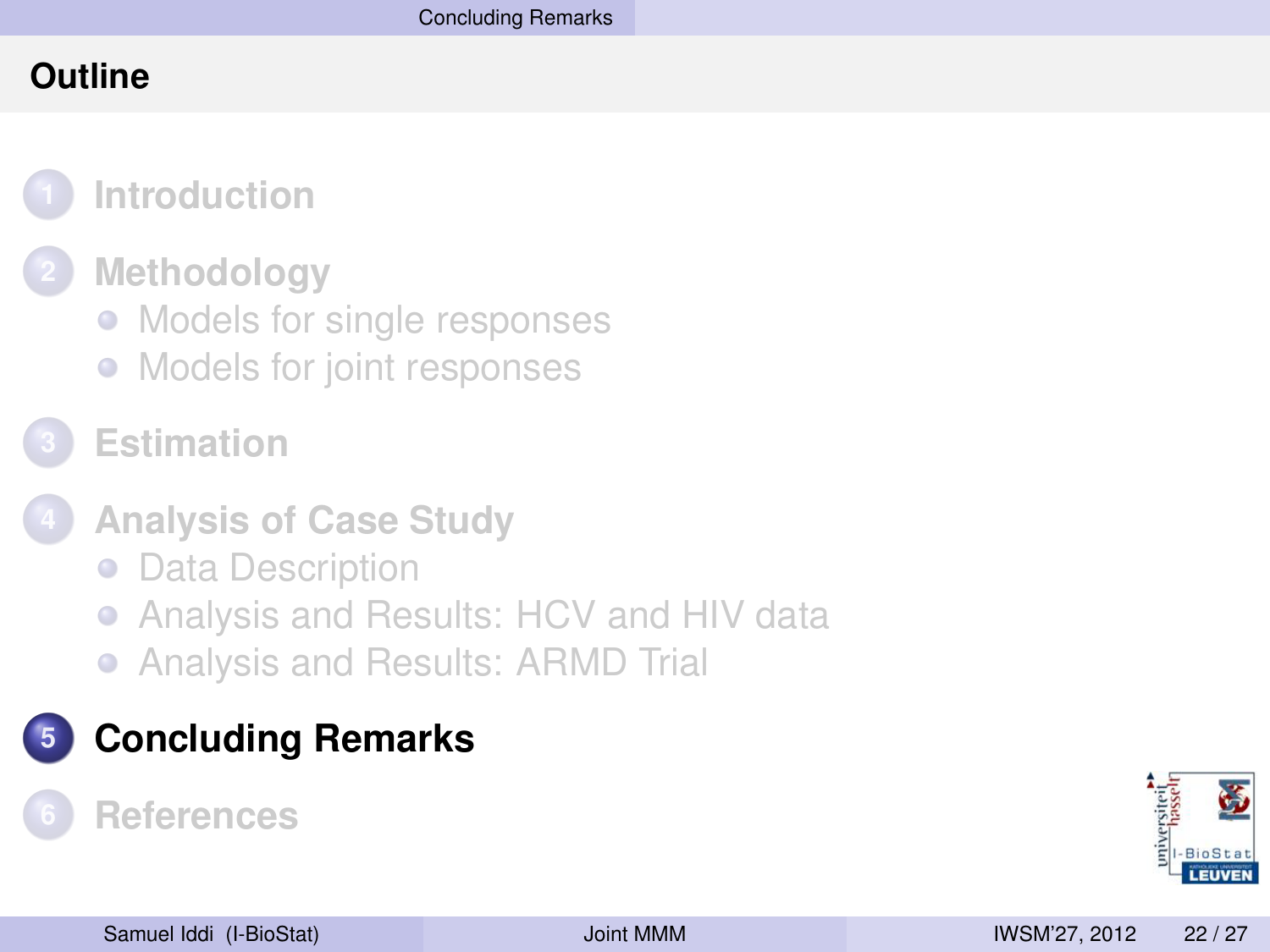## The joint MMM models enjoys population average interpretation

<span id="page-62-0"></span>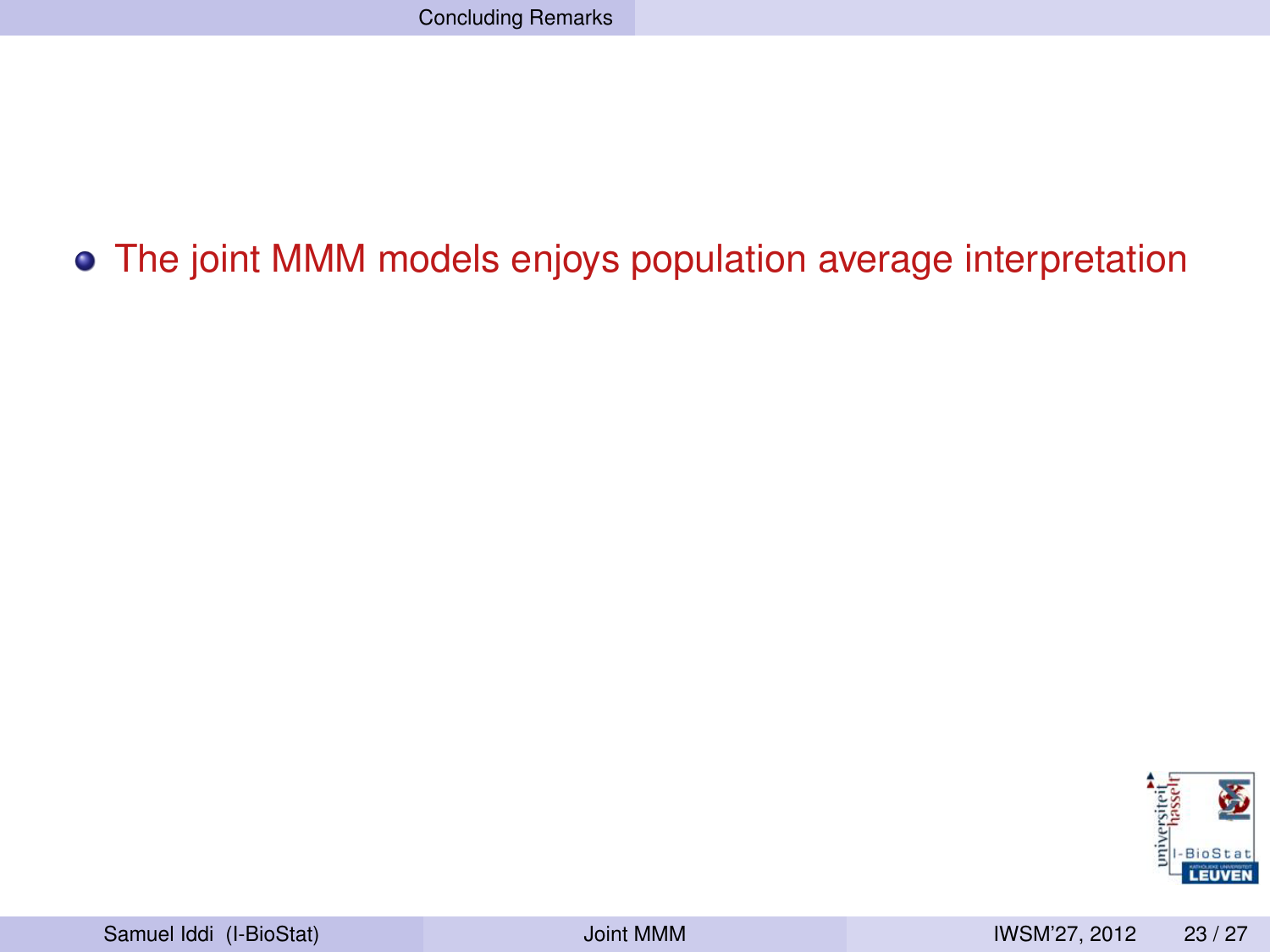- The joint MMM models enjoys population average interpretation
- Yields estimates close to other marginal models

<span id="page-63-0"></span>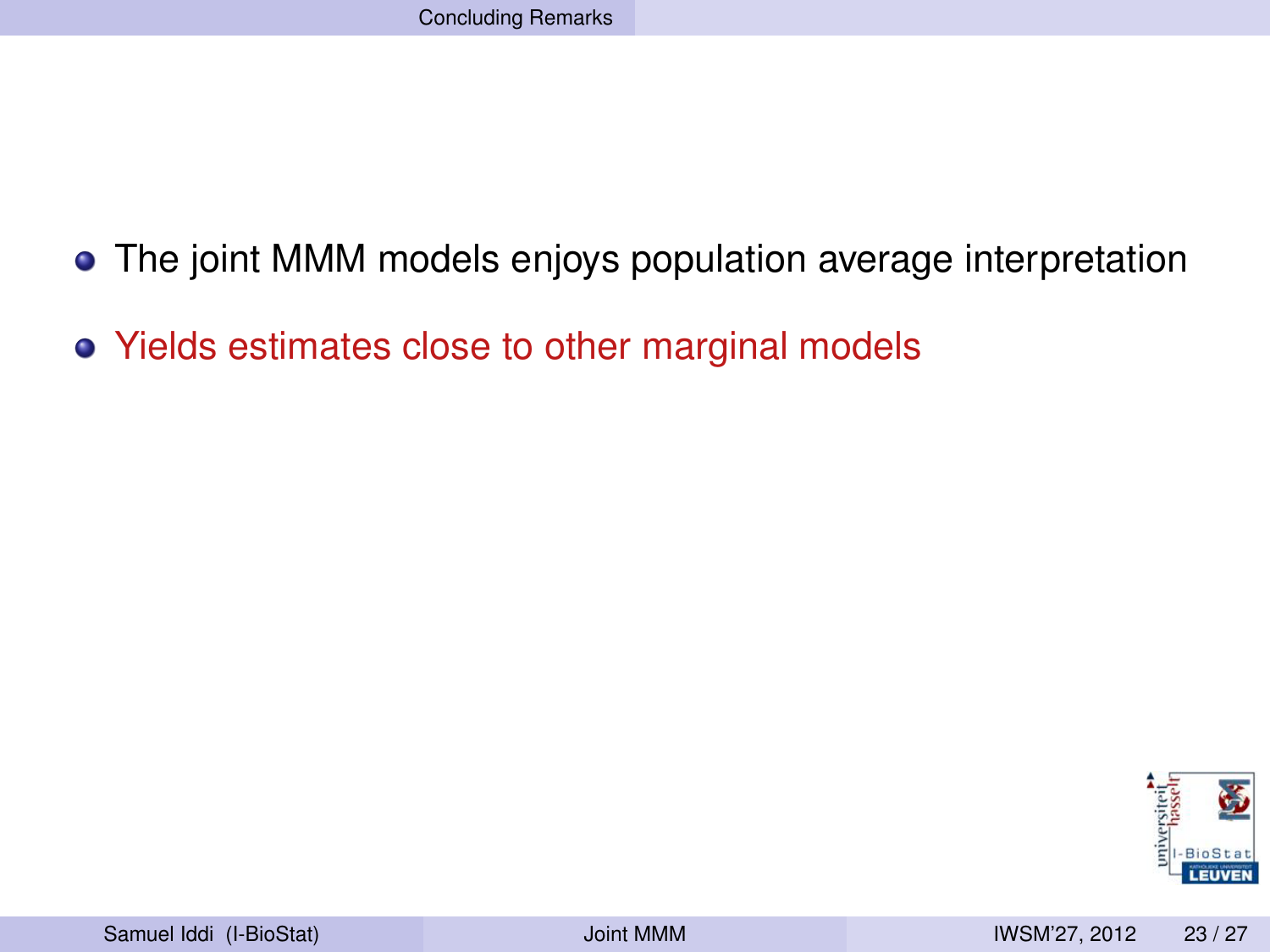- The joint MMM models enjoys population average interpretation
- Yields estimates close to other marginal models
- Increases precision compared to single-outcome analysis

<span id="page-64-0"></span>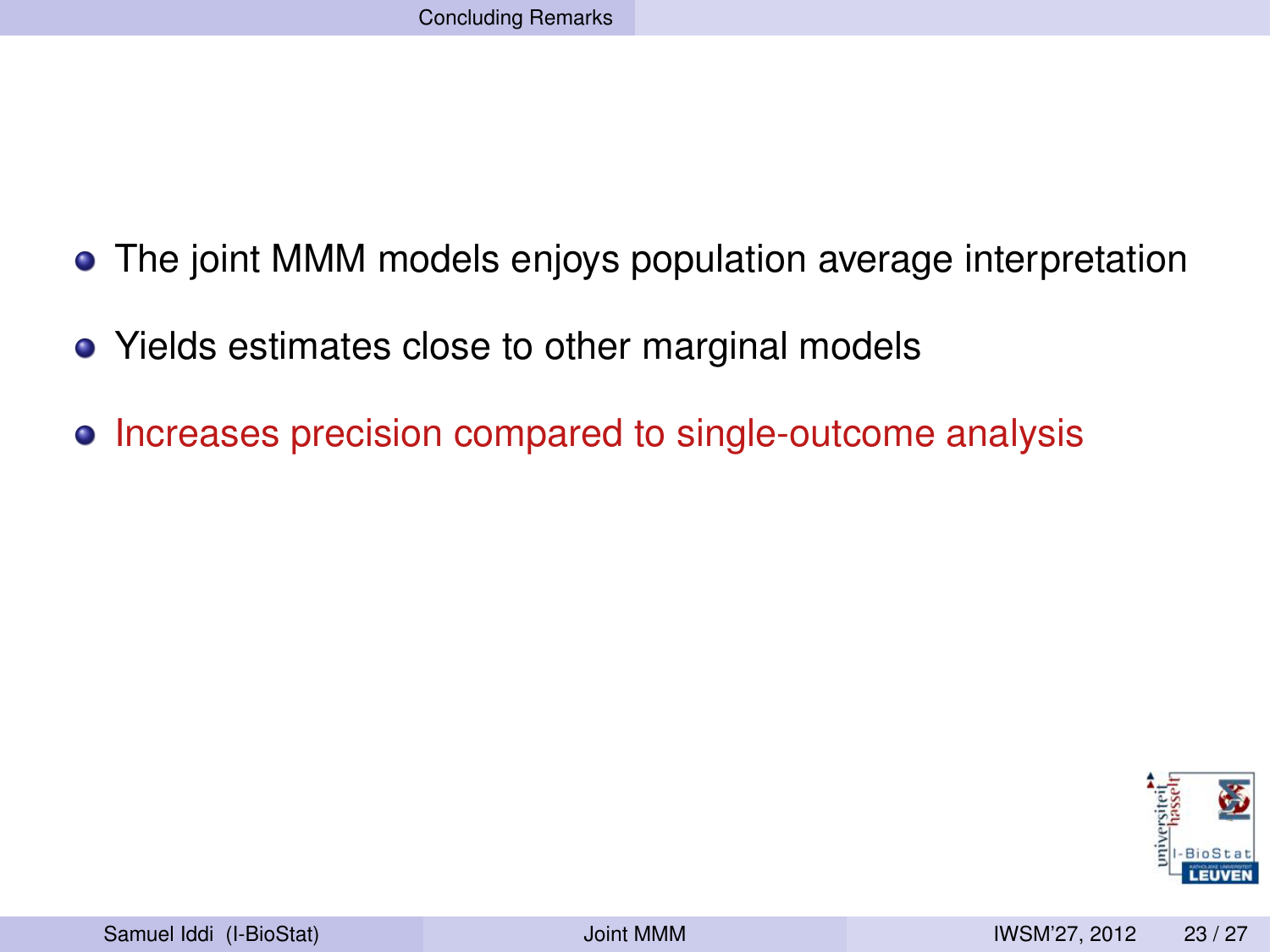- The joint MMM models enjoys population average interpretation
- Yields estimates close to other marginal models
- Increases precision compared to single-outcome analysis
- Simulation study also confirms, joint models reduce bias
- Easy to implement using SAS procedure NLMIXED

<span id="page-65-0"></span>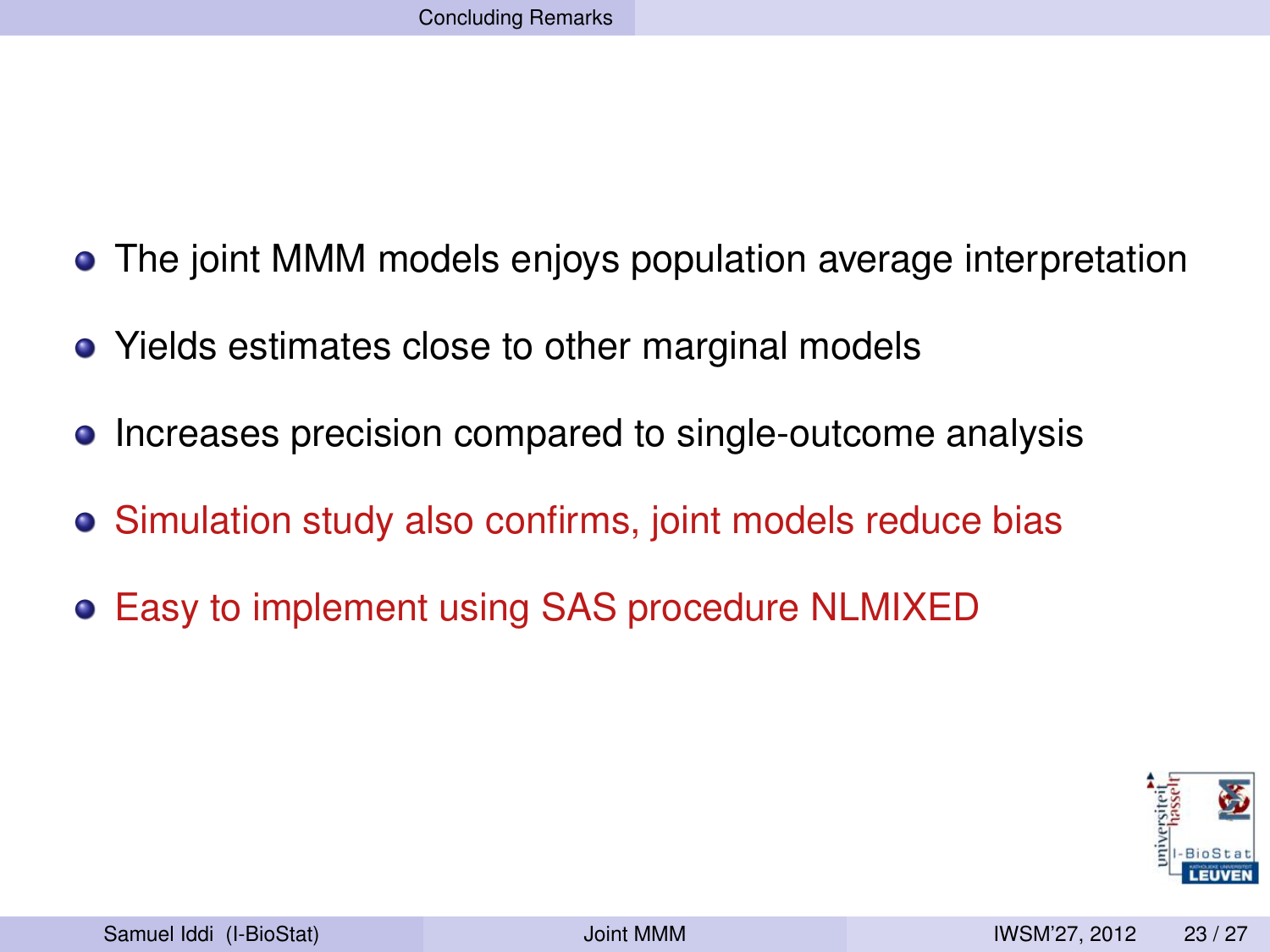### **Outline**



### **2 [Methodology](#page-16-0)**

- [Models for single responses](#page-17-0)
- [Models for joint responses](#page-20-0)
- **3 [Estimation](#page-28-0)**
- **4 [Analysis of Case Study](#page-32-0)**
	- **[Data Description](#page-33-0)**
	- [Analysis and Results: HCV and HIV data](#page-39-0)
	- [Analysis and Results: ARMD Trial](#page-52-0)
- **5 [Concluding Remarks](#page-61-0)**

<span id="page-66-0"></span>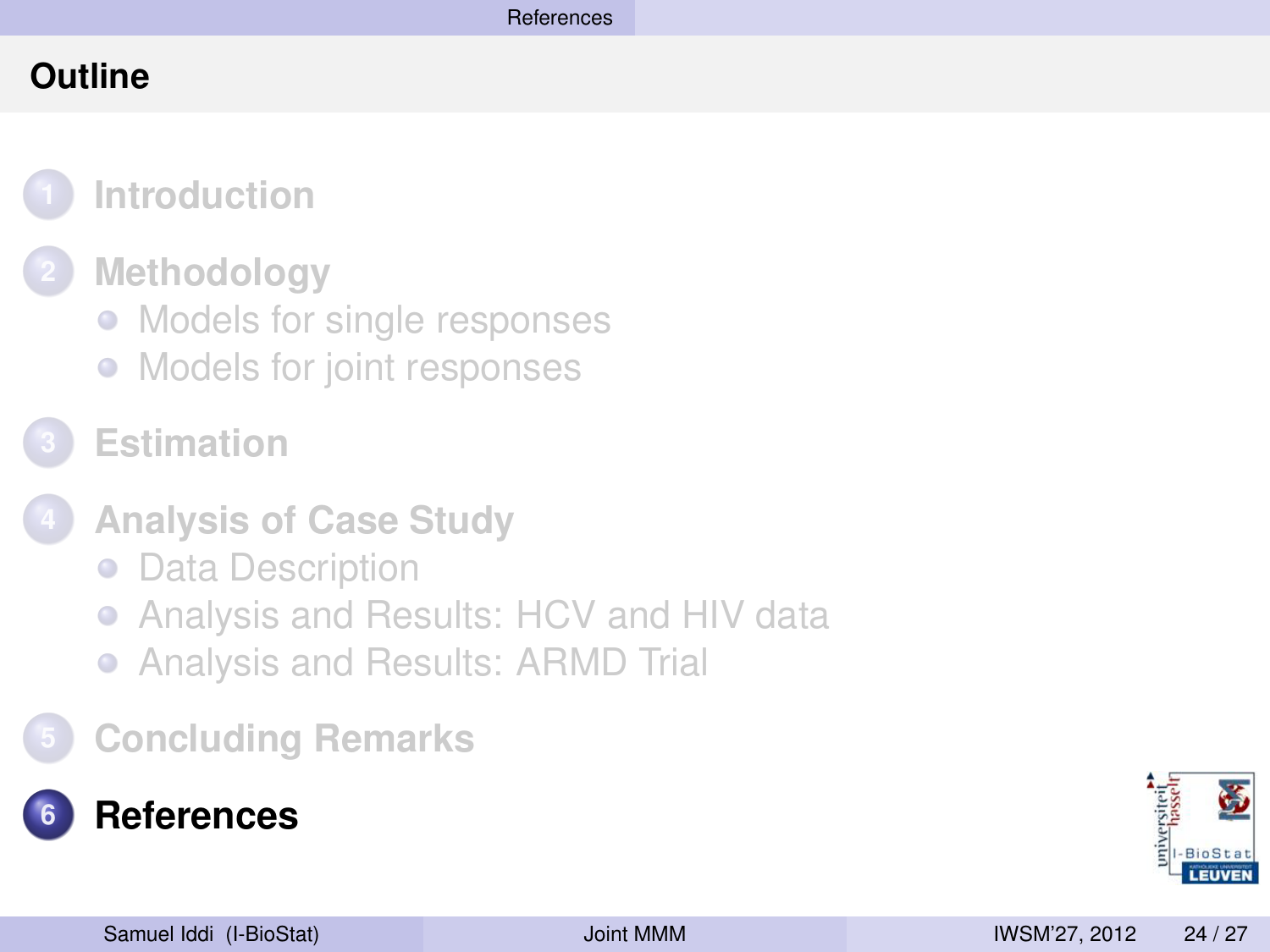#### [References](#page-67-0)

- Griswold, M.E. and Zeger, S.L. On marginalized multilevel models and their computation (November 2004). *Johns Hopkins University, Dept. of Biostatistics Working Papers. Working Paper 99*.
- Heagerty, P.J. (1999) Marginally specified logistic-normal models for longitudinal binary data. *Biometrics*, **55**, 688–698.
- $\bullet$ Heagerty, P.J. and Zeger, S.L. (2000) Marginalized multilevel models and likelihood inference (with comments and a rejoinder by the authors). *Statistical Science*, **15**, 1–26.
- Molenberghs, G. and Verbeke, G. (2005) *Models for Discrete Longitudinal Data.* New York: Springer.
- Pinheiro, J.C., and Bates, D.M. (2000) *Mixed Effects Models in S and S-Plus*. New York: Springer-Verlag.
- Tsiatis, A.A., and Davidian, M. (2004) A joint modeling of longitudinal and time-to-event data: An overview. *Stat Sin*, **14**, 809–834.
- . Verbeke, G. and Molenberghs, G. (2000) *Linear Mixed Models for Longitudinal Data.* New York: Springer-Verlag.

<span id="page-67-0"></span>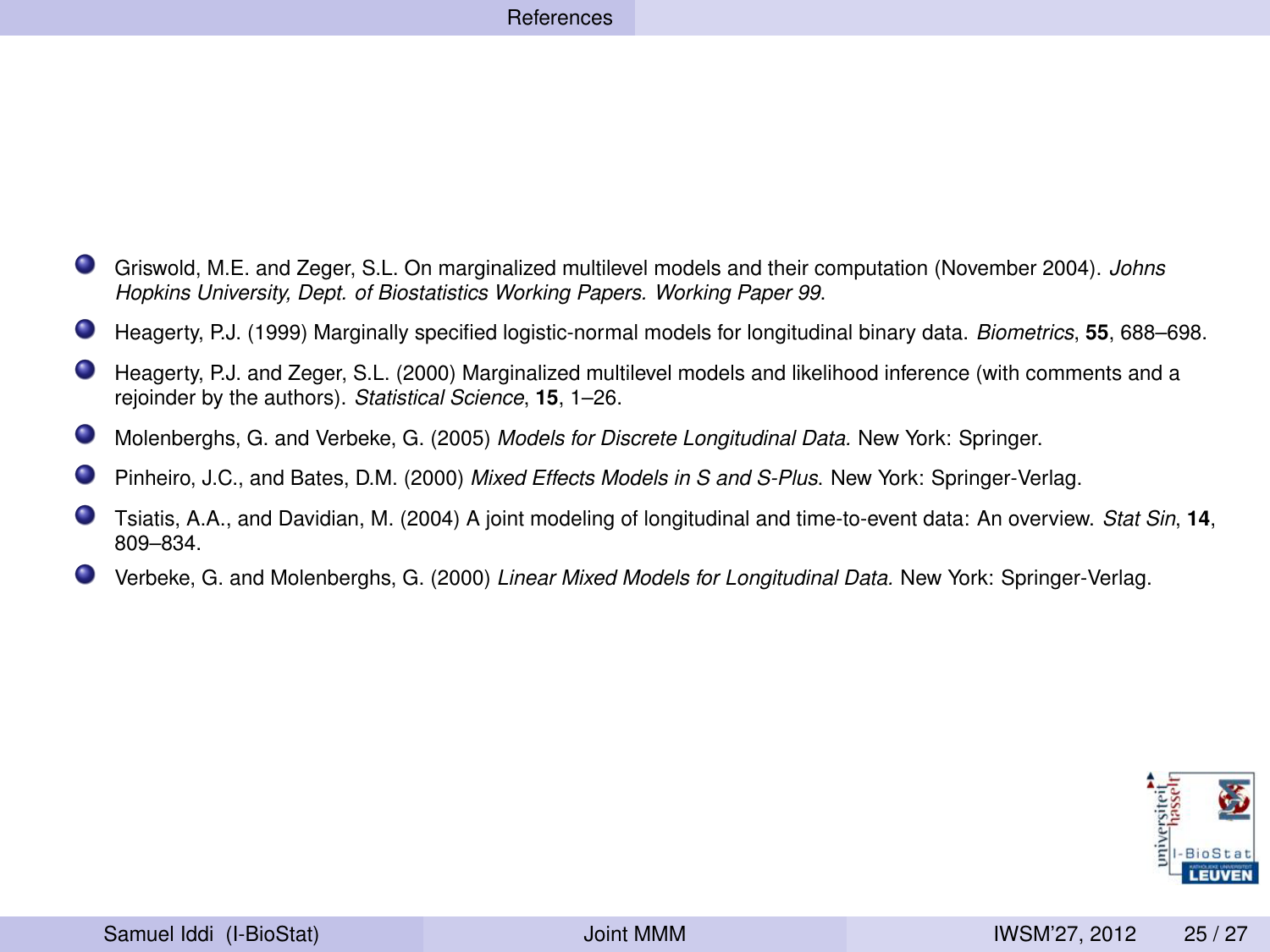We gratefully acknowledge the financial support from the IAP research Network P6/03 of the Belgian Government (Belgian Science Policy)